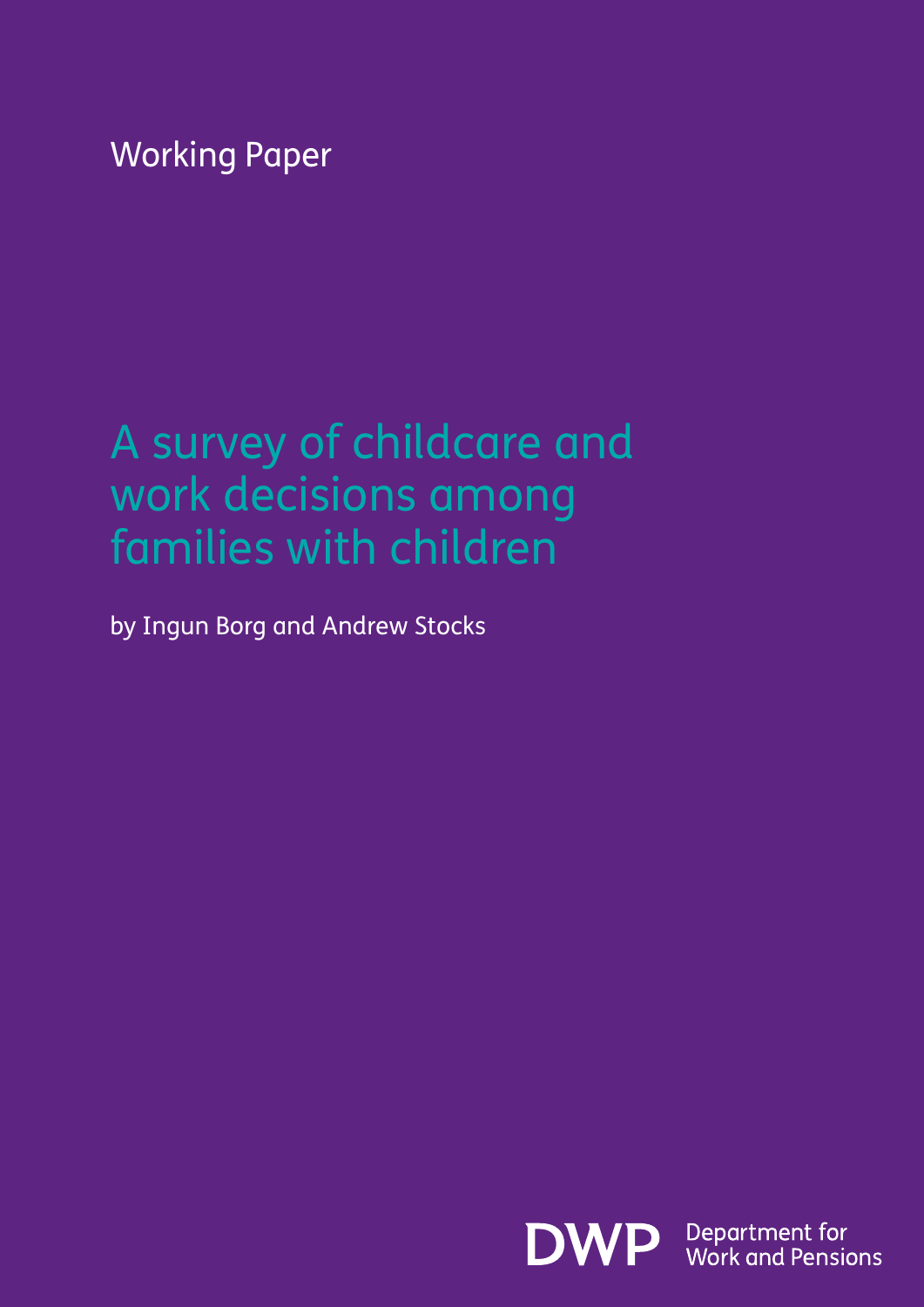Department for Work and Pensions

Working paper No 114

### **A survey of childcare and work decisions among families with children**

Ingun Borg and Andrew Stocks

A report of research carried out by GfK NOP Social Research on behalf of the Department for Work and Pensions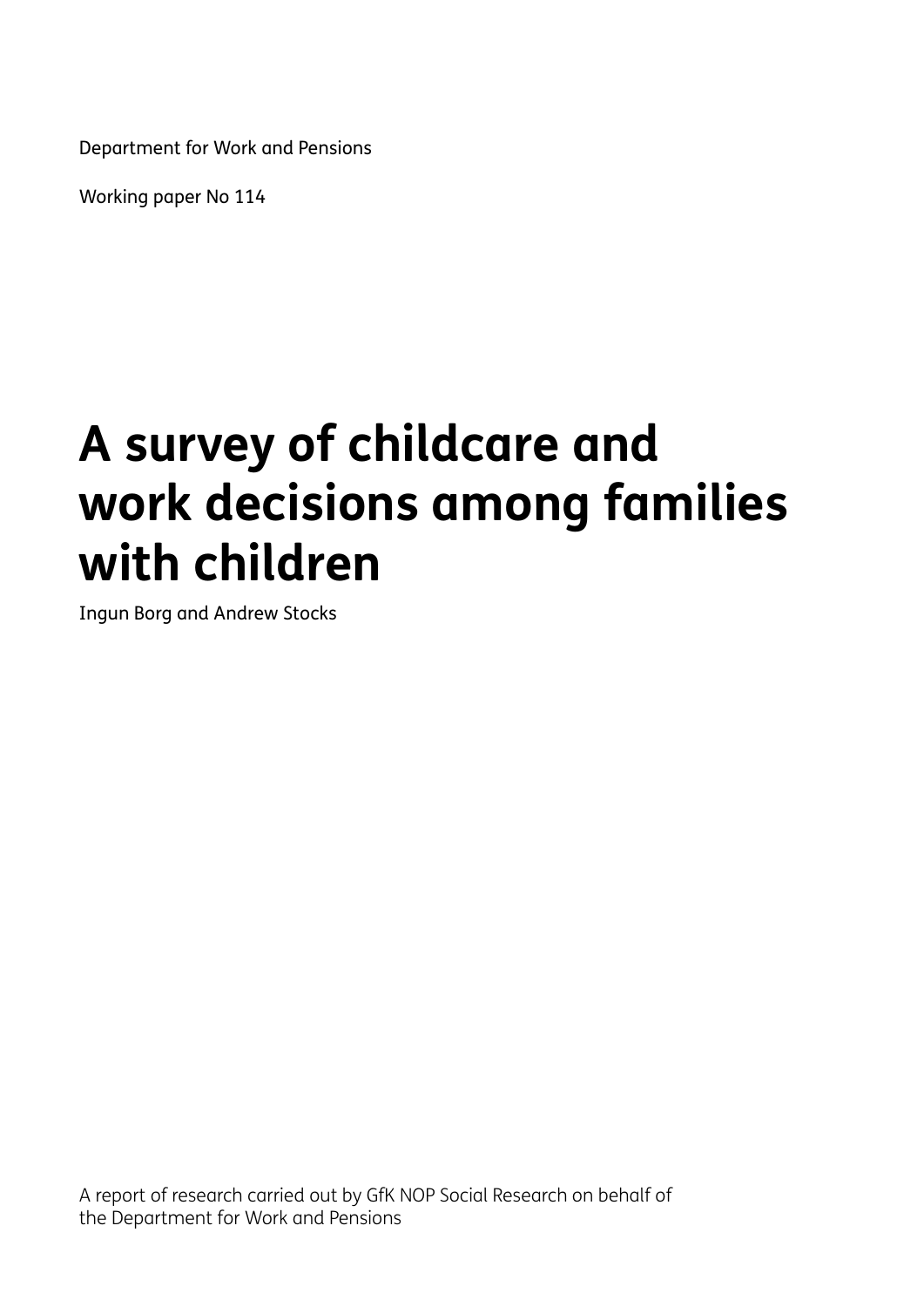© Crown copyright 2013.

You may re-use this information (not including logos) free of charge in any format or medium, under the terms of the Open Government Licence.

To view this licence, visit http://www.nationalarchives.gov.uk/doc/open-government-licence/ or write to the Information Policy Team, The National Archives, Kew, London TW9 4DU, or email: psi@nationalarchives.gsi.gov.uk.

This document/publication is also available on our website at: http://research.dwp.gov.uk/asd/asd5/rrs-index.asp

Any enquiries regarding this document/publication should be sent to us at: Central Analysis Division, Department for Work and Pensions, Upper Ground Floor, Steel City House, West Street, Sheffield, S1 2GQ

Specific enquiries on civil society and volunteering policy should be directed to the Cabinet Office at: servicedesk@cabinet-office.gsi.gov.uk or by post to: Service Desk, Cabinet Office, Roseberry Court, St Andrews Business Park, Norwich, Norfolk, NR7 0HS

First published 2013.

ISBN 978 1 909532 13 7

Views expressed in this report are not necessarily those of the Department for Work and Pensions or any other Government Department.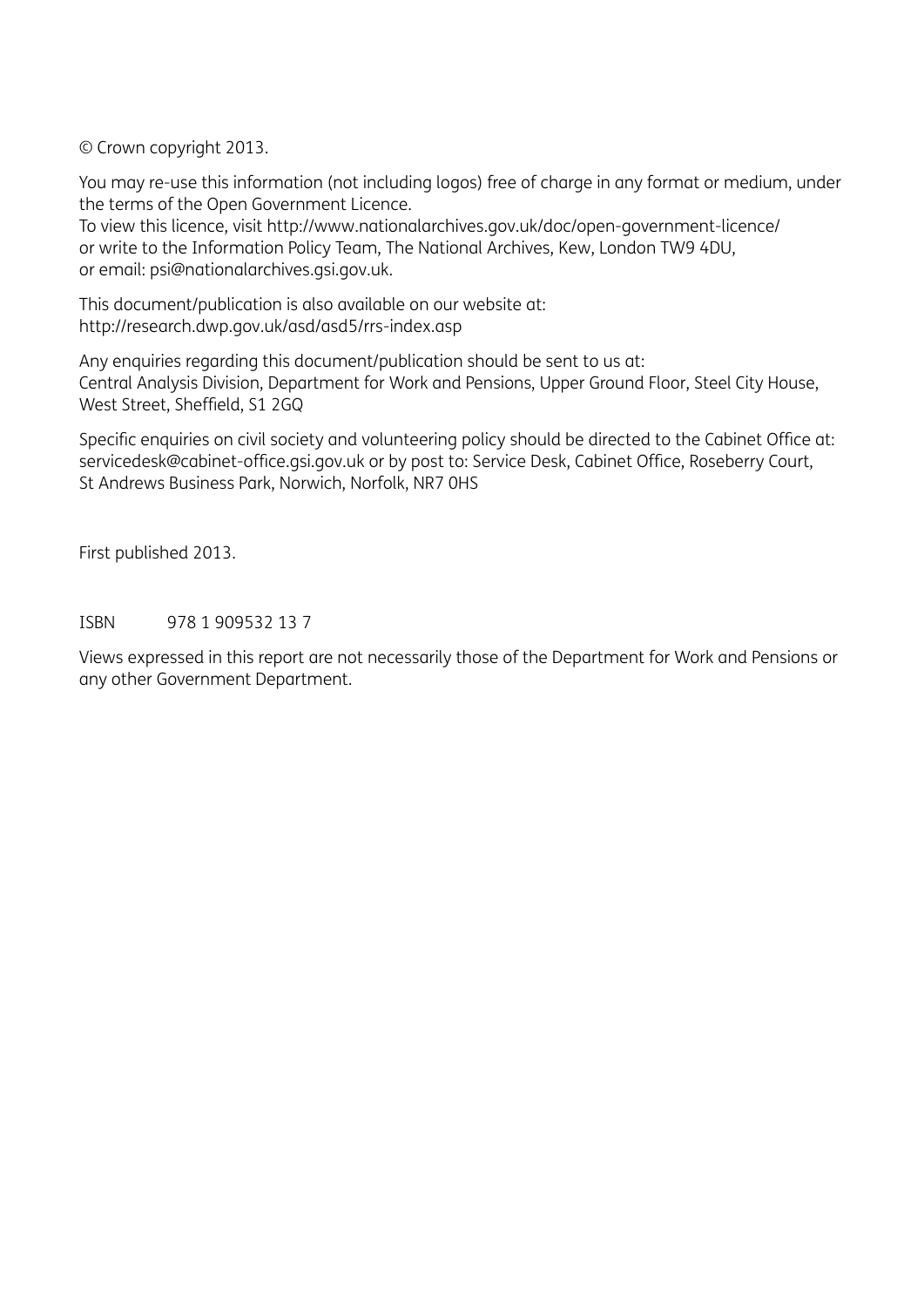### **Contents**

| 1 |     |                                                                              |
|---|-----|------------------------------------------------------------------------------|
| 2 |     |                                                                              |
| 3 |     |                                                                              |
|   | 3.1 |                                                                              |
|   | 3.2 |                                                                              |
|   | 3.3 |                                                                              |
|   | 3.4 |                                                                              |
| 4 |     |                                                                              |
|   | 4.1 |                                                                              |
|   | 4.2 |                                                                              |
|   | 4.3 |                                                                              |
|   | 4.4 |                                                                              |
|   | 4.5 |                                                                              |
|   | 4.6 | How should Government provide childcare support for families with children?6 |
| 5 |     |                                                                              |
| 6 |     |                                                                              |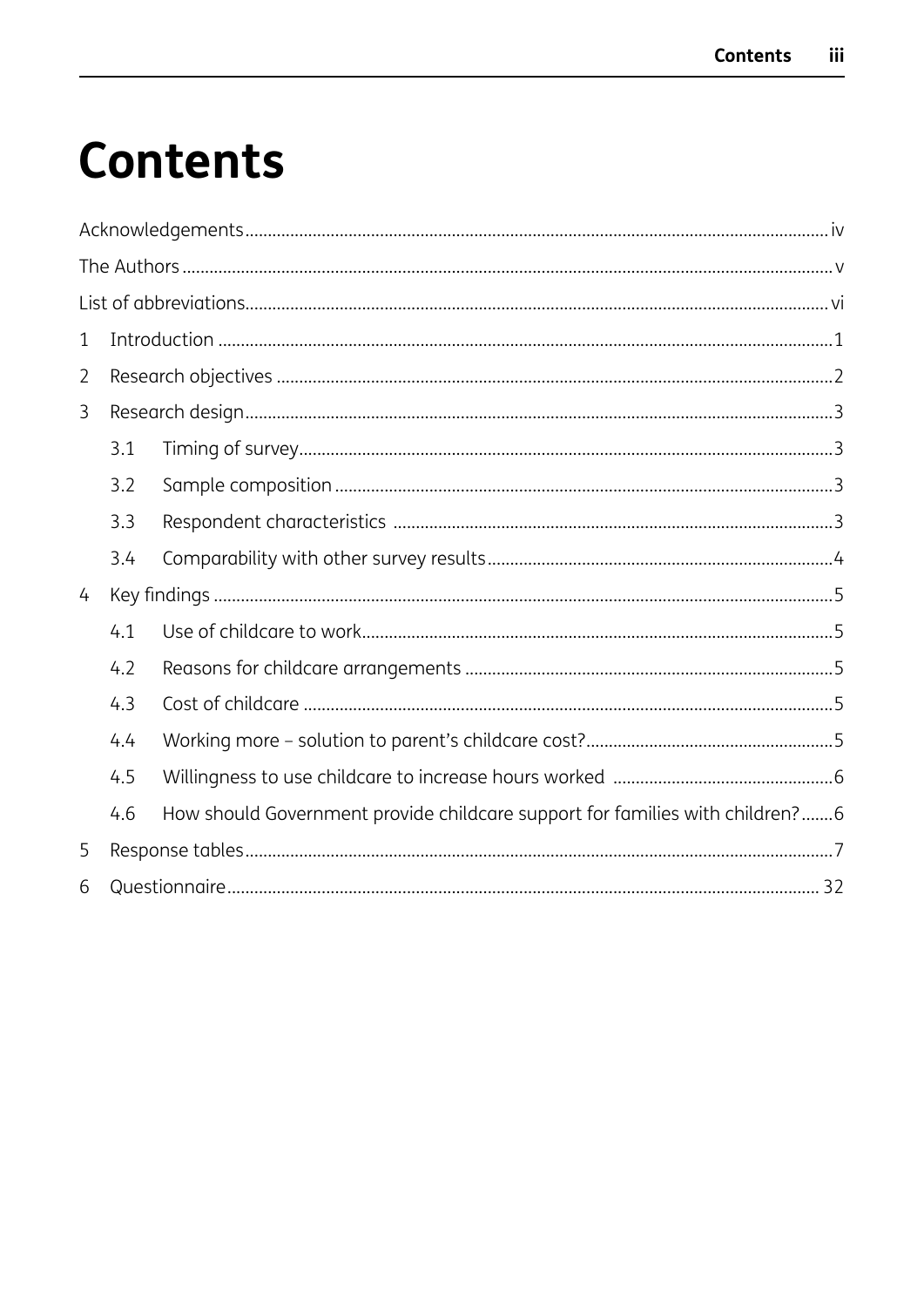### <span id="page-4-0"></span>**Acknowledgements**

The authors would like to thank Darren Yaxley and Nick Moon at GfK NOP Social Research for their effective and responsive fieldwork and data provision. We would also like to thank colleagues at the Department for Work and Pensions for their support in conducting the survey and their helpful comments on previous drafts, in particular Colin Browne, Mike Daly, Figen Deviren, David Finch, Stephen Meredith and Wendy Thompson.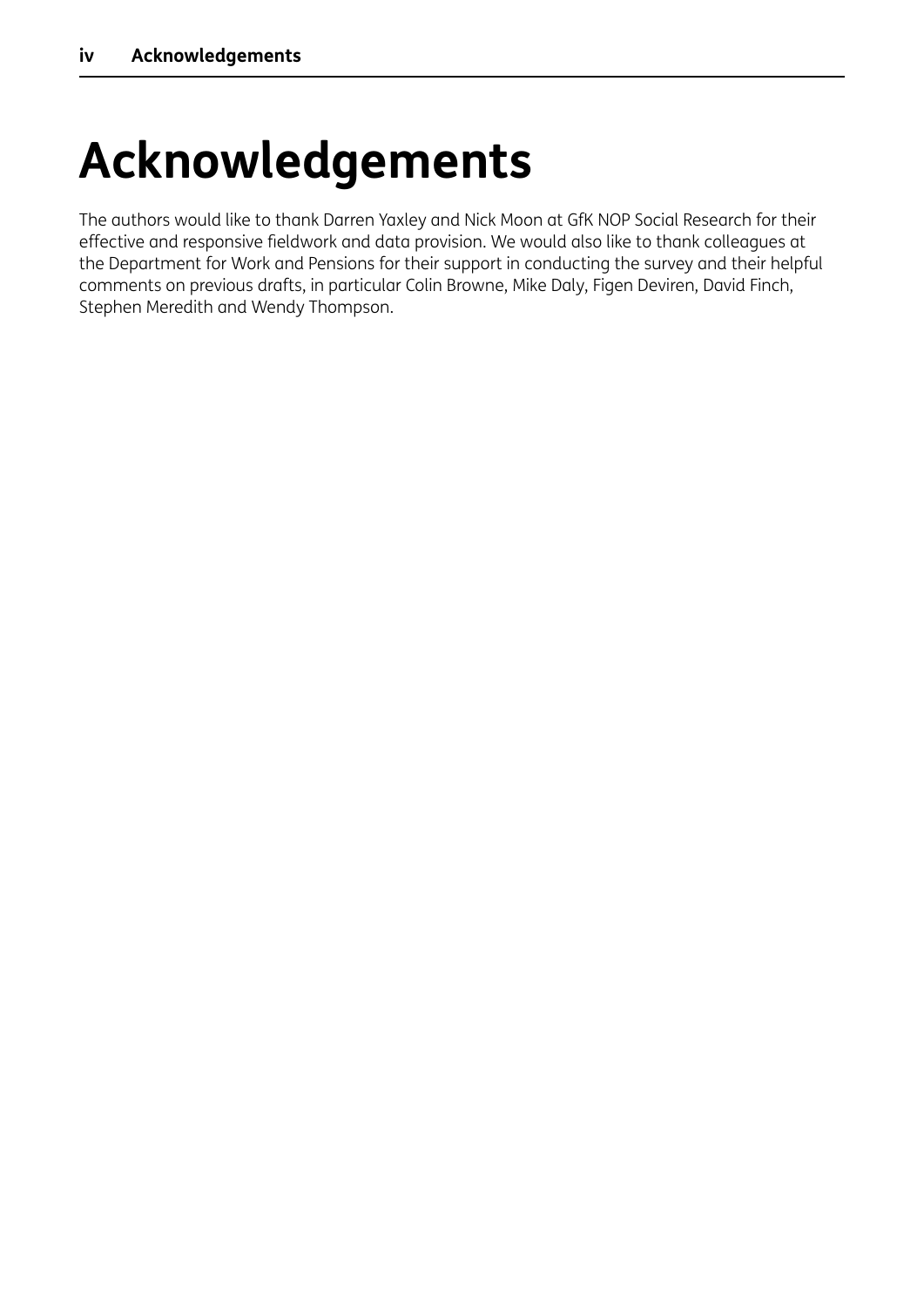### <span id="page-5-0"></span>**The Authors**

Ingun Borg is a Principal Research Officer and Andrew Stocks a Senior Research Officer at the Department for Work and Pensions (DWP). They currently undertake research and analysis of employment and welfare policies for families and children.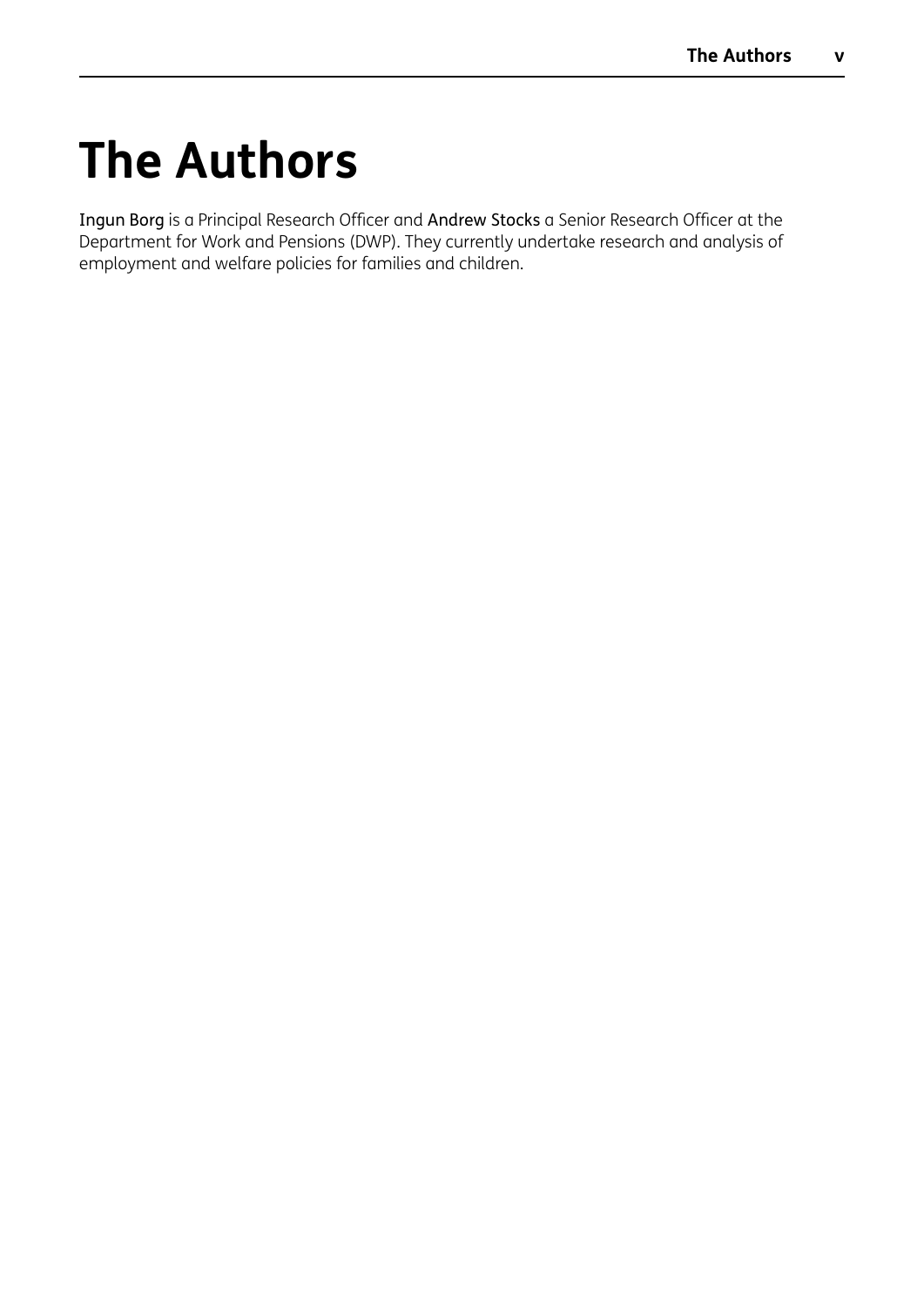## **List of abbreviations**

| DfE        | Department for Education         |
|------------|----------------------------------|
| <b>DWP</b> | Department for Work and Pensions |
| FT.        | Full-time                        |
| РT         | Part-time                        |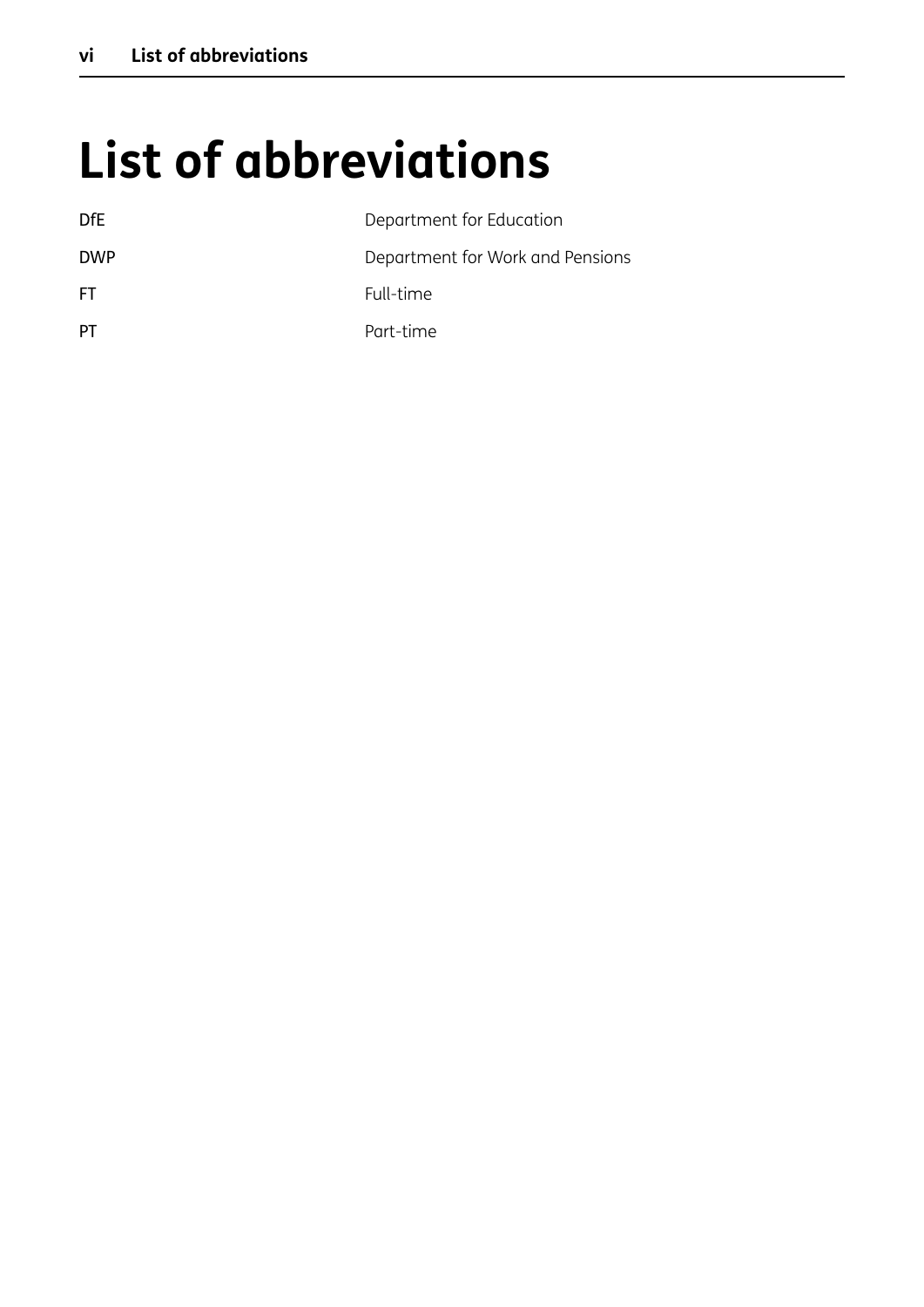## <span id="page-7-0"></span>**1 Introduction**

In November 2012 the Department for Work and Pensions (DWP) commissioned GfK NOP Social Research to undertake a survey of adults with children under 16 years old to gain insight into the relationship between the type of childcare used by different families and their work patterns.

The survey aimed to address a gap in the existing evidence base and so support the broader evidence gathering process of the work of the Government's childcare commission<sup>1</sup>.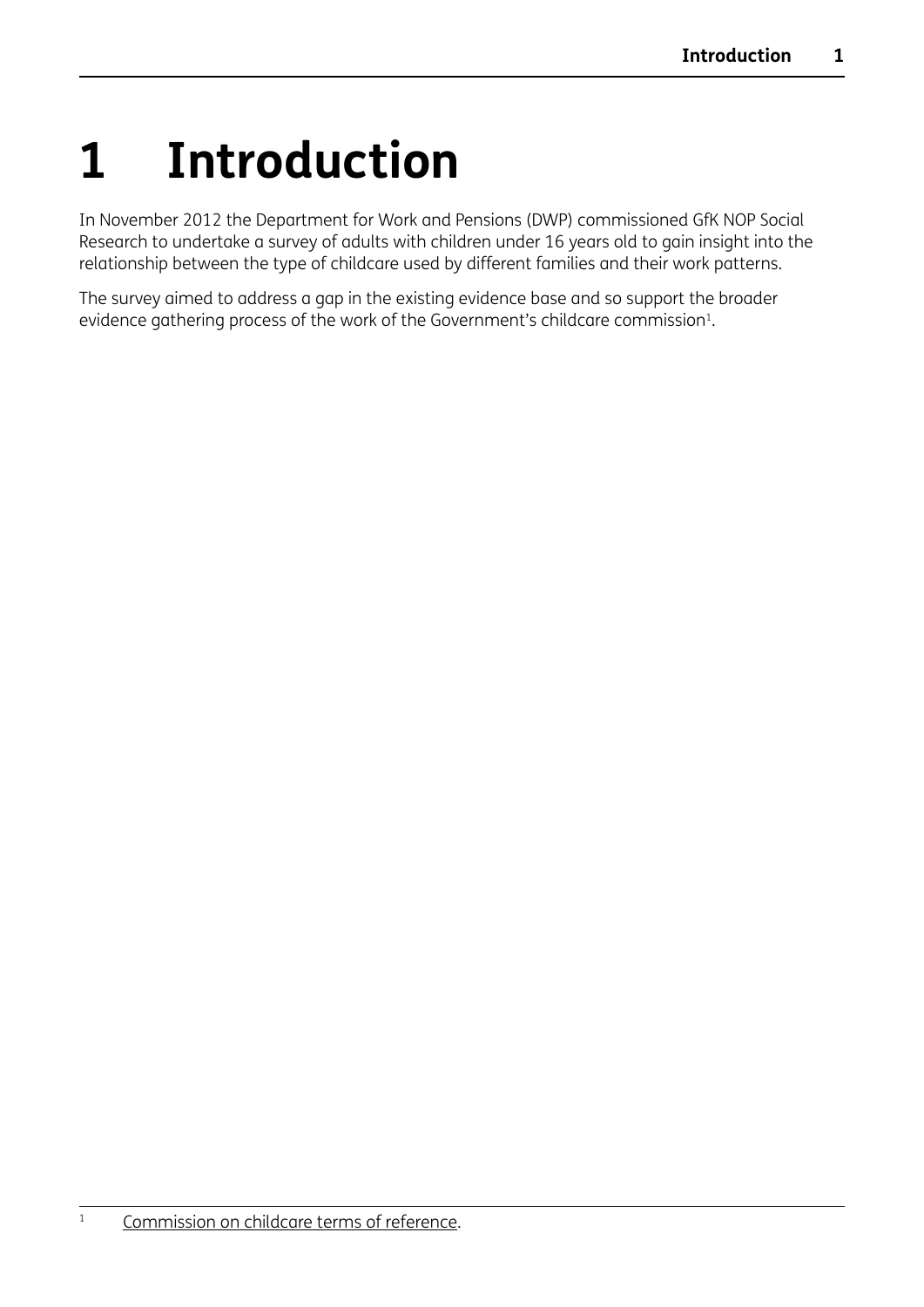## <span id="page-8-0"></span>**2 Research objectives**

The key objectives of the survey were to investigate the:

- childcare arrangements that different types of families use to allow them to work, including formal, informal and a mixture of childcare types, and how this differs by the age and size of their family and work patterns<sup>2</sup>;
- reasons why different families use certain types of childcare provision, and how this differs by the age of children in different families and affects the work decisions of parents;
- affordability of childcare for different family types, and preferences over how they would like to pay for childcare services;
- role of accessible and affordable childcare in supporting parents to enter work or increase their hours, including existing government support for childcare;
- type of further childcare support parents might value most.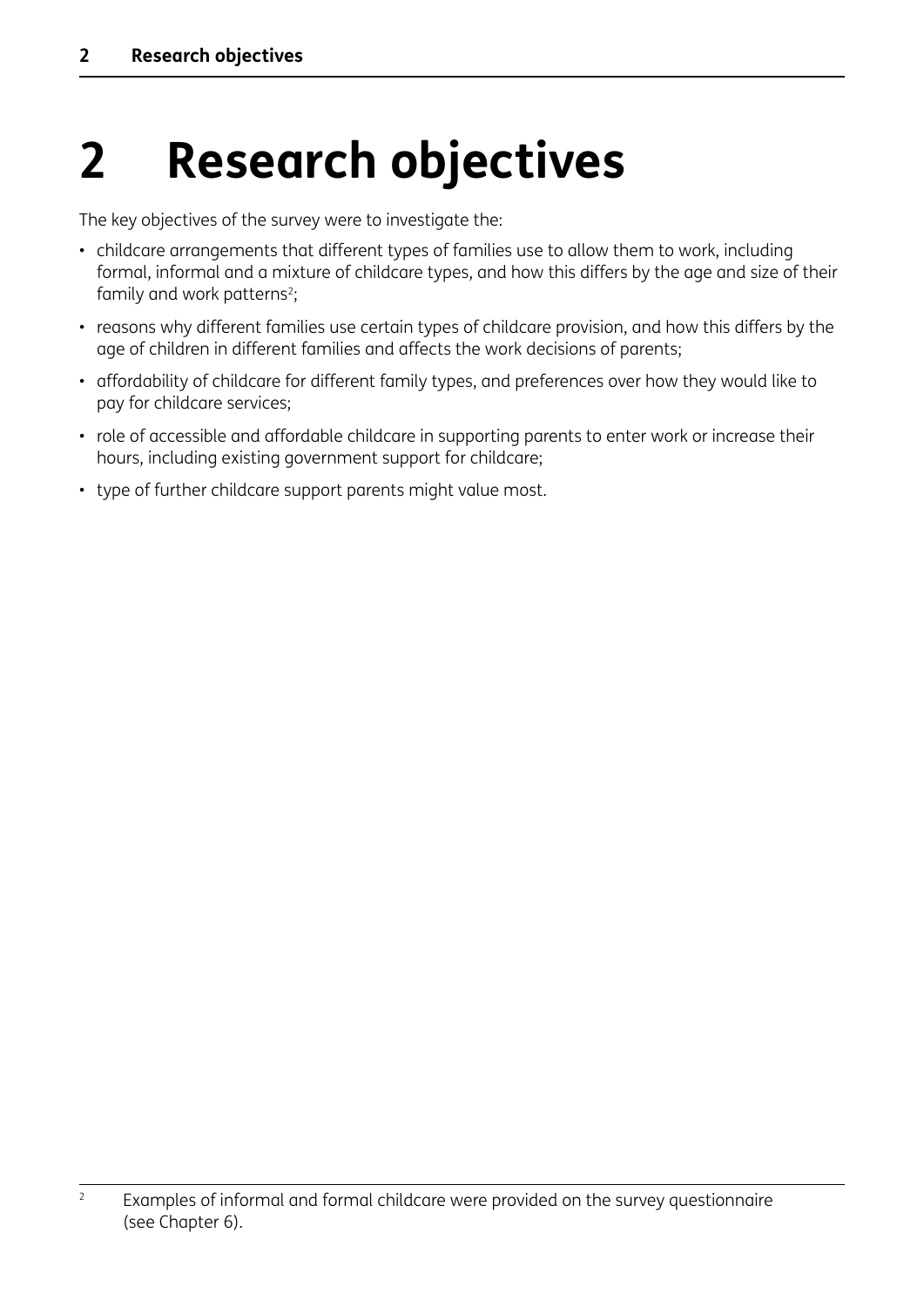## <span id="page-9-0"></span>**3 Research design**

The research was carried out through an online survey using members of an established online panel. A questionnaire consisting of 24 closed questions was prepared by DWP with input and advice from GfK NOP3. The online questionnaire was programmed and tested by GfK NOP and signed off by a project executive before being sent out to panellists.

### 3.1 Timing of survey

The initial round of fieldwork began on 9 November 2012. In total 1,000 parents took part in this round. In order to boost the total sample a second round of fieldwork was commissioned beginning 16 November 2012 with a further 689 parents participating. The combined total sample consisted of 1,689 respondents.

#### 3.2 Sample composition

Survey invites were sent out via email to all 'active' panellists with children<sup>4</sup>. Invites contained a unique link which panellists clicked on to access the survey online. This ensured panellists could only complete the survey once. In total 18,276 invites were issued.

The demographic profile of the achieved sample was controlled by the use of quotas on gender, working status and age of child. The quotas were constructed to achieve a broadly representative sample of families with children in the UK, across these variables. Controls were not able to be used for other characteristics that might be connected with families childcare and work decisions.

#### 3.3 Respondent characteristics

Some of the key characteristics of the respondents are outlined below.

- Almost half (48%) of families had one child, 38 per cent had two children and 15 per cent had three or more children.
- A third (33%) of households in the survey had a youngest child under five years old, almost half (47%) had a youngest child between 5-12 years old, and 20 per cent had a youngest child aged 13 years or older.
- A majority of respondents were in two parent families 84 per cent were married or co-habiting whilst 16 per cent were lone parents.
- Just over a quarter (26%) of households had one full-time and one part-time worker, 23 per cent had a single full-time worker and one not working, 19 per cent had two full-time earners, five per cent had two part-time workers, five per cent had one part-time worker with one not working and in six per cent of households both adults were out of work<sup>5</sup>.

<sup>&</sup>lt;sup>3</sup> See Chapter 6.

<sup>&</sup>lt;sup>4</sup> 'Active' panellists are defined as people who have participated in a survey in the last six months.

 $5$  For the purpose of this survey full-time means  $35+$  hours and part-time is less than 35 hours per week.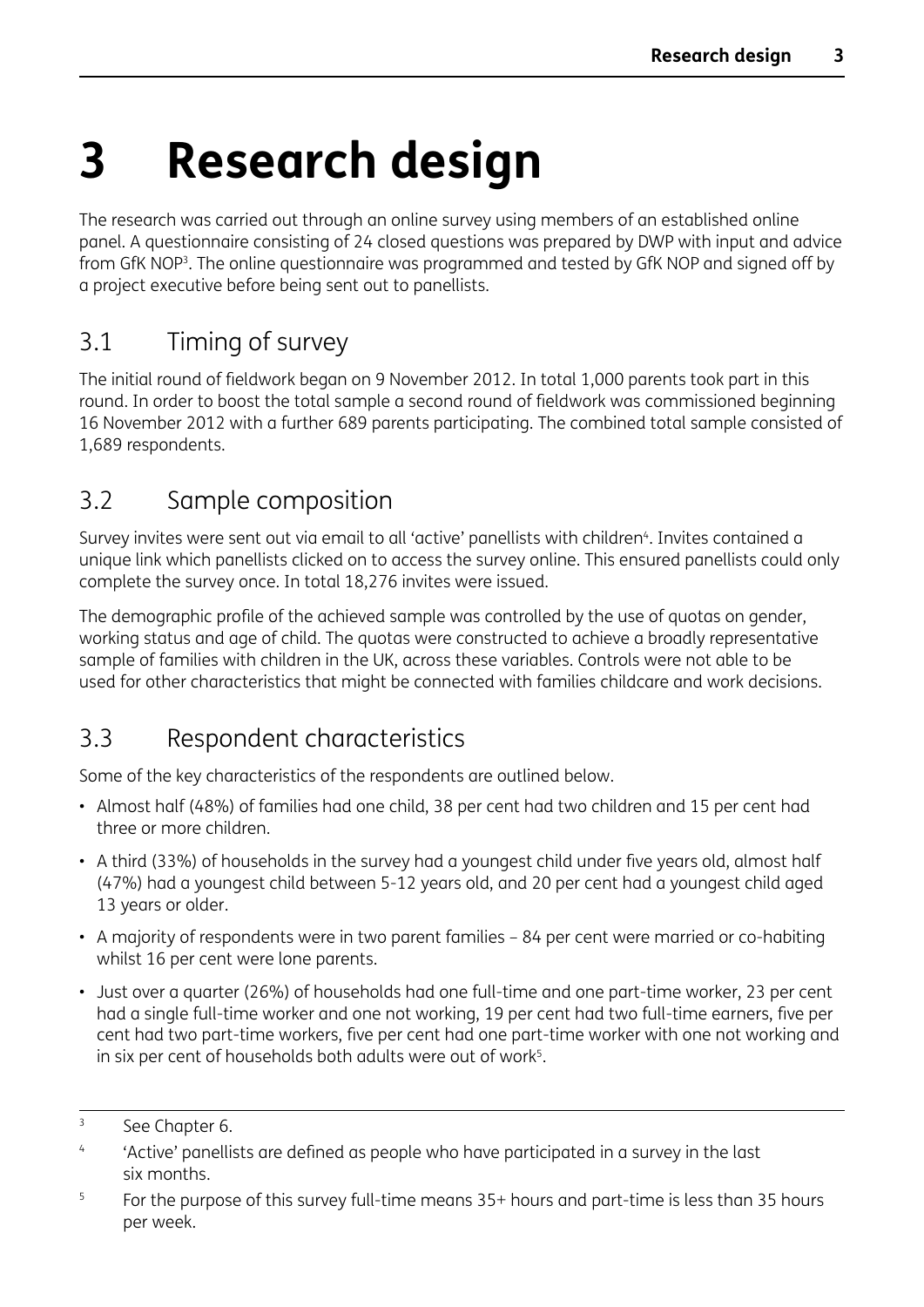<span id="page-10-0"></span>When reading the tables, one should be particularly careful interpreting the results for certain family types due to small sample sizes, such as lone parents and families with both adults unemployed. Caution, in particular, is advised interpreting the results for family types where there are less than 100 respondents.

#### 3.4 Comparability with other survey results

A key aim of the survey was to gain insight into how childcare and work decisions interact for different types of families. In this respect it differs from many other surveys on the provision and use of childcare, for example the Department for Education (DfE) Childcare and Early Years survey of parents<sup>6</sup>, which do not focus solely on childcare for work purposes. Differences in the results between this and similar surveys may also arise due to differences in survey methodology and design. Although care was taken to explain 'childcare' and other terms used in the questionnaire, and to control the sample for certain population characteristics, the results should be interpreted in light of the specific questions asked, the survey's on-line format and respondents' characteristics.

<sup>6</sup> DfE. (2012). *Childcare and Early Years Survey of Parents 2010*. OSR12-2012: http://www.education.gov.uk/rsgateway/DB/STR/d001073/index.shtml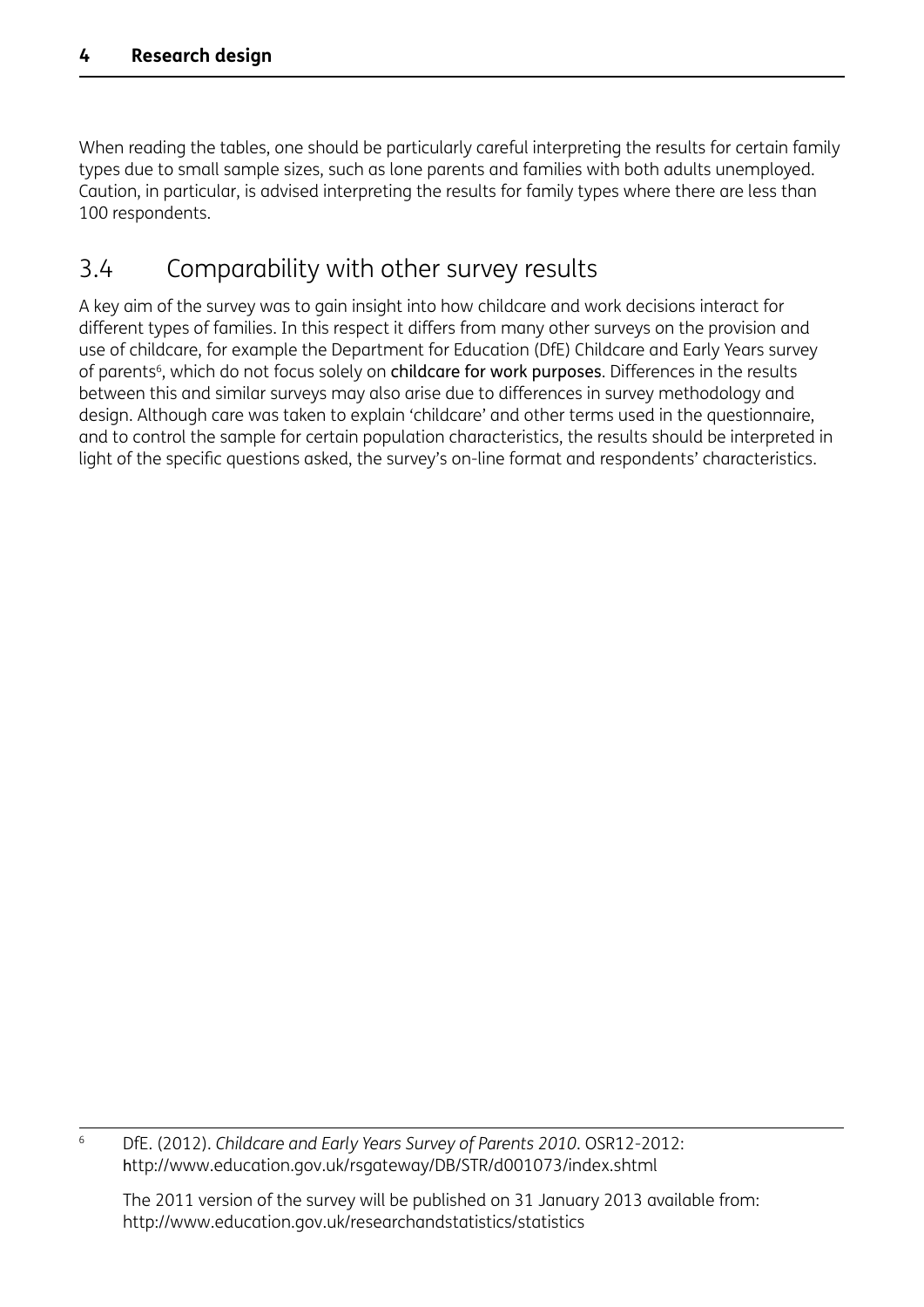# <span id="page-11-0"></span>**4 Key findings**

The following section outlines some of the key results from the survey. The full results tables can be found in Chapter 5.

### 4.1 Use of childcare to work

- Just over half of respondents (55%) said they used childcare for work purposes.
- Use was greatest where both parents worked full-time (78%), followed by families where both work part-time (72%), and where one worked full-time and one part-time (68%).
- There appeared to be little difference in the use of childcare by whether the parents were married/ cohabitating or a lone parent.
- The use of childcare increased with household income, with formal childcare arrangements (either on its own or supplementing informal care) being used more as income and household working hours increased.

#### 4.2 Reasons for childcare arrangements

- The biggest reasons for using informal childcare were cost (76%), prefer or trust friends/relatives (67%) and the flexibility informal childcare can provide (54%).
- Not wishing to burden friends or relatives (42%) was the main reason given for using formal childcare, followed by educational reasons (38%), flexibility (35%) and having no access to informal childcare (33%).

### 4.3 Cost of childcare

• More than twice as many parents that used childcare for work purposes reported difficulty meeting the cost (48%) than those who reported they found it easy or very easy (21%).

#### 4.4 Working more – solution to parent's childcare cost?

- Amongst families where one or both parents were not already working full-time, 49 per cent said they wanted to find work or work longer hours. This was most common amongst lower income families, with 62 per cent of those earning less than £13,000 a year wanting to increase their hours, and 58 per cent of those earning between £13,000 and £22,000 a year.
- Amongst families reporting that they wanted to work more, the most common reason for not doing so was difficulty finding work with suitable hours (57%), followed by not being able to afford formal childcare (33%) and difficulty finding work with suitable pay (31%). Sixteen per cent said they were not able to access more informal childcare, while five per cent pointed to a lack of suitable formal childcare in the area.
- Those more likely to cite the affordability of formal childcare for not increasing their hours were families with two or more children, those with a youngest child aged under five and those with household earnings between £13,000 and £60,000.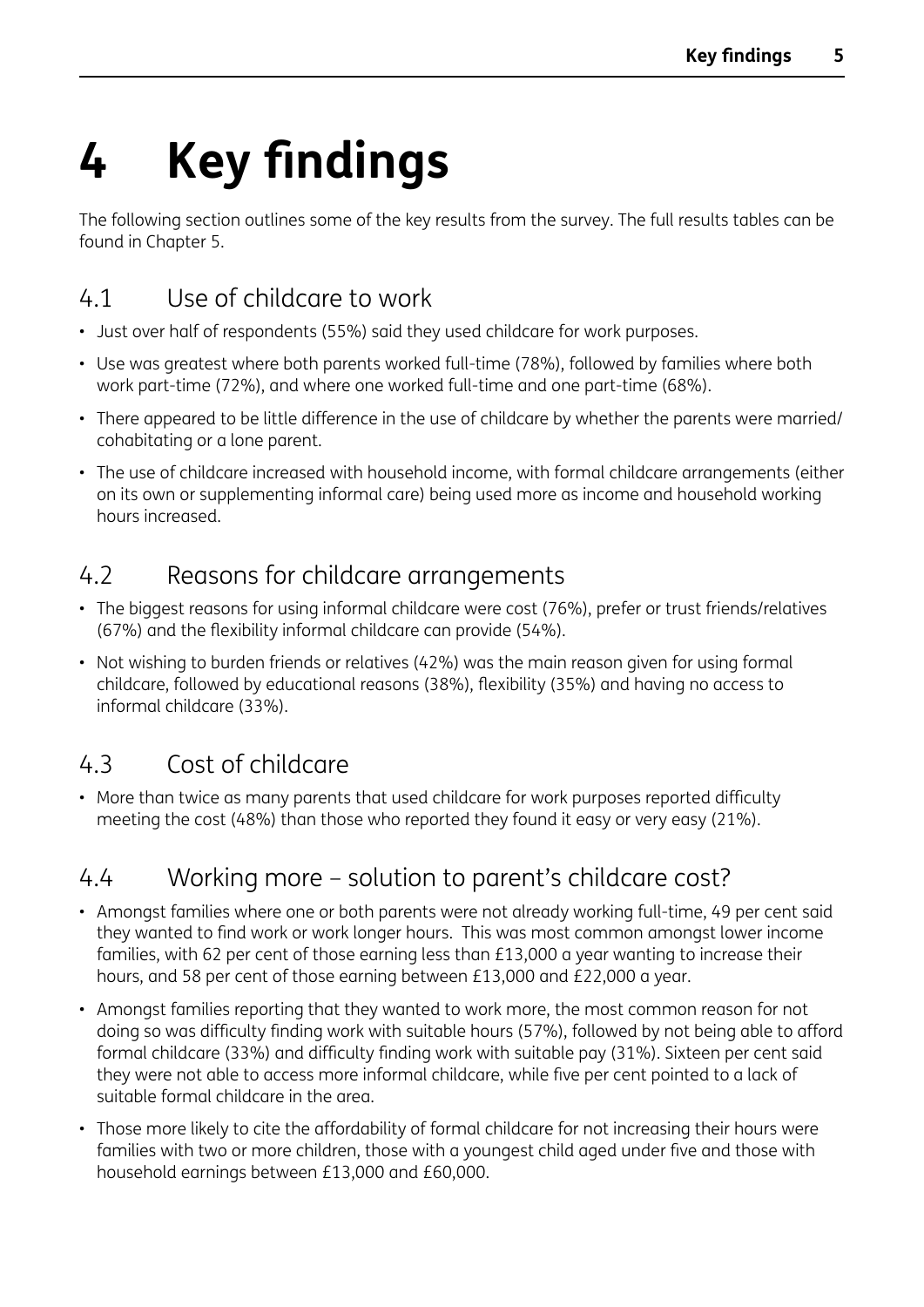### <span id="page-12-0"></span>4.5 Willingness to use childcare to increase hours worked

- In households with one or more parent not working full-time 29 per cent said they were likely to pay for more childcare to enable them to start work or increase their hours if they were paid enough to cover their additional childcare costs.
- Amongst the same households, willingness to use more childcare to enable more work was higher at 48 per cent if the Government were to cover the extra childcare costs.
- Willingness to use more formal childcare to increase hours worked if Government covered the extra cost of childcare was higher in:
	- households already using formal childcare (70 per cent);
	- couple households where they are attached to the labour market and in some form of employment, for example in 55 per cent of households with one full-time and one part-time parent.
- This willingness appears to increase with household income up to those earning 35-60k per year, of which 54 per cent said they would be willing to use more formal childcare as a means to increase their hours of work if the Government covered the extra cost of childcare

#### 4.6 How should Government provide childcare support for families with children?

- To help inform future policy development, families were asked a hypothetical question relating to the financial support for childcare they would find most useful. Twelve per cent of respondents thought the Government should not provide any support to help parents meet the cost of childcare.
- Amongst those that thought Government should, a slight majority favoured support that families could use as they wish over support earmarked for childcare redeemable through nurseries, childminders etc. Those already using formal childcare support preferred directly earmarked support redeemable through childcare providers or similar.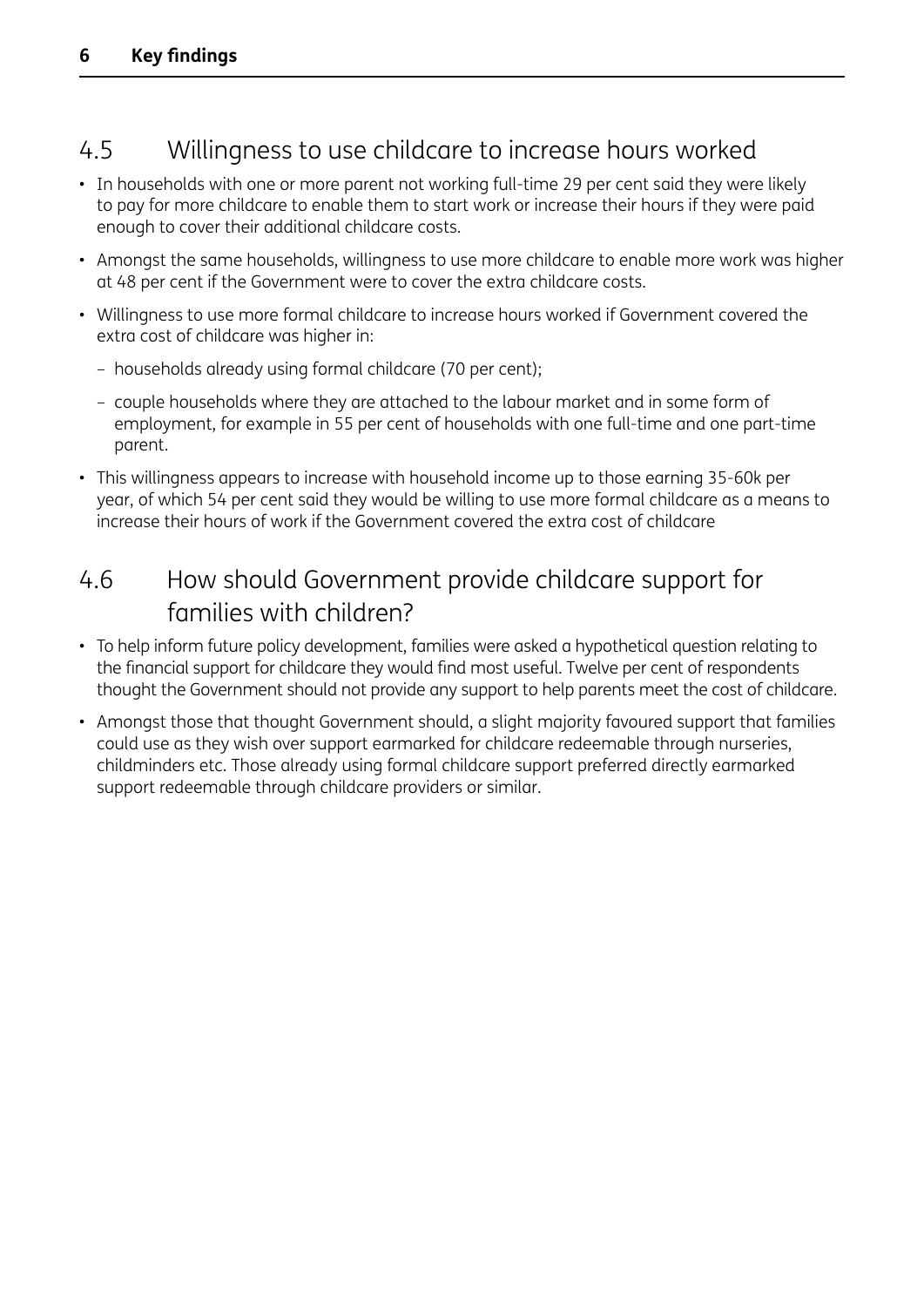<span id="page-13-0"></span>

| Table 5.1                                                  |                   |               |                    |             |                |                |                       |             | What type of childcare, if any, do you currently use to allow you to work? (Tick the option which applies) |                     |              |               |                           |                       |               |
|------------------------------------------------------------|-------------------|---------------|--------------------|-------------|----------------|----------------|-----------------------|-------------|------------------------------------------------------------------------------------------------------------|---------------------|--------------|---------------|---------------------------|-----------------------|---------------|
|                                                            |                   |               |                    |             |                |                |                       |             |                                                                                                            |                     |              |               |                           | Base: All respondents |               |
|                                                            |                   |               | Number of children |             |                |                | Age of youngest child |             | Parental status                                                                                            |                     |              |               | Household income          |                       |               |
|                                                            | <b>Total</b><br>ৼ | Ö<br>С<br>ৼ   | Two<br>ৡ           | Three+<br>ৼ | $2 -$<br>శ     | $3 - 4$<br>ৡ   | $5 - 12$<br>ৡ         | $13 +$<br>ৡ | Married/<br>cohabit<br>ৡ                                                                                   | parent<br>Lone<br>ৡ | $0-13K$<br>ৼ | ৡ             | 13-22K 22-35K 35-60K<br>४ | ৡ                     | 60K+<br>ৡ     |
| e.g. relatives and<br>arrangements,<br>Informal<br>friends | 27                | 27            | 27                 | 28          | SΟ             | $\Box$         | 29                    | 24          | 27                                                                                                         | 28                  | 22           | $50\,$        | 28                        | 27                    | 22            |
| Formal childcare,<br>e.g. childminder,<br>nursery          | $\overline{1}$    | $\frac{1}{3}$ | $\frac{8}{10}$     | $\Box$      | 21             | 35             | $\mathfrak{L}$        | $\sim$      | $\frac{1}{1}$                                                                                              | $\frac{9}{1}$       | $\Xi$        | $\frac{6}{1}$ | $\widetilde{13}$          | $\overline{0}$        | 27            |
| arrangements<br>and formal<br>of informal<br>A mixture     | $\widetilde{\Xi}$ |               | $\overline{17}$    | $\Omega$    | $\overline{1}$ | $\overline{0}$ | $\widetilde{13}$      |             | 14                                                                                                         | $\Xi$               | 9            | $\infty$      | $\overline{14}$           | $\overline{17}$       | $\frac{0}{1}$ |
| I/We don't use<br>childcare                                | 44                | 49            | 38                 | 45          | 33             | 28             | 44                    | 68          | 44                                                                                                         | 45                  | 58           | 97            | 45                        | 37                    | 35            |
| Base                                                       | 1,689             | 803           | 641                | 245         | 341            | 218            | 794                   | 336         | 1,426                                                                                                      | 263                 | 244          | 292           | 425                       | 410                   | 158           |

**5**

**Response tables**

Response tables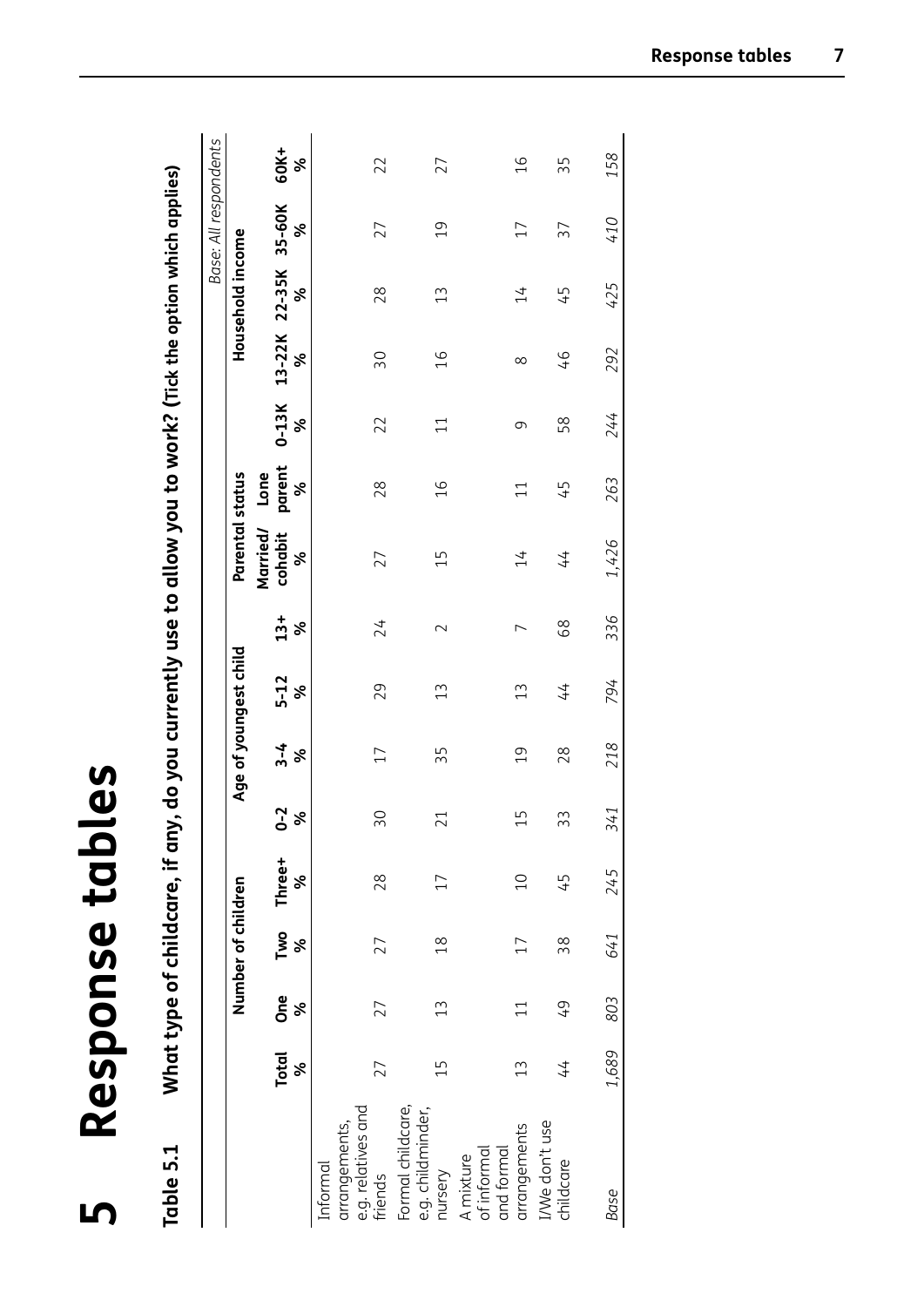| ï<br>t      |  |
|-------------|--|
| ť           |  |
|             |  |
|             |  |
|             |  |
|             |  |
|             |  |
|             |  |
|             |  |
|             |  |
| ۳           |  |
|             |  |
| L<br>ł<br>I |  |
|             |  |
| t           |  |
|             |  |
|             |  |
| t           |  |

|                                                      |              |                  |                  |                | Dual parent household employment |                            |                     |               | Lone parent employment |                  |
|------------------------------------------------------|--------------|------------------|------------------|----------------|----------------------------------|----------------------------|---------------------|---------------|------------------------|------------------|
|                                                      |              |                  | È                |                | I not                            |                            |                     |               |                        |                  |
|                                                      | <b>Total</b> | <b>Both</b><br>E | in work<br>1 not | $1$ PT/<br>158 | in work/<br>T <sub>4</sub>       | 효다<br>PT                   | Both out<br>of work | ΙE<br>Η       | T <sub>4</sub>         | of work<br>1 out |
|                                                      | %            |                  | %                |                | $\infty$                         | $\boldsymbol{\mathcal{S}}$ | ৡ                   | ৡ             | ৯                      | ৡ                |
| e.g. relatives and friends<br>Informal arrangements, |              | 29               | $\overline{0}$   | 34             | 22                               | 34                         | $\frac{1}{1}$       | 26            | 99                     |                  |
| e.g. childminder, nursery<br>Formal childcare,       | 51           | 26               | ∞                | $\frac{0}{1}$  | $\overline{14}$                  | 22                         |                     | 26            | $\frac{9}{1}$          | 9                |
| A mixture of informal and<br>formal arrangements     | 13           | 23               |                  | $\frac{8}{1}$  |                                  | $\frac{9}{1}$              |                     | $\frac{6}{1}$ | $\mathfrak{L}$         | ပ                |
| I/We don't use childcare                             | 44           | 22               | 69               | 32             | 89                               | 28                         | 78                  | 32            | 33                     | 66               |
| <b>Base</b>                                          | 1,689        | 326              | 385              | 444            | 87                               | 87                         | 97                  | 96            | 20                     | 97               |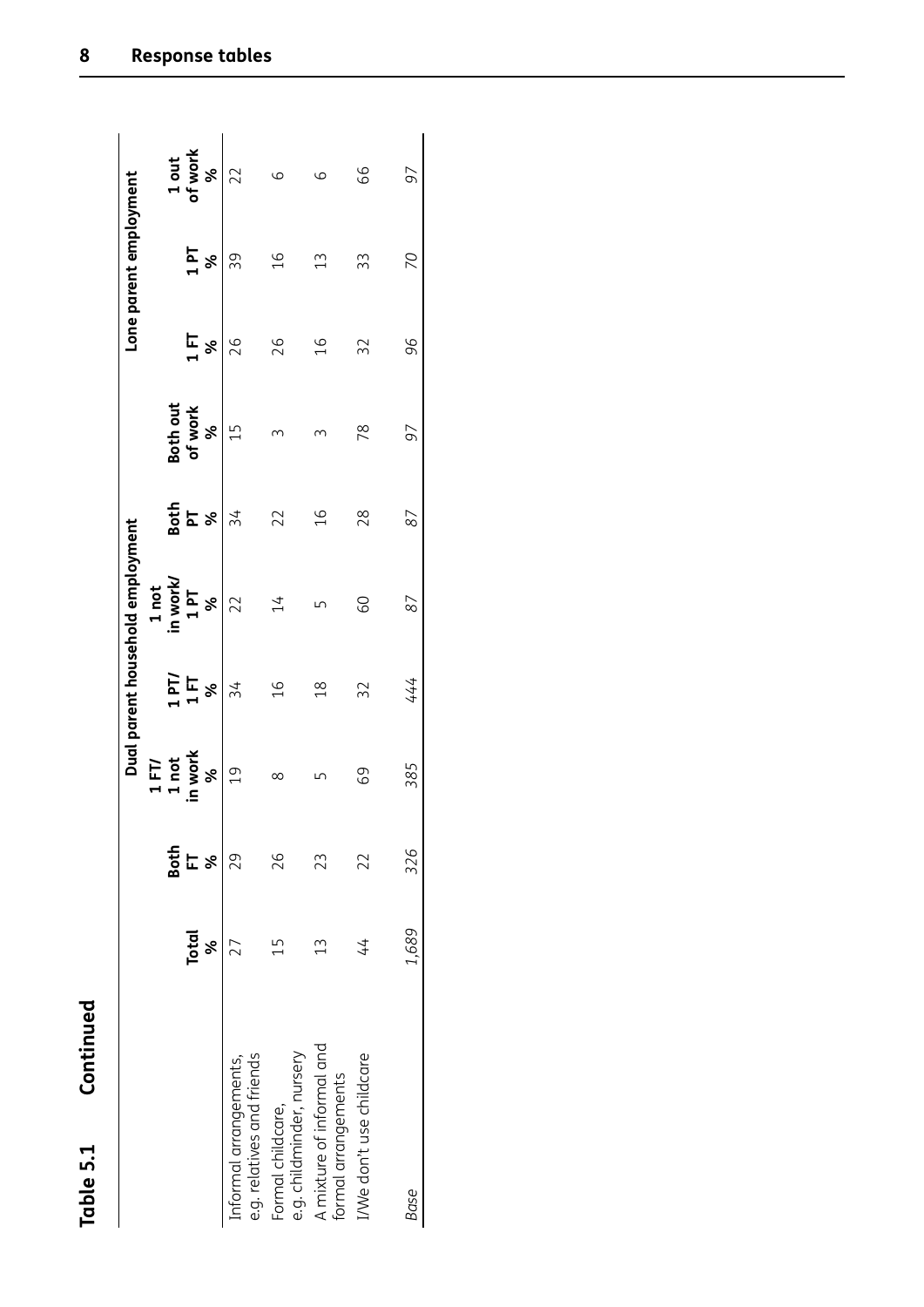|                                          |                   |          |                    |                 |                     |                             |                       |               |                                 |                     |                |                 |                           | Base: All who use informal childcare |                 |
|------------------------------------------|-------------------|----------|--------------------|-----------------|---------------------|-----------------------------|-----------------------|---------------|---------------------------------|---------------------|----------------|-----------------|---------------------------|--------------------------------------|-----------------|
|                                          |                   |          | Number of children |                 |                     |                             | Age of youngest child |               | Parental status                 |                     |                |                 | Household income          |                                      |                 |
|                                          | <b>Total</b><br>ৡ | One<br>ৡ | ৡ                  | Two Three+<br>ৡ | $0 - 2$<br>$\infty$ | $\frac{3}{8}$ $\frac{4}{8}$ | $5 - 12$<br>%         | $\frac{3}{8}$ | Married/<br>cohabit<br>$\infty$ | parent<br>Lone<br>ৡ | $0-13K$<br>ৡ   | %               | 13-22K 22-35K 35-60K<br>৯ | ৡ                                    | 60K+<br>%       |
| Prefer/trust<br>relatives<br>riends/     | 67                | 89       | 59                 | $\overline{7}$  | 73                  | 65                          | 59                    | 20            | 99                              | 73                  | $62$           | 67              | 72                        | 59                                   |                 |
| Costs less                               | 76                | 76       | 74                 | 83              | $\approx$           | 78                          | 73                    | 76            | 78                              | 68                  | $\overline{7}$ | $\overline{74}$ | 81                        | 79                                   | 7 Z<br>7 Z      |
| <b>lexibility</b><br>Provides<br>greater | 54                | 51       | 56                 | 59              | GO                  | 54                          | 51                    | 56            | 55                              | 50                  | -49            | -49             | 57                        | 59                                   | 61              |
| More accessible                          | 34                | 55       | 32                 | 55              | 38                  | $\overline{31}$             | 32                    | 37            | 34                              | $\frac{3}{4}$       | 36             | SΟ              | $\overline{\epsilon}$     | 32                                   | $\overline{31}$ |
| None of these                            |                   |          |                    |                 | $\overline{ }$      | $\blacksquare$              | 3                     |               | $\overline{ }$                  | $\mathsf{L}\cap$    | $\sim$         | $\sim$          | $\mathcal{A}$             | $\overline{\phantom{0}}$             | $\sim$          |
| <b>Base</b>                              | 678               | 304      | 281                | 93              | 156                 | 80                          | 341                   | 101           | 575                             | 103                 | 76             | 111             | 178                       | 180                                  | 61              |

| ollowing are reasons why you use intormal childcare (rather than formal<br>o that annivimain roacon<br><br>115351111<br>Vhich, if any, of the<br>:hildcare)? (Tick th |
|-----------------------------------------------------------------------------------------------------------------------------------------------------------------------|
| Table 5.2                                                                                                                                                             |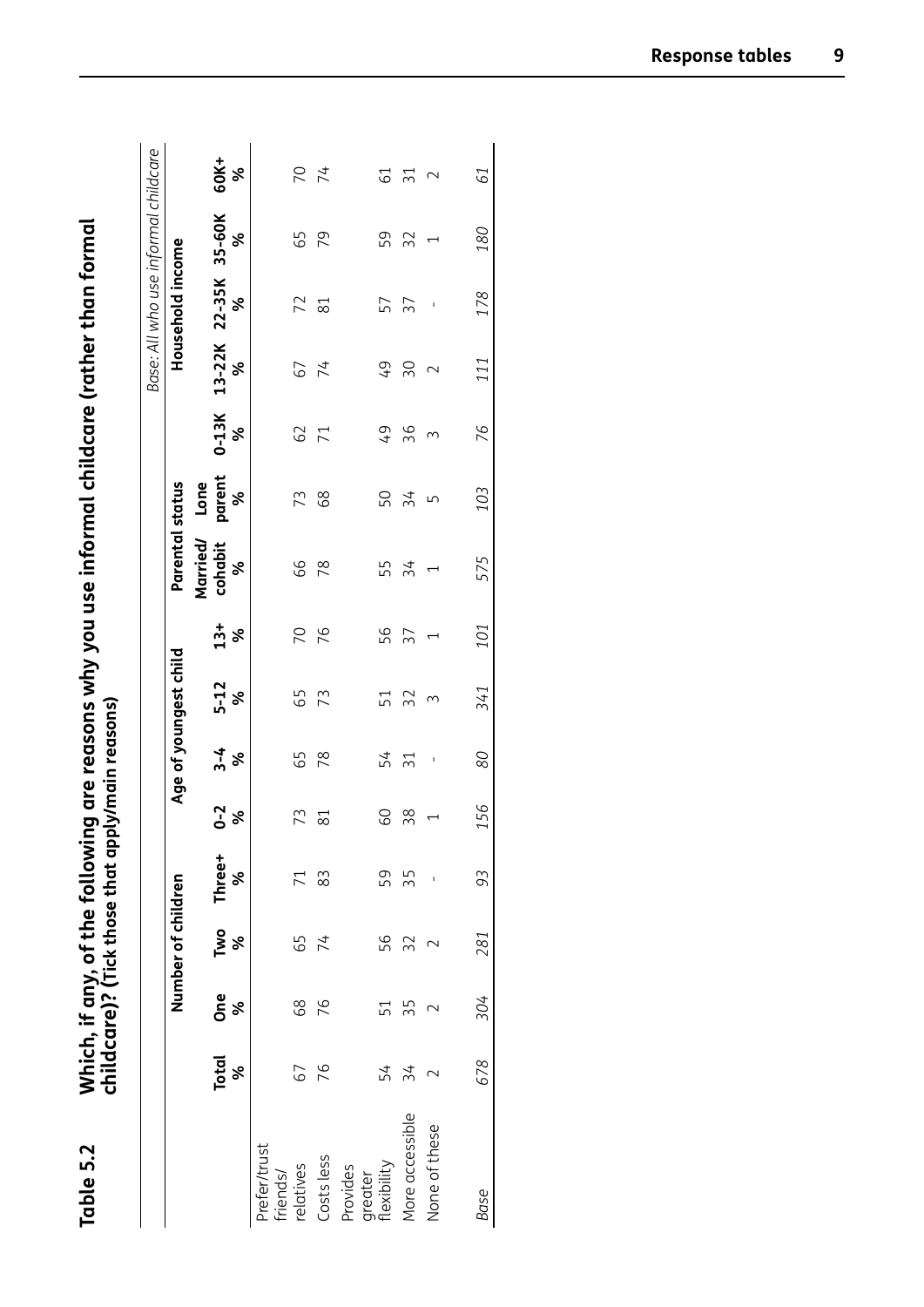| r<br>í<br>t |
|-------------|
|             |
|             |
| r           |
| L<br>r      |
| ľ           |
|             |
|             |
|             |
|             |

|                          |                          |             |                                      |                | Dual parent household employment        |                  |                                 |                | Lone parent employment |                       |                                  | Childcare use       |
|--------------------------|--------------------------|-------------|--------------------------------------|----------------|-----------------------------------------|------------------|---------------------------------|----------------|------------------------|-----------------------|----------------------------------|---------------------|
|                          |                          |             | $1 \overline{1}$<br>$1 \overline{1}$ |                | 1 not                                   |                  |                                 |                |                        |                       |                                  |                     |
|                          | <b>Total</b><br>$\infty$ | Bath<br>디 % | in work<br>ৼ                         | 1578           | in work/<br><b>Ld</b> <sub>1</sub><br>ৡ | $rac{1}{2}$ is a | <b>Both out</b><br>of work<br>ৡ | 158            | $1P$ %                 | 1 out<br>of work<br>ৼ | <b>Informal</b><br>$\frac{8}{3}$ | Mixture<br>$\infty$ |
| Prefer/trust<br>friends/ |                          |             |                                      |                |                                         |                  |                                 |                |                        |                       |                                  |                     |
| relatives                | 67                       | 66          | 74                                   | $\overline{6}$ | 74                                      | 68               | 83                              | 83             | 59                     | 20                    | 74                               |                     |
| Costs less               | 76                       | 77          | 80                                   | 80             | 61                                      | 99               | 83                              | $\overline{C}$ | 69                     | 63                    | 76                               | 54<br>75            |
| Provides                 |                          |             |                                      |                |                                         |                  |                                 |                |                        |                       |                                  |                     |
| greater<br>flexibility   | 54                       | 60          | 53                                   | 53             | 39                                      | 55               | 5                               | 58             | 47                     | $\overline{41}$       | 52                               | 59                  |
| More accessible          | 34                       | 36          | 32                                   | 33             | 17                                      | 39               | 56                              | 48             | $\overline{c}$         | 33                    | 55                               | ్<br>3<br>3         |
| None of these            |                          |             |                                      |                | $\overline{\phantom{a}}$                | $\sim$           | $\mathbf I$                     | Ţ              | $\infty$               | r                     | ۳                                |                     |
| Base                     | 678                      | 171         | 90                                   | 229            | 23                                      | 44               | 18                              | O+             | 36                     | 27                    | 455                              | 223                 |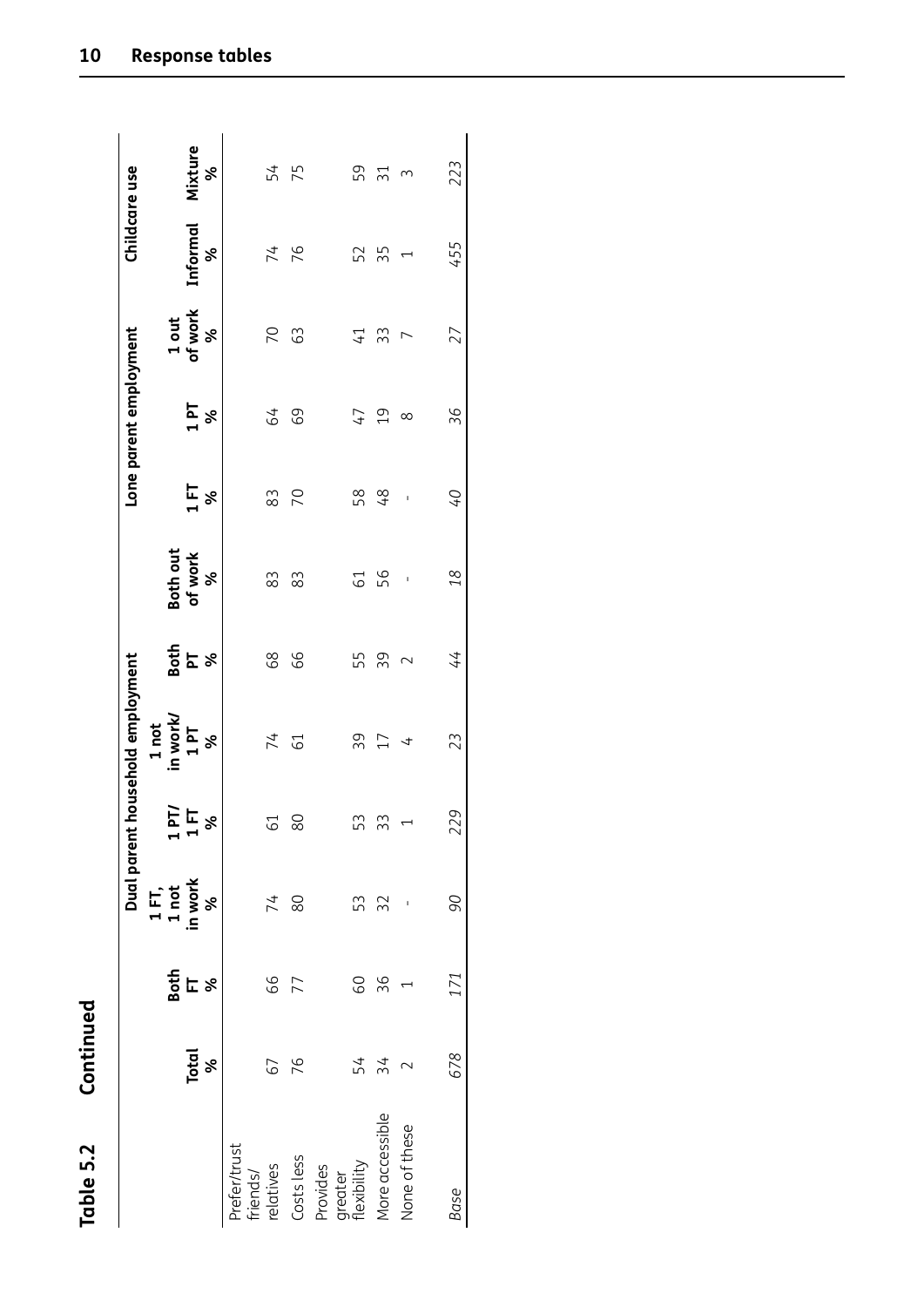|                                                               |                          |          |                    |                |                     |                     |                          |                |                          |                        |              | Base: All respondents who use formal childcare |                          |                          |             |
|---------------------------------------------------------------|--------------------------|----------|--------------------|----------------|---------------------|---------------------|--------------------------|----------------|--------------------------|------------------------|--------------|------------------------------------------------|--------------------------|--------------------------|-------------|
|                                                               |                          |          | Number of children |                |                     |                     | Age of youngest child    |                | <b>Parental status</b>   |                        |              |                                                | Household income         |                          |             |
|                                                               | <b>Total</b><br>ৼ        | One<br>४ | Two<br>$\aleph$    | Three+<br>ৼ    | $0 - 2$<br>$\aleph$ | $3 - 4$<br>$\aleph$ | $5 - 12$<br>$\aleph$     | $13 +$<br>ৡ    | Married/<br>cohabit<br>৯ | parents<br>Lone<br>LO, | $0-13K$<br>৯ | 13-22K<br>ৼ                                    | $22 - 35K$<br>৯          | 35-60K<br>ৡ              | 60K+<br>৯   |
| greater<br>flexibility<br>Provides                            | 35                       | 32       | 34                 | $\overline{4}$ | 34                  | 43                  | 34                       | 23             | 36                       | 33                     | 33           | 43                                             | 55                       | 32                       | 47          |
| accessible<br>More                                            | 27                       | 23       | 28                 | 33             | 22                  | $\overline{51}$     | 28                       | 17             | 28                       | 21                     | 27           | $\approx$                                      | 28                       | 26                       | 26          |
| childcare<br>informal<br>Cannot<br>access                     | 33                       | 34       | 36                 | 24             | 34                  | 36                  | $\overline{31}$          | O+             | 34                       | 29                     | 37           | 29                                             | 26                       | 38                       | 44          |
| Don't wish<br>to burden<br>relatives/<br>friends<br>(further) | 42                       | 43       | $\overline{41}$    | 44             | 43                  | $\overline{4}$      | 43                       | O+             | 43                       | 35                     | 29           | 36                                             | 97                       | 45                       | 41          |
| development<br>Educational/<br>reasons<br>child               | 38                       | 38       | 39                 | 55             | 47                  | $\overline{47}$     | $\overline{51}$          | 17             | 39                       | 35                     | 24           | 27                                             | 45                       | 42                       | 55          |
| None of<br>these                                              | $\sim$                   | S        | S                  | $\mathbf{I}$   | $\sim$              | $\mathsf I$         | 3                        | $\overline{ }$ | $\overline{\phantom{0}}$ | $\infty$               | $\infty$     | $\overline{\phantom{0}}$                       | $\sim$                   | $\overline{\phantom{0}}$ | 3           |
| Don't know/<br>not sure                                       | $\overline{\phantom{0}}$ | $\sim$   | $\circ$            | $\sim$         | $\sim$              | $\sf I$             | $\overline{\phantom{0}}$ | $\sim$         | $\overline{\phantom{0}}$ | 3                      | $\infty$     | $\overline{\phantom{a}}$                       | $\overline{\phantom{0}}$ | $\mathsf I$              | $\mathsf I$ |
| Base                                                          | 484                      | 194      | 224                | 99             | 125                 | 118                 | 211                      | $\infty$       | 412                      | 72                     | 9            | $\beta$                                        | 114                      | 148                      | 89          |

Which, if any, of the following are reasons why you use formal childcare (rather than or along with  $\frac{1}{1+\epsilon}$ **Table 5.3 Which, if any, of the following are reasons why you use formal childcare (rather than or along with informal childcare)? (Tick those that apply/main reasons)**

Table 5.3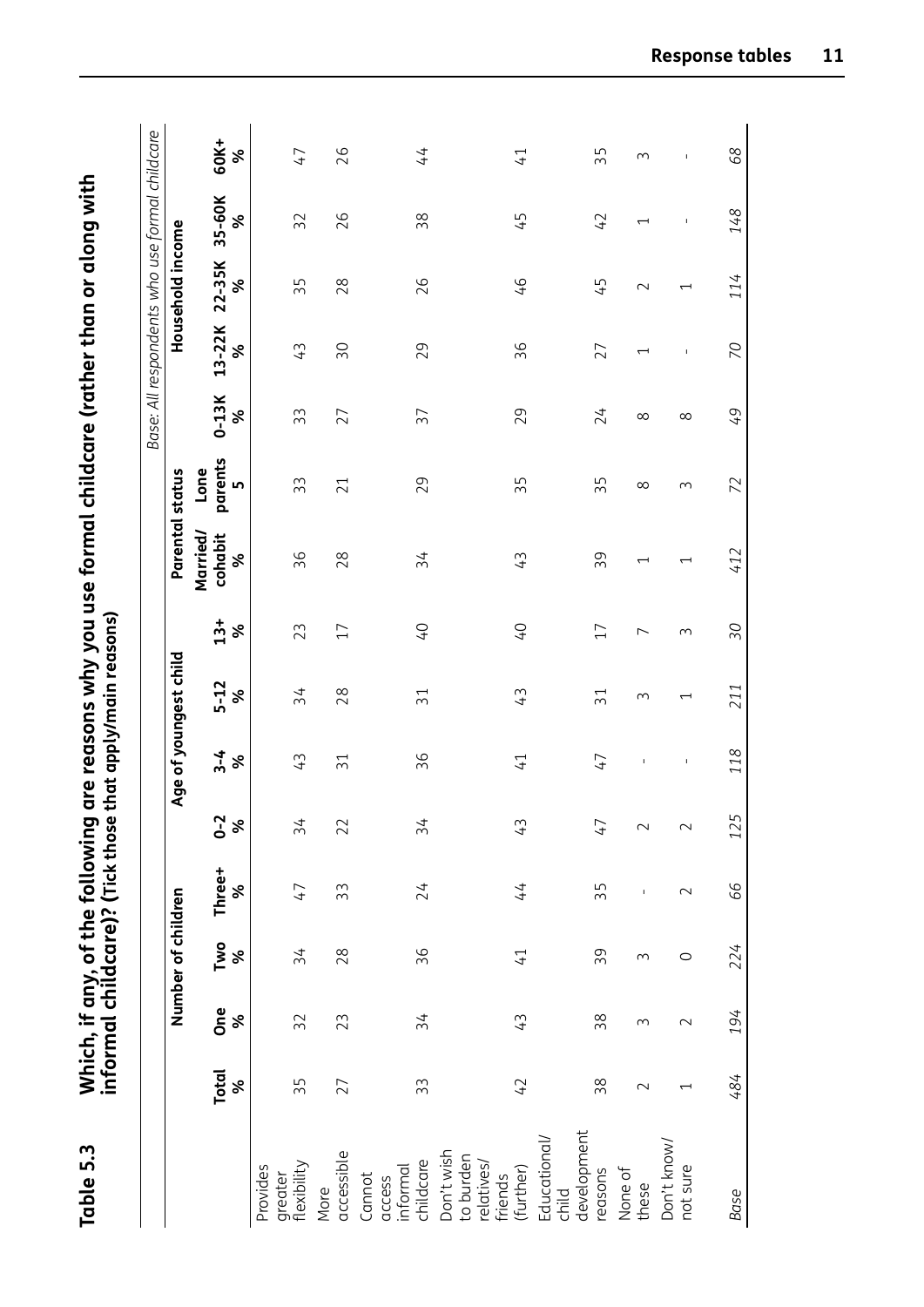| ٢                |  |
|------------------|--|
|                  |  |
| I<br>ī           |  |
|                  |  |
| r<br>Ľ           |  |
| Ç<br>г           |  |
| $\bar{\epsilon}$ |  |

|                                                               |                          |                             |                           |                   | Dual parent household employment |                                      |                 |                 | Lone parent employment |                  | Childcare use |                 |
|---------------------------------------------------------------|--------------------------|-----------------------------|---------------------------|-------------------|----------------------------------|--------------------------------------|-----------------|-----------------|------------------------|------------------|---------------|-----------------|
|                                                               |                          |                             | 1 FT,<br>1 not<br>in work | $1$ PT/<br>$1$ FT | in work/<br>1 not                |                                      | Both out        |                 |                        | 1 out<br>of work |               |                 |
|                                                               | <b>Total</b><br>$\infty$ | $rac{1}{2}$ F $\frac{1}{2}$ | ४                         | ৼ                 | 1P<br>৯                          | <b>Soth</b><br>A<br>S<br>S<br>S<br>S | of work<br>ৡ    | $1$ FT<br>ৡ     | 1 PT<br>ৡ              | ४                | Formal<br>४   | Mixture<br>ৡ    |
| Provides<br>greater<br>flexibility                            | 35                       | $\overline{41}$             | 34                        | 29                | 50                               | 45                                   | I.              | 43              | 25                     | 17               | 46            | 23              |
| accessible<br>More                                            | 27                       | $\overline{51}$             | 23                        | 25                | 13                               | 42                                   | 17              | 25              | 15                     | 17               | 33            | 20              |
| Cannot<br>access<br>informal<br>childcare                     | 33                       | 36                          | 23                        | 36                | 50                               | SO                                   | J.              | 23              | $\mathcal{O}^+$        | 33               | 42            | 23              |
| Don't wish<br>to burden<br>relatives/<br>friends<br>(further) | 42                       | 45                          | $\overline{O}$            | $\overline{9}$    | $\overline{c}$                   | 39                                   | 50              | $\overline{30}$ | $\mathcal{O}^+$        | 42               | 34            | 52              |
| development<br>reasons<br>Educational/<br>child               | $\frac{8}{3}$            | 36                          | 53                        | 38                | 38                               | 33                                   | 33              | 38              | SΟ                     | 33               | 35            | $\overline{41}$ |
| None of<br>these                                              | $\sim$                   | ω                           | ı                         |                   | I.                               | $\sim$                               | I.              | ∞               | $\Omega$               | $\infty$         | $\sim$        | 4               |
| Don't know/<br>not sure                                       |                          | I                           | $\sim$                    |                   | $\mathsf I$                      | $\mathsf I$                          | $\overline{17}$ | $\sim$          | Б                      | J.               | O             | $\sim$          |
| Base                                                          | 484                      | 160                         | 47                        | 150               | $\overline{d}$                   | 33                                   | 9               | O+              | $\overline{C}$         | 12               | 261           | 223             |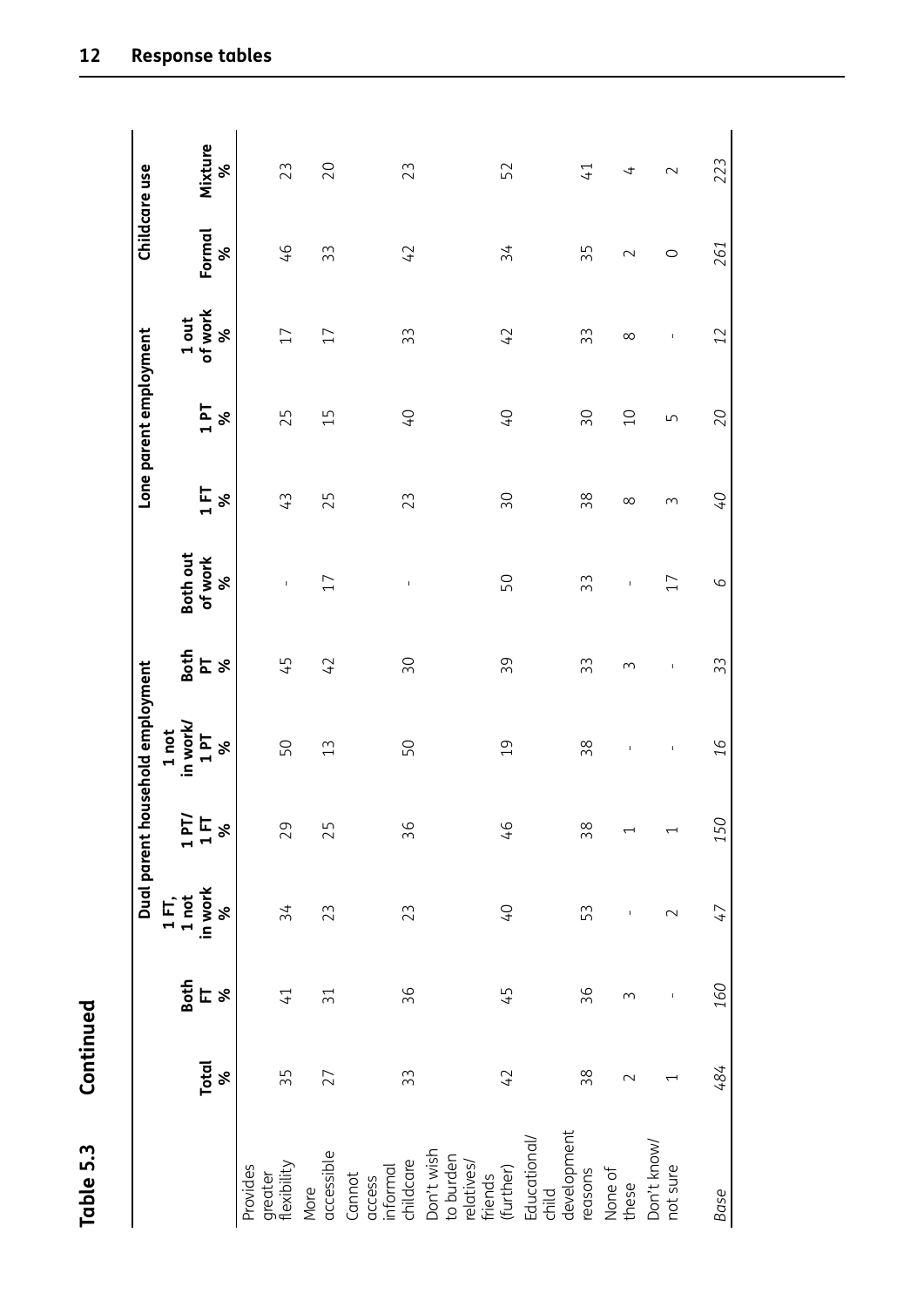| Table 5.4                     |                   | How easy or difficult do you find it to meet the cost of childcare? (Tick on option) |                    |                                  |                 |                       |                |                 |                                      |                          |               |                 |                  | Base: All who use childcare |                 |
|-------------------------------|-------------------|--------------------------------------------------------------------------------------|--------------------|----------------------------------|-----------------|-----------------------|----------------|-----------------|--------------------------------------|--------------------------|---------------|-----------------|------------------|-----------------------------|-----------------|
|                               |                   |                                                                                      | Number of children |                                  |                 | Age of youngest child |                |                 | Parental status                      |                          |               |                 | Household income |                             |                 |
|                               | <b>Total</b>      | <b>One</b>                                                                           | Two                | Three+                           | $0 - 2$         | $3 - 4$               | $5 - 12$       | $13+$           | Married/<br>co-habit                 | parents<br>Lone          | $0-13K$       | 13-22K          | 22-35K           | 35-60K                      | 60K+            |
|                               | ৡ                 | ৡ                                                                                    | ৡ                  | ৯                                | ৡ               | ৡ                     | ৡ              | ৡ               | ৡ                                    | ৡ                        | ৡ             | ৯               | ৯                | ৯                           | $\aleph$        |
| Very easy                     | 10                | 9                                                                                    | $\overline{11}$    | 13                               | 9               | $\frac{1}{3}$         | $\overline{C}$ | 12              | 11                                   | $\overline{\phantom{0}}$ | $\frac{9}{1}$ | 11              | $\overline{C}$   | $\sigma$                    | 12              |
| Easy                          | $\overline{1}$    | $\widetilde{1}$                                                                      | $\Xi$              | 9                                | $\overline{C}$  | $\overline{C}$        | 12             | 12              | $\Xi$                                | $\Xi$                    | $\sigma$      | $\infty$        | 12               | $\widetilde{1}$             | $\overline{17}$ |
| Neither easy<br>nor difficult | SΟ                | 3                                                                                    | 30                 | 28                               | 26              | 33                    | 33             | 28              | SΟ                                   | 32                       | 22            | $\overline{31}$ | 28               | 29                          | 37              |
| Difficult                     | 32                |                                                                                      | 33                 | 34                               | 36              | $\overline{31}$       | SΟ             | 34              | 32                                   | δS                       | SΟ            | $\overline{31}$ | m<br>$\infty$    | 57                          | 24              |
| Very difficult                | $\frac{9}{1}$     | $\frac{9}{1}$                                                                        | $\overline{1}$     | $\frac{9}{1}$                    | $\overline{c}$  | $\widetilde{1}$       | $\frac{9}{1}$  | $\overline{1}$  | 15                                   | 20                       | 23            | $\frac{8}{1}$   | $\frac{8}{1}$    | $\Xi$                       | $\Xi$           |
| Base                          | 939               | 407                                                                                  | 398                | 134                              | 229             | 156                   | 445            | 109             | 794                                  | 145                      | 103           | 157             | 233              | 258                         | 103             |
|                               |                   |                                                                                      |                    |                                  |                 |                       |                |                 |                                      |                          |               |                 |                  |                             |                 |
|                               |                   |                                                                                      |                    | Dual parent household employment |                 |                       |                |                 |                                      | Lone parent employment   |               |                 |                  | Childcare use               |                 |
|                               |                   |                                                                                      |                    |                                  |                 | 1 not                 |                |                 |                                      |                          |               |                 |                  |                             |                 |
|                               |                   | <b>Both</b>                                                                          | 1FT,               |                                  | $1$ PT/         | in work/              | Both           | <b>Both out</b> |                                      |                          | 1 out         |                 |                  |                             |                 |
|                               | <b>Total</b><br>४ | 匸<br>ৡ                                                                               | in work<br>1 not   |                                  | 15<br>ৡ         | 1P<br>৯               | ৡ<br>F         | of work<br>ৡ    | $\frac{1}{1}$<br>ৡ                   | 1P<br>ৡ                  | of work<br>ৡ  | Informal        | ৡ                | Formal<br>వ్                | Mixture<br>శ    |
| Very easy                     | $\overline{C}$    |                                                                                      | 12                 |                                  | $\sigma$        | 17                    | 14             | $\overline{C}$  | $\overline{1}$                       | 4                        | $\sim$        | 14              |                  | $\overline{ }$              | ∼               |
| Easy                          | $\overline{1}$    | 12                                                                                   | $\infty$           |                                  | $\overline{11}$ | $\Xi$                 | $\overline{c}$ | Г.              | 12                                   | $\widetilde{13}$         | 9             | 9               |                  | $\overline{14}$             | $\Xi$           |
| Neither easy<br>nor difficult | δŚ                |                                                                                      | 26                 |                                  | 32              | 26                    | 29             | 38              | $\overline{\phantom{0}}$<br>$\infty$ | 34                       | SΟ            | $\overline{50}$ |                  | $\overline{31}$             | 3               |
| Difficult                     | 32                |                                                                                      | 28                 |                                  | 36              | 29                    | 29             | 33              | m                                    | 28                       | 33            | 28              |                  | 36                          | 36              |
| Very difficult                | 16                | 14                                                                                   | 27                 |                                  | 12              | 17                    | $\overline{C}$ | 14              | S<br>$\overline{\phantom{0}}$        | 21                       | 27            | $\overline{c}$  |                  | $\overline{1}$              | 14              |
| Base                          | 939               | 255                                                                                  | 119                |                                  | 301             | 35                    | 63             | 21              | 65                                   | 47                       | 33            | 455             |                  | 261                         | 223             |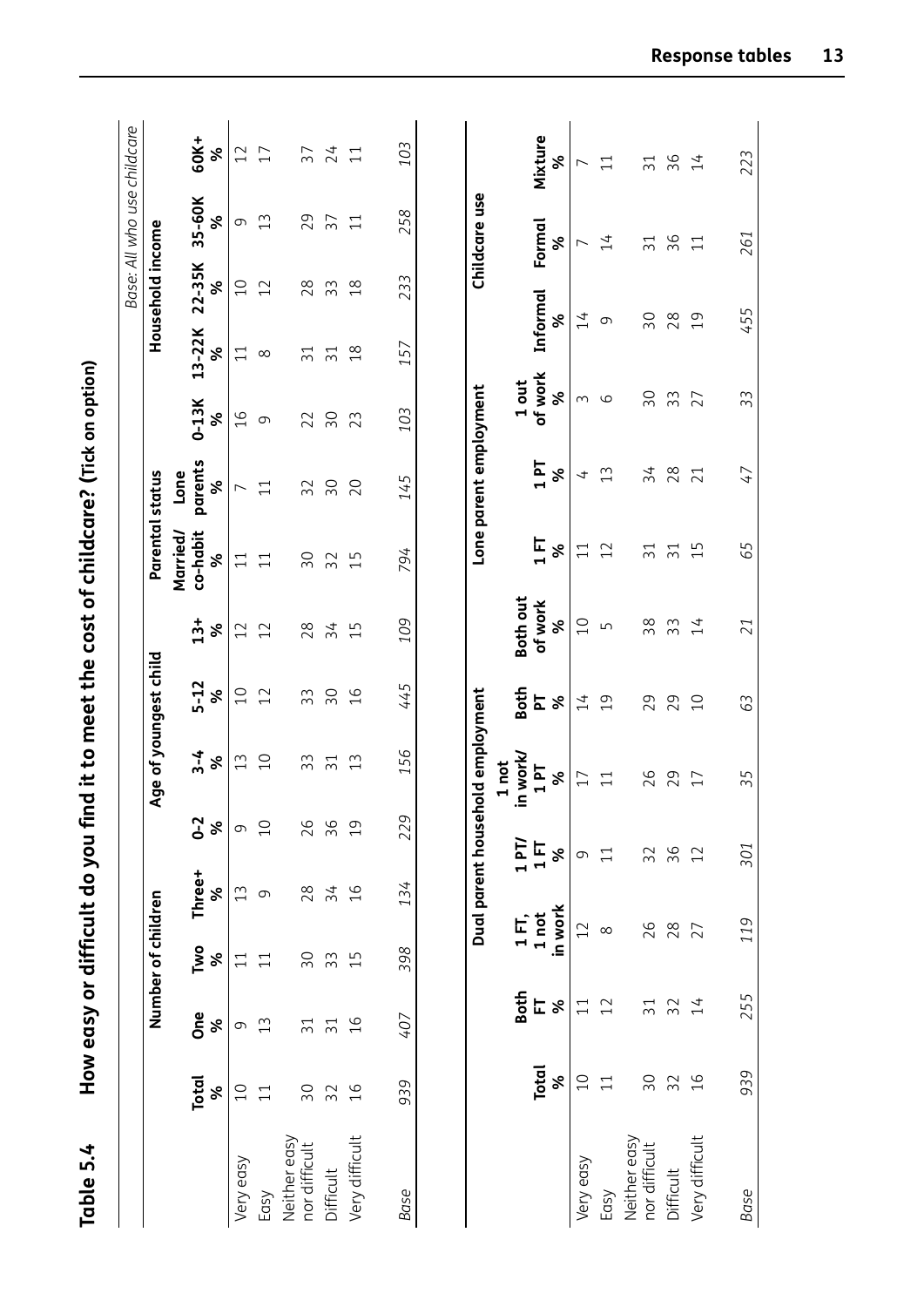| - 7 ا آنا مصم مصم با من                                  |
|----------------------------------------------------------|
|                                                          |
|                                                          |
|                                                          |
|                                                          |
|                                                          |
| "ジニー・ソース!"                                               |
|                                                          |
|                                                          |
|                                                          |
|                                                          |
|                                                          |
|                                                          |
|                                                          |
|                                                          |
|                                                          |
|                                                          |
|                                                          |
|                                                          |
|                                                          |
|                                                          |
|                                                          |
|                                                          |
|                                                          |
|                                                          |
|                                                          |
|                                                          |
|                                                          |
|                                                          |
|                                                          |
|                                                          |
|                                                          |
|                                                          |
|                                                          |
|                                                          |
|                                                          |
|                                                          |
| you or your partner want to find work or work longer hou |
| 3<br>ב                                                   |
|                                                          |
|                                                          |
|                                                          |
| $\mathbf{I}$<br>ſ                                        |
| Lŋ                                                       |
| Table                                                    |
| 1                                                        |
|                                                          |

| Table 5.5     |                   |                      |                       | Do you or your partner want to   |                              |                     |                       |                    | find work or work longer hours? (Tick one option)                                                  |                       |               |             |                  |              |                  |
|---------------|-------------------|----------------------|-----------------------|----------------------------------|------------------------------|---------------------|-----------------------|--------------------|----------------------------------------------------------------------------------------------------|-----------------------|---------------|-------------|------------------|--------------|------------------|
|               |                   |                      |                       |                                  |                              |                     |                       |                    | Base: All who work fewer than 35 hours per week or whose partner works less than 35 hours per week |                       |               |             |                  |              |                  |
|               |                   |                      | Number of children    |                                  |                              |                     | Age of youngest child |                    | Parental status                                                                                    |                       |               |             | Household income |              |                  |
|               | <b>Total</b><br>ৡ | <b>One</b><br>ৡ      | Two<br>$\infty$       | Three+<br>ৡ                      | $0 - 2$<br>ৼ                 | $3 - 4$<br>$\infty$ | $5 - 12$<br>%         | $13 +$<br>$\infty$ | Married/<br>co-habit<br>४                                                                          | parents<br>Lone<br>ৼ  | $0-13K$<br>ৡ  | 13-22K<br>ৼ | $22 - 35K$<br>४  | 35-60K<br>ৼ  | 60K+<br>৯        |
| Yes           | 49                | 50                   | 47                    | 51                               | 54                           | CO                  | 45                    | 45                 | $^{48}$                                                                                            | 52                    | 62            | 58          | 49               | 38           | 36               |
| $\frac{1}{2}$ | 51                | 50                   | 53                    | 49                               | 46                           | $\overline{0}$      | 55                    | 55                 | 52                                                                                                 | 48                    | 38            | 42          | 51               | 62           | 59               |
| Base          | 1,267             | 575                  | 491                   | 201                              | 264                          | 167                 | 586                   | 250                | 1,100                                                                                              | 167                   | 218           | 242         | 334              | 266          | 76               |
|               |                   |                      |                       | Dual parent household employment |                              |                     |                       |                    | Lone parent employment                                                                             |                       |               |             | Childcare use    |              |                  |
|               |                   |                      | 1 FT,                 |                                  | 1 not                        |                     | Both                  |                    |                                                                                                    |                       |               |             |                  |              |                  |
|               | <b>Total</b><br>ৡ | <b>Both</b><br>$E$ % | in work<br>1 not<br>४ | $1$ PT<br>$1$ FT<br>ৡ            | in work/<br>1 PT<br>$\aleph$ | និគ្គ<br>និគន       | out of<br>work<br>४   | 15<br>৯            | 1P<br>ৡ                                                                                            | of work<br>1 out<br>ৼ | Informal<br>৯ |             | Formal<br>৯      | Mixture<br>ৡ | None<br>৯        |
| Yes           | 49                |                      | 48                    | 43                               | 56                           | 59                  | 59                    |                    | 43                                                                                                 | 59                    | 54            |             | 57               | 52           | $\mathfrak{t}^1$ |
| $\frac{1}{2}$ | 51                |                      | 52                    | 57                               | 44                           | $\overline{4}$      | $\overline{41}$       |                    | 57                                                                                                 | $\overline{1}$        | 46            |             | 43               | 48           | 57               |
| <b>Base</b>   | 1,267             | $\circ$              | 385                   | 444                              | 87                           | 87                  | 97                    | O                  | 20                                                                                                 | 97                    | 335           |             | 152              | 132          | 648              |
|               |                   |                      |                       |                                  |                              |                     |                       |                    |                                                                                                    |                       |               |             |                  |              |                  |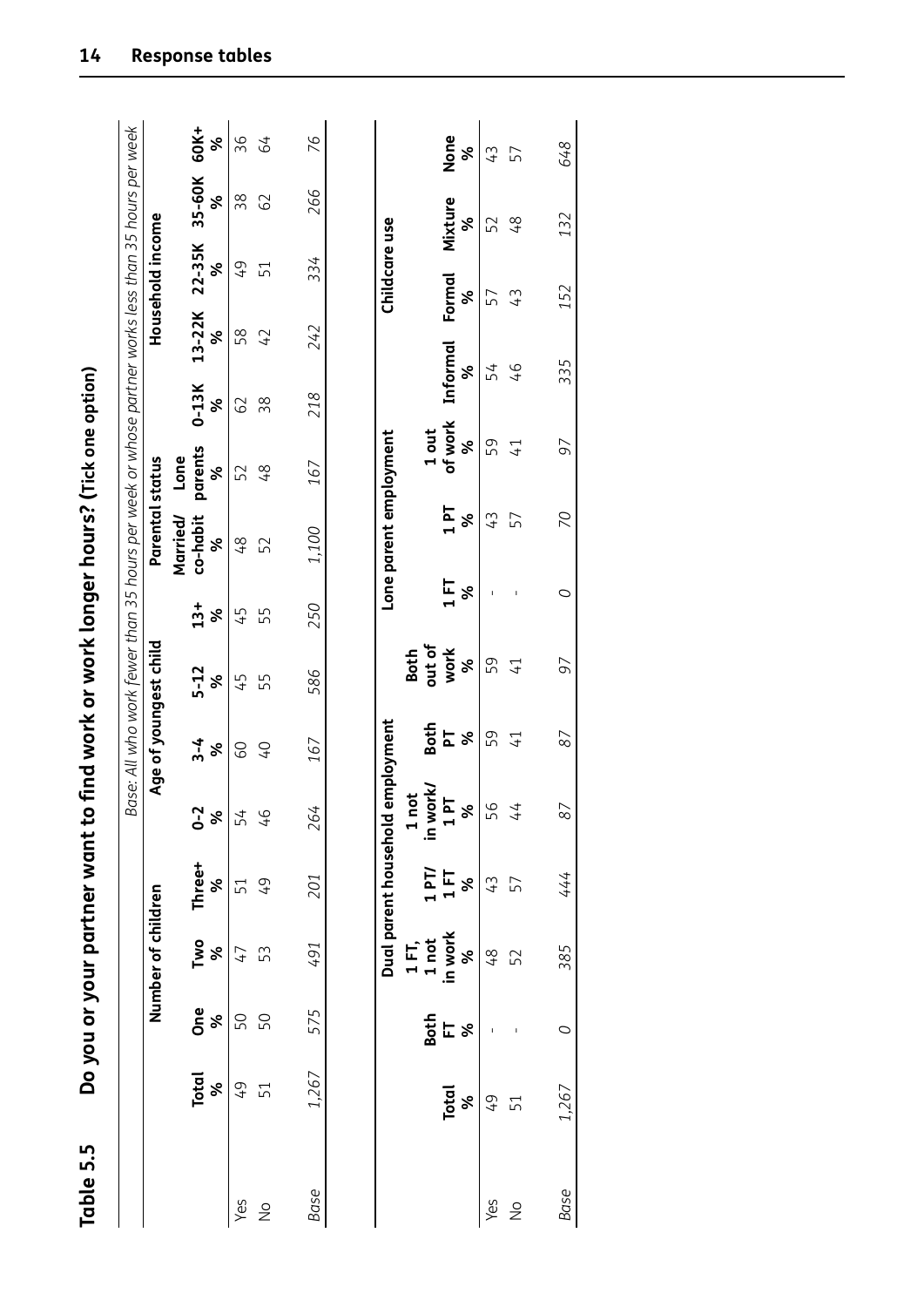| Table 5.6                                                  |                          |                          |                    |                 |                     |               |                                |            | Why do you/your partner not currently work or work part time? (Tick those that apply/main reasons) |                      |                |                          |                          | Base: All who want to find work or work longer hours |                          |
|------------------------------------------------------------|--------------------------|--------------------------|--------------------|-----------------|---------------------|---------------|--------------------------------|------------|----------------------------------------------------------------------------------------------------|----------------------|----------------|--------------------------|--------------------------|------------------------------------------------------|--------------------------|
|                                                            |                          |                          | Number of children |                 |                     |               | Age of youngest child          |            | Parental status                                                                                    |                      |                |                          | Household income         |                                                      |                          |
|                                                            | <b>Total</b><br>ৡ        | <b>One</b><br>ৡ          | Two<br>৯           | Three+<br>৯     | $0 - 2$<br>$\aleph$ | $3 - 4$<br>ৡ  | $5 - 12$<br>ৡ                  | $13+$<br>ৡ | co-habit<br>Married/<br>ৡ                                                                          | parents<br>Lone<br>৯ | $0-13K$<br>ৡ   | 13-22K<br>ৡ              | 22-35K<br>৯              | 35-60K<br>৯                                          | 60K+<br>৯                |
| Difficulty finding<br>suitable hours<br>work with          | 57                       | 54                       | 55                 | 88              | 54                  | 58            | 63                             | 45         | 57                                                                                                 | SO                   | 59             | 59                       | 60                       | 56                                                   | 44                       |
| Difficulty finding<br>suitable pay<br>work with            | $\overline{31}$          | 32                       | 29                 | 36              | 33                  | 36            | 28                             | 32         | $\overline{31}$                                                                                    | $\overline{31}$      | 37             | 33                       | 32                       | 25                                                   | 33                       |
| about losing<br>eligibility for<br>Concerned<br>benefits   | $\frac{91}{5}$           | $\overline{1}$           | 14                 | 24              | 22                  | 12            | 12                             | 24         | $\overline{1}$                                                                                     | 23                   | 27             | 24                       | $\widetilde{1}$          | 4                                                    | $\mathsf I$              |
| (more) formal<br>Can't afford<br>childcare                 | 33                       | 23                       | 43                 | 38              | 50                  | 43            | SΟ                             | $\Xi$      | 34                                                                                                 | 26                   | 26             | O+                       | 36                       | 39                                                   | 15                       |
| (more) informal<br>Can't access<br>childcare               | $\frac{91}{5}$           | 12                       | 17                 | 22              | 21                  | $\frac{8}{1}$ | LN<br>$\overline{\phantom{0}}$ | G          | $\frac{9}{1}$                                                                                      | $\frac{9}{1}$        | $\frac{9}{1}$  | 13                       | 20                       | LN<br>$\overline{\phantom{0}}$                       | $\overline{c}$           |
| formal childcare<br>available in my<br>No suitable<br>area | $\sqrt{ }$               | $\circ$                  | 4                  | $\overline{ }$  | $\infty$            | $\infty$      | Б                              | $\sim$     | Б                                                                                                  | $\infty$             | 9              | 4                        | $\overline{\phantom{0}}$ | Б                                                    | $\overline{\phantom{0}}$ |
| relatives/friends<br>Don't wish<br>to burden<br>(further)  | $\frac{91}{1}$           | $\frac{1}{1}$            | $\overline{14}$    | $\overline{21}$ | 21                  | G             | $\frac{91}{1}$                 | 15         | 15                                                                                                 | $\overline{21}$      | $\frac{9}{1}$  | $\frac{9}{1}$            | $\frac{8}{1}$            | 17                                                   | $\overline{1}$           |
| Other                                                      | $\sigma$                 | 10                       | $\infty$           | $\infty$        | 9                   | $\circ$       | $\infty$                       | 13         | $\infty$                                                                                           | $\overline{C}$       | 12             | $\infty$                 | $\infty$                 | S                                                    | $\overline{c}$           |
| None of these                                              | $\overline{ }$           | 11                       | 6                  | $\sim$          | 4                   | 4             | $\sigma$                       | 12         | $\overline{ }$                                                                                     | $\infty$             | $\overline{ }$ | $\sim$                   | 9                        | $\infty$                                             | $\overline{11}$          |
| Don't know/<br>not sure                                    | $\overline{\phantom{0}}$ | $\overline{\phantom{0}}$ | $\sim$             | $\mathsf I$     | $\mathsf I$         | $\sim$        | $\overline{\phantom{0}}$       | $\sim$     | $\overline{\phantom{0}}$                                                                           | $\mathsf I$          | $\sim$         | $\overline{\phantom{0}}$ | $\mathsf I$              | $\mathbf{I}$                                         | 4                        |
| Base                                                       | 619                      | 285                      | 231                | 103             | 142                 | 101           | 263                            | 113        | 532                                                                                                | 87                   | 135            | 141                      | 163                      | 101                                                  | 27                       |

**Table 5.6 Why do you/your partner not currently work or work part time? (Tick those that apply/main reasons)**  $\frac{1}{2}$ . M/L.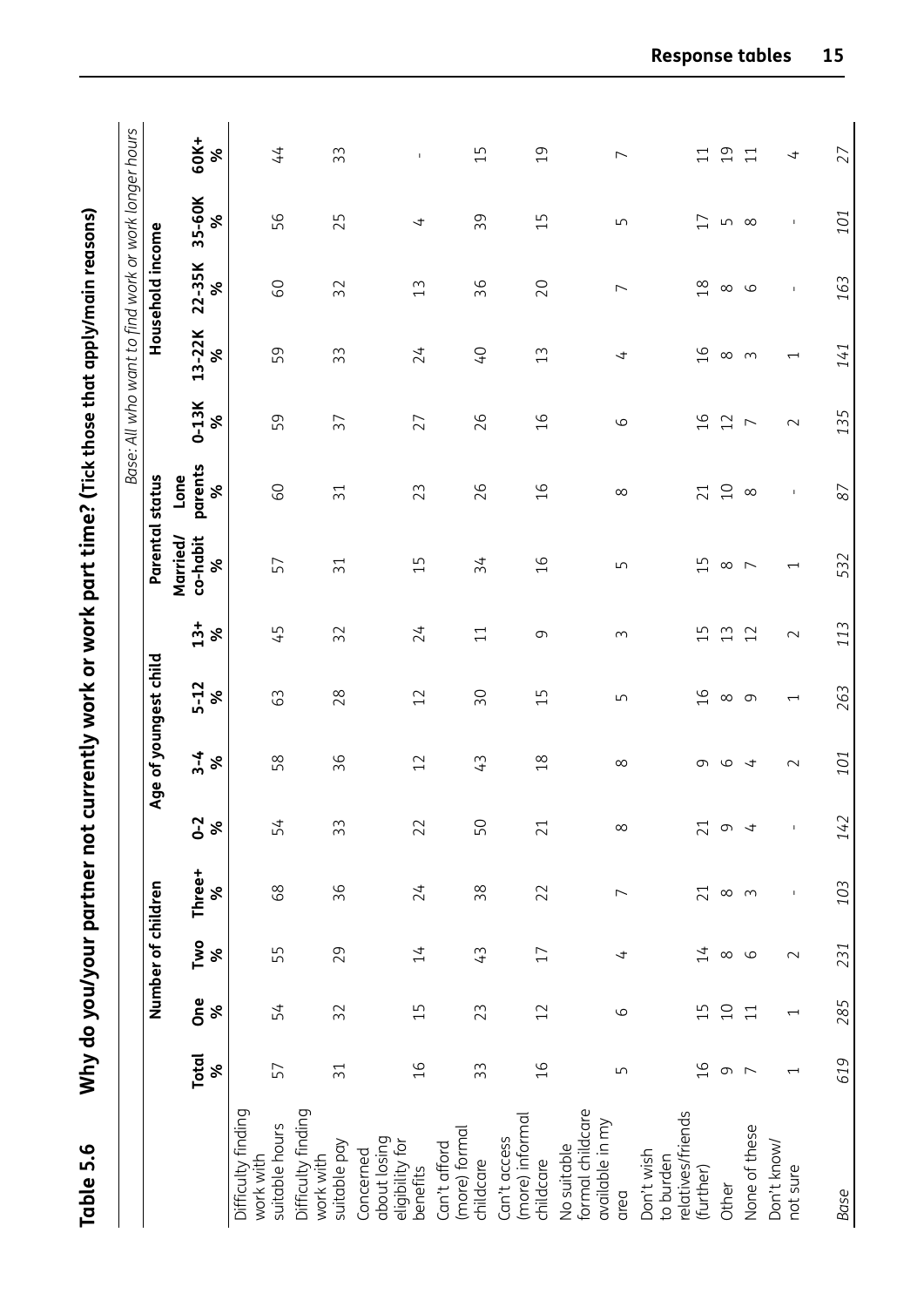| ≝<br>۰<br>Cont                                    |  |
|---------------------------------------------------|--|
| <u>ი</u><br>ს<br>ම<br>ව<br>a<br>ō.<br>$\breve{=}$ |  |

|                                                            |                          |               |                       |                | Dual parent household employment |                                |                          |                        | Lone parent employment |                          |                          | Childcare use            |              |                                |
|------------------------------------------------------------|--------------------------|---------------|-----------------------|----------------|----------------------------------|--------------------------------|--------------------------|------------------------|------------------------|--------------------------|--------------------------|--------------------------|--------------|--------------------------------|
|                                                            |                          | Both          | 1 FT,                 | $1$ PT/        | in work/<br>not<br>$\mathbf{r}$  |                                | out of<br>Both           |                        |                        |                          |                          |                          |              |                                |
|                                                            | <b>Total</b><br>ৡ        | 匸<br>$\infty$ | 1 not<br>in work<br>ৡ | 15<br>ৡ        | $\overline{P}$<br>$\aleph$       | $\frac{1}{2}$ is $\frac{1}{2}$ | work<br>$\aleph$         | $1 \, \mathrm{F}$<br>ৡ | 1 PT<br>ৡ              | 1 out<br>of work<br>ৡ    | Informal<br>৯            | Formal<br>ৡ              | Mixture<br>৯ | None<br>ৡ                      |
| Difficulty finding<br>suitable hours<br>work with          | 57                       |               | 63                    | 55             | 53                               | $\overline{6}$                 | 51                       |                        | 57                     | 61                       | 58                       | 54                       | 59           | 57                             |
| Difficulty finding<br>suitable pay<br>work with            | $\overline{31}$          |               | 24                    | 26             | 39                               | $\overline{47}$                | 51                       | I.                     | 17                     | 39                       | 29                       | 37                       | 43           | 28                             |
| about losing<br>eligibility for<br>Concerned<br>benefits   | $\frac{1}{6}$            | Ţ             | $\overline{14}$       | $\overline{ }$ | 22                               | 27                             | 32                       | $\mathsf I$            | 13                     | 28                       | $\overline{c}$           | 13                       | 19           | $\overline{1}$                 |
| (more) formal<br>Can't afford<br>childcare                 | 33                       |               | 55                    | 39             | 27                               | 33                             | $\overline{c}$           | $\mathsf I$            | 33                     | 23                       | 55                       | O+                       | 52           | 25                             |
| (more) informal<br>Can't access<br>childcare               | $\frac{9}{1}$            | 1             | $\overline{c}$        | $\overline{c}$ | $\infty$                         | $\overline{C}$                 | $\overline{ }$           | 1                      | 13                     | $\frac{8}{18}$           | 13                       | 14                       | SΟ           | LO<br>$\overline{\phantom{0}}$ |
| formal childcare<br>available in my<br>No suitable<br>area | Б                        | $\mathsf I$   |                       | $\overline{L}$ | $\circ$                          | $\circ$                        | $\mathsf I$              | $\mathsf I$            | $\overline{10}$        | $\overline{\phantom{0}}$ | Б                        | $\overline{C}$           | 6            | 4                              |
| relatives/friends<br>Don't wish<br>to burden<br>(further)  | $\overline{a}$           |               | $\overline{1}$        | $^{28}$        | $\overline{C}$                   | 12                             | $\frac{1}{6}$            | J.                     | 50                     | $\frac{9}{1}$            | 26                       | 9                        | 22           | $\overline{0}$                 |
| Other                                                      | $\sigma$                 |               | $\Omega$              | $\sim$         | 12                               | $\overline{t}$                 | 23                       | J.                     | $\sim$                 | 14                       | $\mathsf{L}\cap$         | LO.                      | $\sim$       | 14                             |
| None of these                                              | $\overline{ }$           |               | 4                     | 10             | $\infty$                         | $\infty$                       | $\overline{\phantom{0}}$ | $\mathsf I$            | $\overline{ }$         | $\sigma$                 | $\infty$                 | $\overline{ }$           | $\sim$       | $\circ$                        |
| Don't know/<br>not sure                                    | $\overline{\phantom{0}}$ |               | $\sim$                | $\mathbf I$    | 4                                | $\sim$                         | $\sim$                   | $\mathsf I$            | $\mathsf I$            | $\mathsf I$              | $\overline{\phantom{0}}$ | $\overline{\phantom{0}}$ | $\mathsf I$  | $\sim$                         |
| <b>Base</b>                                                | 619                      | O             | 184                   | 191            | 49                               | 51                             | 57                       | $\circ$                | 50                     | 57                       | 182                      | 87                       | 69           | 281                            |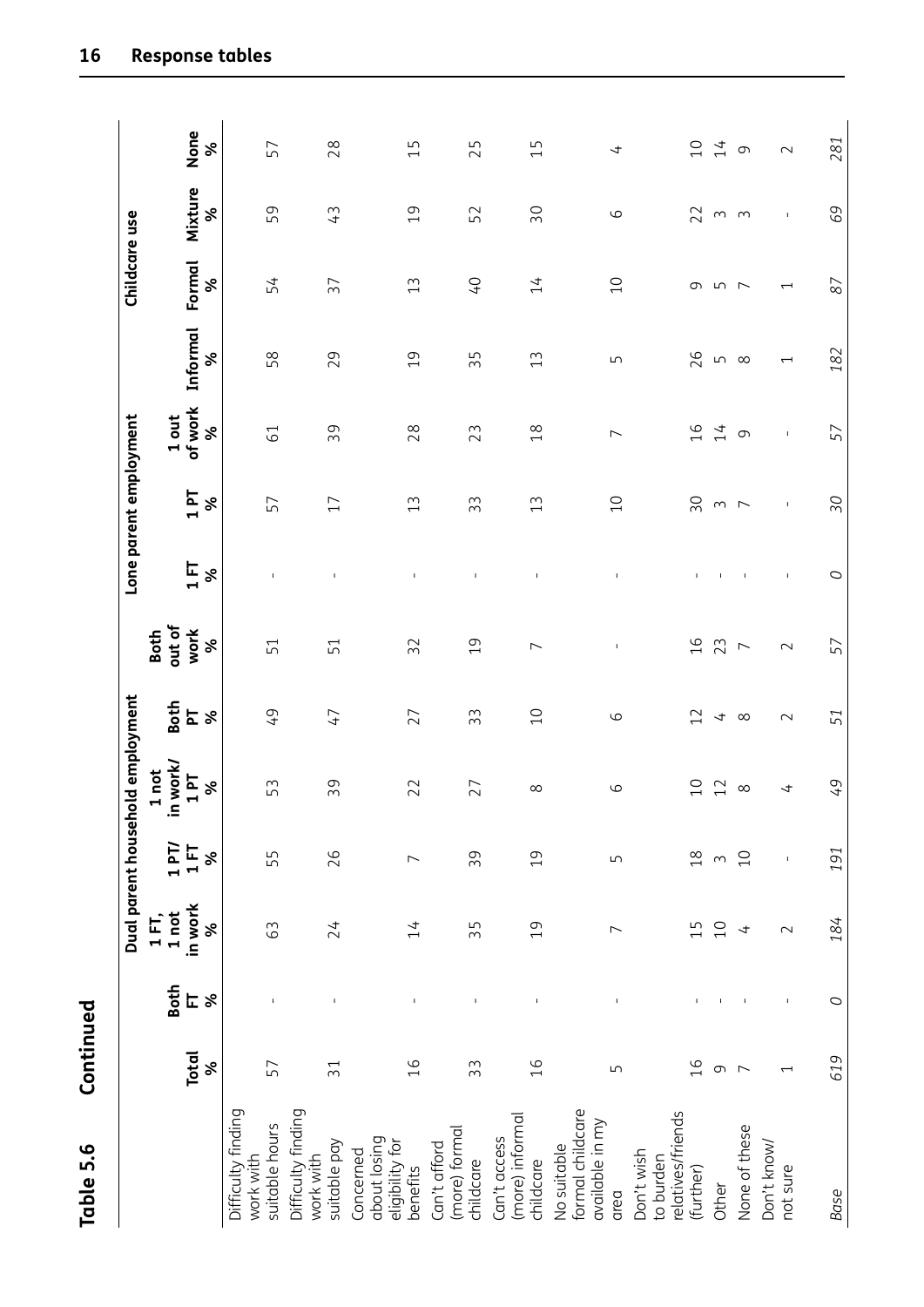| Table 5.7                                                      |                   | (Tick one option) |                    | your hours if you could find work which paid<br>Would you/your partner be will |              |                 |                       |            | ling to pay for more childcare to enable you to start work or increase<br>enough to cover your additional childcare cost? |                                                                  |                |                |                  |                |              |
|----------------------------------------------------------------|-------------------|-------------------|--------------------|--------------------------------------------------------------------------------|--------------|-----------------|-----------------------|------------|---------------------------------------------------------------------------------------------------------------------------|------------------------------------------------------------------|----------------|----------------|------------------|----------------|--------------|
|                                                                |                   |                   |                    |                                                                                |              |                 |                       |            |                                                                                                                           | Base: All who do not have two full-time workers in the household |                |                |                  |                |              |
|                                                                |                   |                   | Number of children |                                                                                |              |                 | Age of youngest child |            | Parental status                                                                                                           |                                                                  |                |                | Household income |                |              |
|                                                                | <b>Total</b><br>ৡ | <b>One</b><br>৯   | Two<br>ৼ           | Three+<br>ৡ                                                                    | $0 - 2$<br>% | $3 - 4$<br>ৡ    | $5 - 12$<br>ৡ         | $13+$<br>ৡ | Married/<br>co-habit<br>ৡ                                                                                                 | parents<br>Lone<br>ৡ                                             | $0-13K$<br>ৼ   | 13-22K<br>ৼ    | 22-35K<br>%      | 35-60K<br>ৡ    | 60K+<br>ৡ    |
| pay for more<br>Very likely to<br>childcare                    | $\overline{C}$    | σ                 | 9                  | 14                                                                             | 12           | 14              | $\overline{C}$        | Б          | $\sum$                                                                                                                    | ${}^{\circ}$                                                     | 9              | $\Xi$          | $\overline{12}$  | $\overline{C}$ | ${}^{\circ}$ |
| Likely to pay for<br>more childcare                            | $\overline{c}$    | $\overline{17}$   | 21                 | 20                                                                             | 23           | $\overline{31}$ | $\frac{8}{18}$        | $\Xi$      | $\overline{0}$                                                                                                            | 20                                                               | 20             | 24             | 16               | 21             | 20           |
| nor unlikely to<br>Neither likely<br>pay for more<br>childcare | 27                | 27                | 28                 | 24                                                                             | 32           | 20              | 28                    | 24         | 27                                                                                                                        | 28                                                               | 24             | 23             | 28               | 28             | 29           |
| pay for more<br>Unlikely to<br>childcare                       | $\widetilde{1}$   | 12                | $\overline{14}$    | $\widetilde{13}$                                                               | 12           | $\frac{1}{3}$   | $\overline{1}$        | 9          | $\overline{14}$                                                                                                           | $\infty$                                                         | $\overline{C}$ | $\overline{1}$ | 13               | 14             | 12           |
| Very unlikely to<br>pay for more<br>childcare                  | $\approx$         | 35                | 28                 | 29                                                                             | 21           | 22              | 30                    | 52         | $\overline{31}$                                                                                                           | 37                                                               | 36             | 26             | $\overline{31}$  | 28             | 32           |
| Base                                                           | 1,267             | 575               | 491                | 201                                                                            | 264          | 167             | 586                   | 250        | 1,100                                                                                                                     | 167                                                              | 218            | 242            | 334              | 266            | 76           |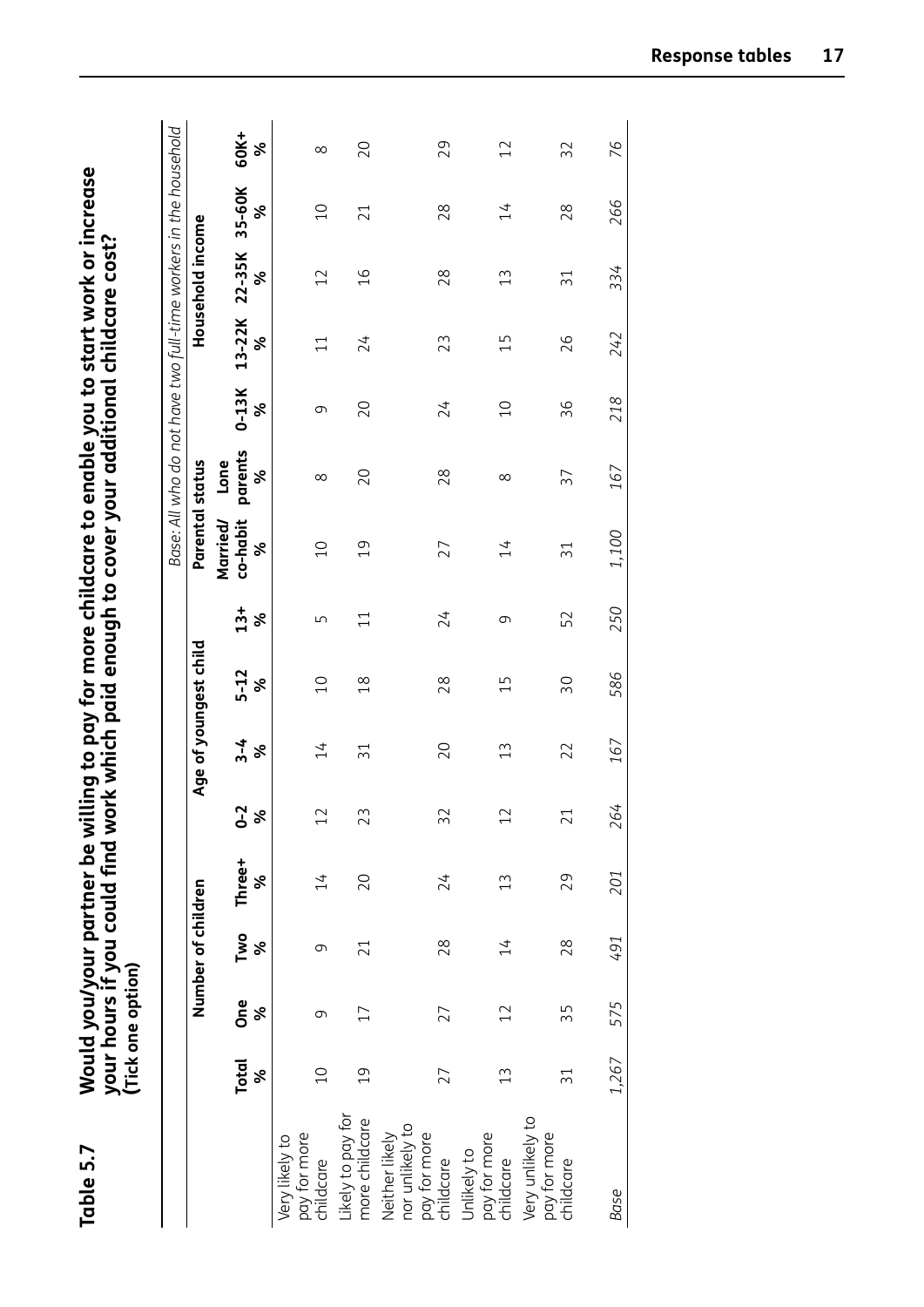| d<br>Ē<br>Cont     |  |
|--------------------|--|
| <u>ທ່</u><br>Table |  |

|                                                                |                   |                       |                       |                       | Dual parent household employment |                    |                   |              | Lone parent employment |                       |               | Childcare use      |                 |                |
|----------------------------------------------------------------|-------------------|-----------------------|-----------------------|-----------------------|----------------------------------|--------------------|-------------------|--------------|------------------------|-----------------------|---------------|--------------------|-----------------|----------------|
|                                                                |                   |                       | 1 FT,                 |                       | not in<br>$\blacktriangleright$  |                    | <b>Both</b>       |              |                        |                       |               |                    |                 |                |
|                                                                | <b>Total</b><br>ৼ | Both<br>$E$ $\approx$ | in work<br>1 not<br>ৼ | $197$<br>$157$<br>$8$ | work<br>$1$ PT<br>ৡ              | Both<br><u>ኤ</u> ጄ | of work<br>ă<br>ৼ | 158          | 191<br>ৡ               | of work<br>1 out<br>ৡ | Informal<br>ৡ | <b>Formal</b><br>ৡ | Mixture<br>ৡ    | None<br>%      |
| pay for more<br>childcare<br>Very likely to                    | $\Xi$             | $\sf I$               | $\overline{C}$        | $\overline{0}$        | $\Xi$                            | 15                 | LN                | $\mathbf{I}$ | 9                      |                       | 13            | $\widetilde{1}3$   | $\overline{17}$ | 9              |
| Likely to pay for<br>more childcare                            | $\overline{c}$    | Ţ                     | $\overline{0}$        | 20                    | $\frac{6}{1}$                    | 24                 | $\widetilde{13}$  | $\mathbf{I}$ | $\overline{0}$         | 21                    | 20            | 34                 | 33              | 12             |
| nor unlikely to<br>pay for more<br>childcare<br>Neither likely | 27                | I                     | 24                    | 29                    | $\frac{8}{1}$                    | 26                 | 33                | I            | 29                     | 27                    | 28            | 22                 | $\overline{31}$ | 26             |
| pay for more<br>childcare<br>Unlikely to                       | $\widetilde{13}$  | I                     | 12                    | $\frac{6}{1}$         | $\overline{14}$                  | $\Xi$              | 9                 | ï            | $\overline{0}$         | 6                     | $\frac{6}{1}$ | $\frac{8}{1}$      | 9               | $\overline{0}$ |
| Very unlikely to<br>pay for more<br>childcare                  | 31                |                       | 55                    | 24                    | $\overline{0}$                   | 23                 | 39                | I            | 34                     | 39                    | 22            | 12                 | $\overline{0}$  | 45             |
| Base                                                           | 1,267             | $\circ$               | 385                   | 444                   | 87                               | 87                 | 97                | $\circ$      | 20                     | 97                    | 335           | 152                | 132             | 648            |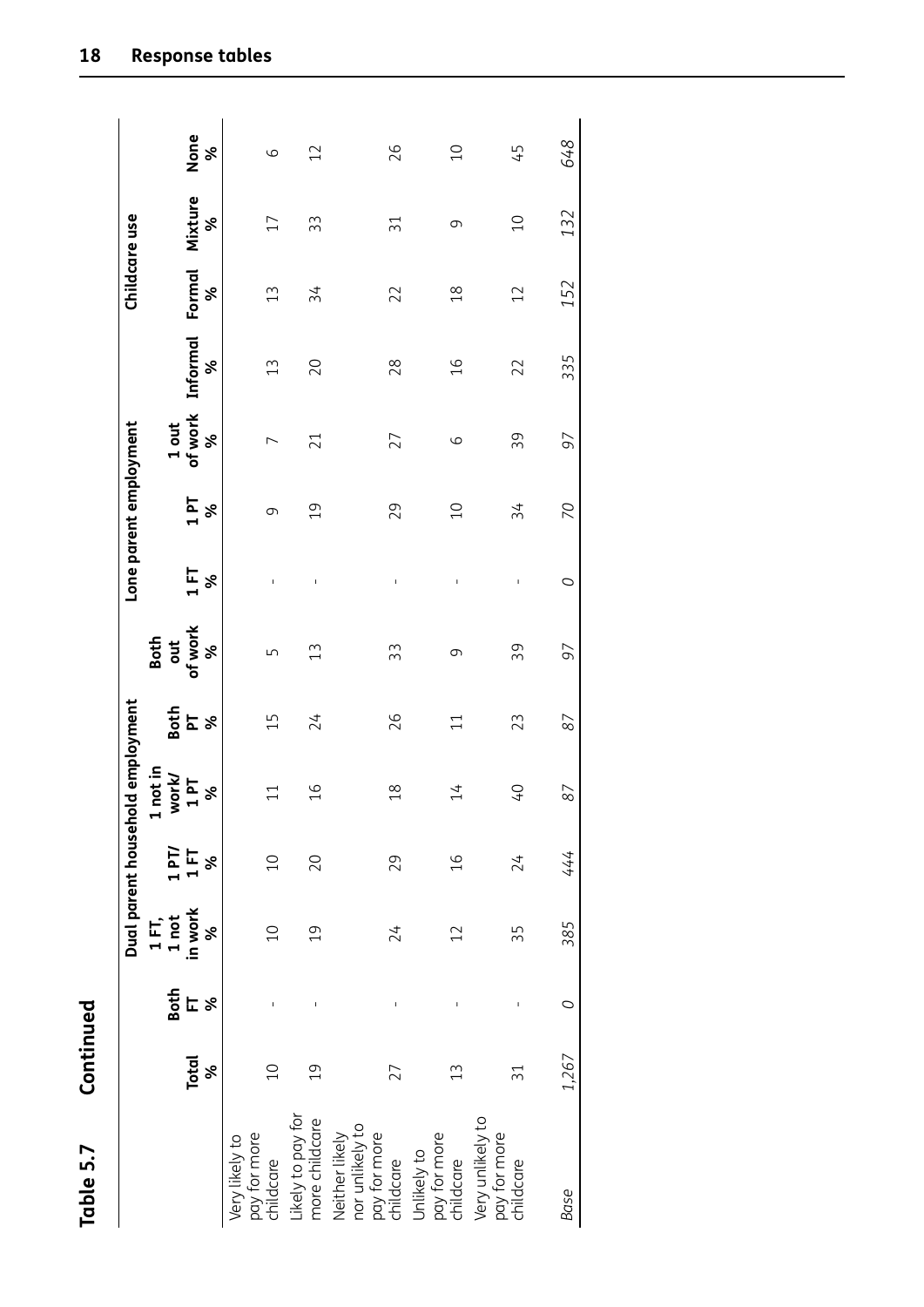|                               |                   |                 |                       | enough to cover the extra cost   |                          | of childcare? (Tick one option)  |                |                          | nk it would be for you or your partner to find suitable work which paid | Base: All who do not have two full-time workers in the household |                          |                 |                  |                 |                |
|-------------------------------|-------------------|-----------------|-----------------------|----------------------------------|--------------------------|----------------------------------|----------------|--------------------------|-------------------------------------------------------------------------|------------------------------------------------------------------|--------------------------|-----------------|------------------|-----------------|----------------|
|                               |                   |                 | Number of children    |                                  |                          | Age of youngest child            |                |                          | <b>Parental status</b>                                                  |                                                                  |                          |                 | Household income |                 |                |
|                               | <b>Total</b><br>ৼ | <b>One</b><br>ৡ | Two<br>ৡ              | Three+<br>%                      | $0 - 2$<br>ৡ             | $3 - 4$<br>৯                     | $5 - 12$<br>ৡ  | $13 +$<br>వ్             | co-habit<br>Married/<br>৯                                               | parents<br>Lone<br>ৡ                                             | $0-13K$<br>వ్            | 13-22K<br>ৼ     | 22-35K<br>వ్     | 35-60K<br>ৡ     | 60K+<br>ჯ      |
| Very easy                     | 4                 | 5               | $\sim$                | $\sim$                           | $\sim$                   | Б                                | 4              | 4                        | 4                                                                       | $\overline{\phantom{0}}$                                         | 3                        | 4               | $\sim$           | Б               | $\overline{C}$ |
| Easy                          |                   | $\overline{ }$  |                       | $\infty$                         | $\infty$                 | $\infty$                         | $\overline{ }$ | LO                       | $\overline{\phantom{0}}$                                                | $\overline{ }$                                                   | 9                        | LO              | $\overline{ }$   | $\infty$        | 17             |
| Neither easy<br>nor difficult | 22                | 22              | 5<br>$\sim$           | 15                               | 21                       | 25                               | 23             | 22                       | m<br>$\sim$                                                             | $\frac{8}{1}$                                                    | 24                       | $\overline{c}$  | 21               | 21              | 25             |
| Difficult                     | 33                | 34              | ന                     | $50\,$                           | 32                       | $\overline{5}$                   | 33             | 55                       | ω<br>Σ                                                                  | S<br>S                                                           | 28                       | $\overline{5}$  | 34               | Q+              | SΟ             |
| Very difficult                | $\overline{34}$   | 32              | 33                    | 44                               | 57                       | $\overline{31}$                  | 34             | 34                       | 33                                                                      | 39                                                               | 39                       | 41              | 57               | 26              | $\frac{91}{5}$ |
| Base                          | 1,267             | 575             | 491                   | 201                              | 264                      | 167                              | 586            | 250                      | 1,100                                                                   | 167                                                              | 218                      | 242             | 334              | 266             | 76             |
|                               |                   |                 |                       |                                  |                          |                                  |                |                          |                                                                         |                                                                  |                          |                 |                  |                 |                |
|                               |                   |                 |                       | Dual parent household employment |                          |                                  |                |                          | Lone parent employment                                                  |                                                                  |                          |                 | Childcare use    |                 |                |
|                               |                   |                 | 1 FT,                 |                                  | not in<br>$\blacksquare$ |                                  |                | <b>Both</b>              |                                                                         |                                                                  |                          |                 |                  |                 |                |
|                               | <b>Total</b><br>ৼ | Both<br>にゃ      | in work<br>1 not<br>ৡ | $1$ PT/<br>15<br>ৡ               | work/<br>1P<br>ৡ         | <b>Both</b><br>$\mathbf{r}$<br>ৡ |                | out of<br>work<br>৯      | $\frac{1}{11}$<br>৯                                                     | 1P<br>ৡ                                                          | of work<br>1 out<br>৯    | Informal<br>వ్  | Formal<br>ৡ      | Mixture<br>వ్   | None<br>వ్     |
| Very easy                     | 4                 |                 | S                     | $\sim$                           | 6                        | $\overline{C}$                   |                | $\overline{\phantom{0}}$ |                                                                         | $\overline{\phantom{0}}$                                         | $\overline{\phantom{0}}$ | Б               | 4                | 4               | $\sim$         |
| Easy                          | $\overline{ }$    |                 | 4                     | $\overline{10}$                  | 9                        | $\overline{14}$                  |                | $\sim$                   |                                                                         | $\sigma$                                                         | LN                       | $\overline{ }$  | $\frac{9}{1}$    | $\overline{C}$  | 4              |
| Neither easy<br>nor difficult | 22                |                 | $\overline{21}$       | 23                               | 26                       | $\overline{31}$                  |                | 25                       |                                                                         | 17                                                               | $\overline{0}$           | $\overline{c}$  | 29               | 50              | 21             |
| Difficult                     | 33                |                 | $\overline{32}$       | 39                               | 24                       | 24                               |                | 22                       |                                                                         | $\overline{0}$                                                   | 32                       | 38              | $\sim$<br>$\sim$ | 36              | 50             |
| Very difficult                | 34                |                 | Q+                    | 25                               | 38                       | $\overline{21}$                  |                | $\overline{51}$          | $\,$ I                                                                  | 33                                                               | 43                       | $\overline{31}$ | 20               | $\overline{21}$ | 42             |
| Base                          | 1,267             | O               | 385                   | 444                              | 87                       | 87                               |                | 97                       | O                                                                       | 20                                                               | 97                       | 335             | 152              | 132             | 648            |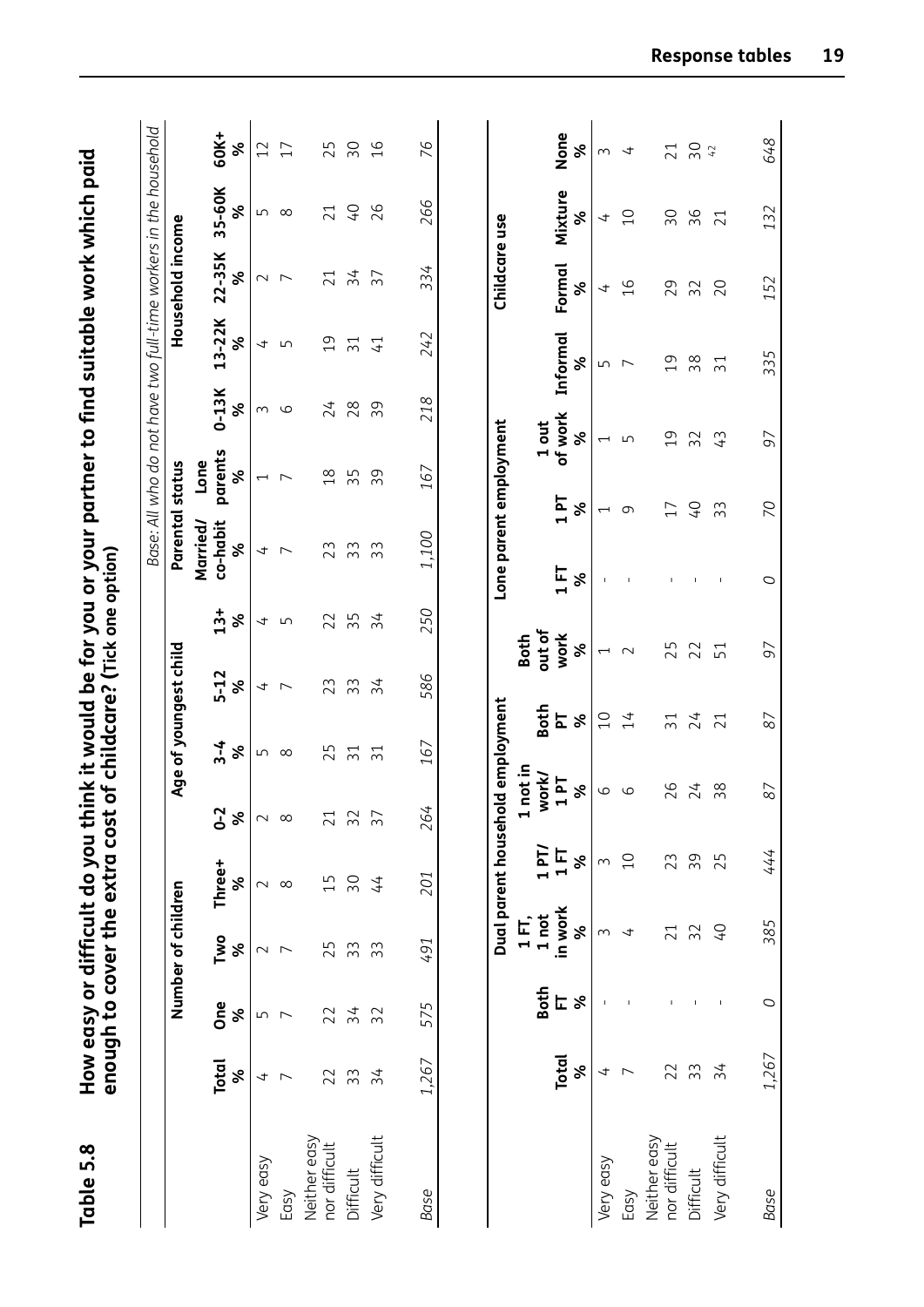|                                                            |                   |                | Number of children |             |              |                 | Age of youngest child |                 | Parental status           | Base: All who do not have two full-time workers in the household |              |             | Household income |                |                 |
|------------------------------------------------------------|-------------------|----------------|--------------------|-------------|--------------|-----------------|-----------------------|-----------------|---------------------------|------------------------------------------------------------------|--------------|-------------|------------------|----------------|-----------------|
|                                                            | <b>Total</b><br>ৼ | One<br>ৼ       | Two<br>ৼ           | Three+<br>% | $0 - 2$<br>ৡ | $3 - 4$<br>ৡ    | $5 - 12$<br>ৡ         | $13+$<br>ৡ      | Married/<br>co-habit<br>ৼ | parents<br>Lone<br>%                                             | $0-13K$<br>ৡ | 13-22K<br>ৼ | 22-35K<br>ৼ      | 35-60K<br>ৼ    | 60K+<br>%       |
| to use more<br>Very likely<br>childcare                    | $\overline{21}$   | $\overline{0}$ | 22                 | 27          | 30           | 31              | $\overline{0}$        | $\overline{12}$ | 21                        | 22                                                               | 20           | 23          | 24               | 21             | 22              |
| more childcare<br>likely to use                            | 27                | 25             | 29                 | SΟ          | 34           | $\overline{31}$ | 27                    | $\frac{9}{1}$   | 28                        | $\overline{0}$                                                   | 23           | 26          | 27               | 33             | 25              |
| Neither likely<br>to use more<br>nor unlikely<br>childcare | 26                | 26             | 28                 | 20          | 22           | 25              | 27                    | 28              | 25                        | $\overline{31}$                                                  | 28           | 28          | 24               | 21             | 29              |
| more childcare<br>Unlikely to use                          |                   | $\infty$       | 6                  | 9           | Б            | Б               | $\infty$              | $\Omega$        | ∼                         | 9                                                                | 6            | 5           | 9                | 9              | ᡡ               |
| Very unlikely<br>to use more<br>childcare                  | $\overline{0}$    | 22             | $\overline{1}$     | $\Box$      | 9            | $\infty$        | $\overline{0}$        | 34              | $\frac{8}{18}$            | $\overline{0}$                                                   | 22           | $\Box$      | $\overline{c}$   | $\frac{91}{1}$ | $\overline{14}$ |
| <b>Base</b>                                                | 1,267             | 575            | 191                | 201         | 264          | 167             | 586                   | 250             | 1,100                     | 167                                                              | 218          | 242         | 334              | 266            | 76              |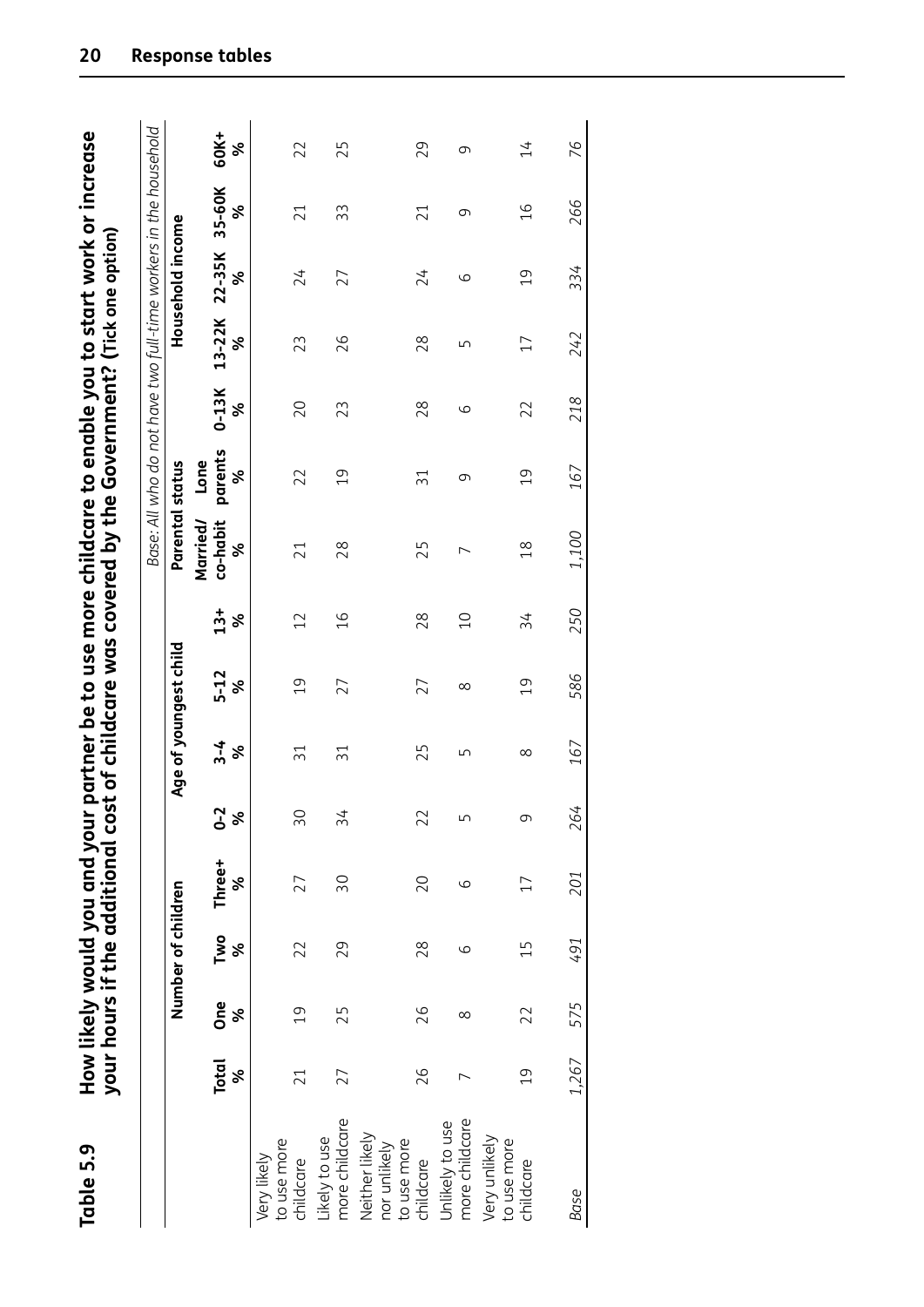| Į      |
|--------|
|        |
| ;<br>י |
| Ŀ      |
| í<br>c |
| î      |

| Table 5.9                                                  | Continued            |                      |                               |             |                                          |                              |                        |                 |                        |                  |          |                 |         |                |
|------------------------------------------------------------|----------------------|----------------------|-------------------------------|-------------|------------------------------------------|------------------------------|------------------------|-----------------|------------------------|------------------|----------|-----------------|---------|----------------|
|                                                            |                      |                      | Dual parent househol          |             | Id employment                            |                              |                        |                 | Lone parent employment |                  |          | Childcare use   |         |                |
|                                                            | <b>Total</b>         | Both<br>$E$ $\delta$ | in work<br>$1 \overline{R}$ , | 1PT/<br>158 | not in<br>vorkJ<br><b>Le<sub>1</sub></b> | $rac{1}{2}$ is $\frac{1}{2}$ | Both<br>out of<br>work | $\frac{1}{2}$ % | $1P_8$                 | of work<br>1 out | Informal | Formal          | Mixture | None           |
| to use more<br>childcare<br>Very likely                    | ৼ<br>$\overline{21}$ |                      | L<br>23                       | 23          | ৡ<br>$\frac{8}{10}$                      | $\frac{8}{18}$               | ৡ<br>$\overline{0}$    | $\sf I$         | $\overline{21}$        | ৼ<br>22          | ৡ<br>27  | ৼ<br>33         | ৡ<br>30 | ৡ<br>14        |
| Likely to use<br>more childcare                            | 27                   |                      | 26                            | 32          | 24                                       | $\overline{51}$              | 22                     | $\mathsf I$     | 21                     | $\frac{8}{18}$   | 31       | 37              | 42      | $\overline{0}$ |
| Neither likely<br>to use more<br>nor unlikely<br>childcare | 26                   |                      | 26                            | 23          | 26                                       | 29                           | $\overline{31}$        | $\sf I$         | ΟS                     | 32               | 22       | $\overline{21}$ | 22      | δŚ             |
| more childcare<br>Unlikely to use                          |                      |                      | ഥ                             | σ           | r                                        | Б                            | 9                      | $\sf I$         | $\widetilde{13}$       | 9                | $\infty$ | S               | 4       | $\infty$       |
| Very unlikely<br>to use more<br>childcare                  | $\overline{0}$       |                      | 20                            | 14          | 24                                       | 17                           | $\overline{31}$        | $\mathsf{I}$    | 14                     | 23               | $\Xi$    | Б               | $\sim$  | 29             |
| <b>Base</b>                                                | 1,267                | O                    | 385                           | 444         | 87                                       | 87                           | 97                     | $\circ$         | 20                     | 97               | 335      | 152             | 132     | 648            |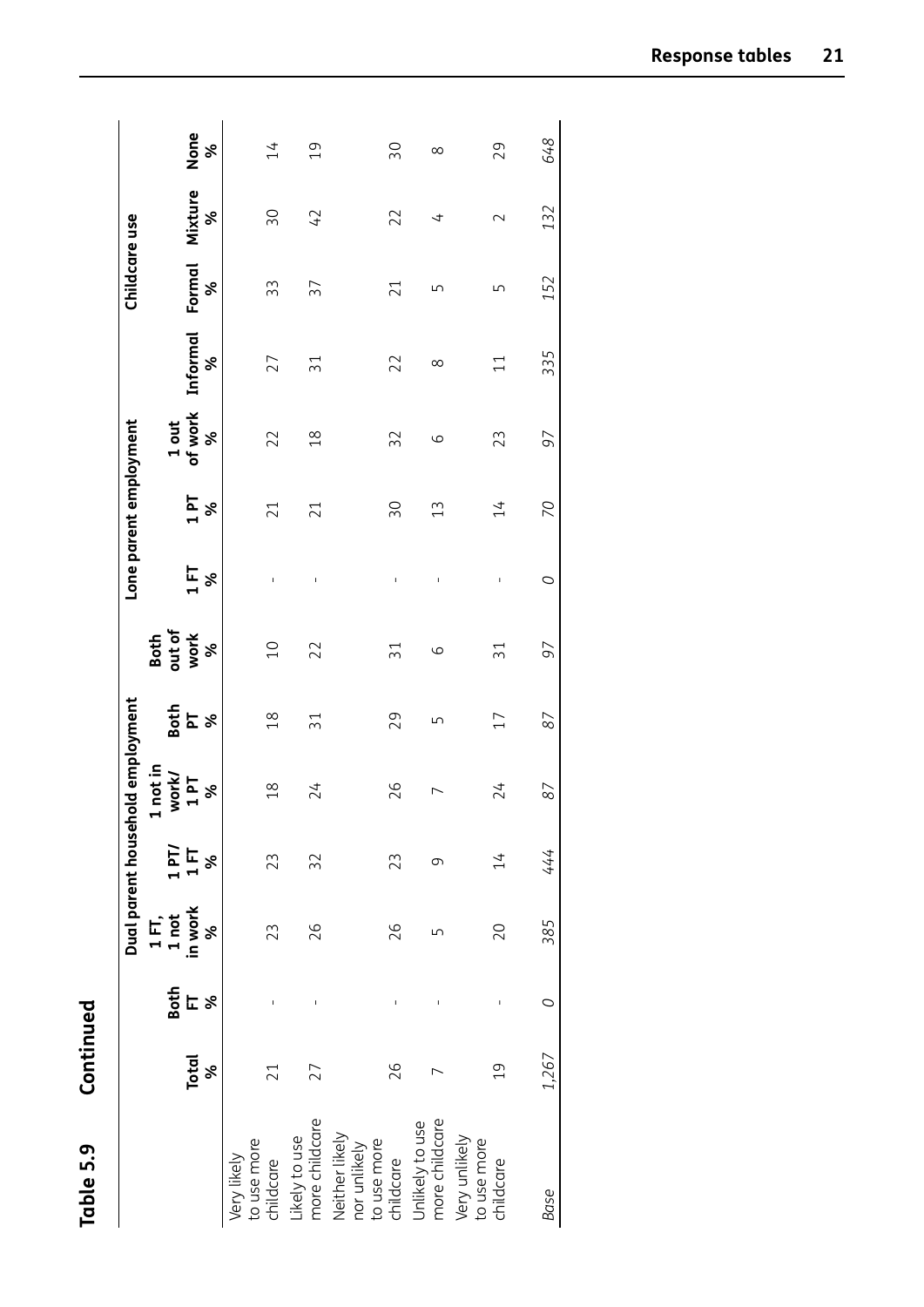Why do you/your partner not want to work or increase your hours? (Tick those that apply/main reasons) **Table 5.10 Why do you/your partner not want to work or increase your hours? (Tick those that apply/main reasons)** Table 5.10

|                                                         |                          |                | Number of children       |                |                  |                | Age of youngest child |                          | Parental status      | Base: All who do not want to find work or work longer hours |                |                               | Household income |                          |                          |
|---------------------------------------------------------|--------------------------|----------------|--------------------------|----------------|------------------|----------------|-----------------------|--------------------------|----------------------|-------------------------------------------------------------|----------------|-------------------------------|------------------|--------------------------|--------------------------|
|                                                         | <b>Total</b>             | One            | Two                      | Three+         | $0-2$            | $3 - 4$        | $5 - 12$              | $13+$                    | Married/<br>co-habit | parents<br>Lone                                             | $0-13K$        | 13-22K                        | $22 - 35K$       | 35-60K                   | 60K+                     |
|                                                         | ৼ                        | ৡ              | ৡ                        | ৯              | ৯                | ৡ              | ৯                     | ৡ                        | ৯                    | ৡ                                                           | ಸಿ             | శ                             | వ్               | వ్                       | ৯                        |
| money we have<br>manage on the<br>No need - we          | 39                       | 43             | 38                       | 33             | $\overline{34}$  | $\overline{1}$ | O+                    | 43                       | 42                   | $\frac{8}{1}$                                               | $\frac{9}{1}$  | 50                            | 43               | 47                       | 67                       |
| work with suitable<br>Difficulty finding<br>hours       | 24                       | 20             | 27                       | 50             | $\overline{31}$  | 29             | 23                    | $\frac{8}{1}$            | 24                   | 26                                                          | 29             | $\overline{31}$               | $\overline{c}$   | 27                       | 4                        |
| work with suitable<br>Difficulty finding<br>ρqy         | $\overline{c}$           | $\overline{c}$ | 16                       | 26             | 20               | $\frac{8}{1}$  | 20                    | $\frac{9}{1}$            | $\frac{8}{1}$        | 26                                                          | $\overline{c}$ | 26                            | $\frac{9}{1}$    | 21                       | $\overline{C}$           |
| losing eligibility for<br>Concerned about<br>benefits   | $\overline{ }$           | $\circ$        | $\overline{ }$           | $\overline{C}$ | $\widetilde{13}$ | 9              | 9                     | 5                        | 9                    | $\frac{9}{1}$                                               | 20             | $\frac{1}{3}$                 | Б                | $\overline{\phantom{0}}$ | $\sim$                   |
| Can't afford (more)<br>formal childcare                 | $\frac{8}{10}$           | 14             | 21                       | 23             | $\overline{51}$  | 26             | 17                    | $\overline{\phantom{0}}$ | 18                   | 21                                                          | 20             | ഥ<br>$\overline{\phantom{0}}$ | $\frac{8}{10}$   | 22                       | $\infty$                 |
| (more) informal<br>Can't access<br>childcare            | $\circ$                  | S              | $\infty$                 | $\overline{ }$ | וט               | 9              | 6                     | 4                        | 6                    | $\infty$                                                    | 4              | $\overline{\phantom{0}}$      | 6                | σ                        | 4                        |
| childcare available<br>No suitable formal<br>in my area | $\overline{\mathcal{L}}$ | 6              | 3                        | $\sim$         | ر ب              | J.             | 4                     | 4                        | 3                    | 0                                                           | 6              | Б                             | 4                | $\sim$                   | $\sim$                   |
| burden relatives/<br>friends (further)<br>Don't wish to | $\overline{1}$           | 17             | 13                       | 17             |                  | $\overline{1}$ | $\overline{1}$        | 12                       | S                    | $\infty$<br>$\overline{\phantom{0}}$                        | $\frac{91}{5}$ | $\overline{21}$               | $\frac{9}{1}$    | $\frac{9}{1}$            | 6                        |
| Other                                                   | 13                       | 12             | 14                       | 13             | $21$<br>16       | 14             | $\frac{1}{3}$         | 12                       | $\widetilde{13}$     | 6<br>$\overline{\phantom{0}}$                               | 14             | $\frac{1}{3}$                 | 15               | 12                       | 12                       |
| None of these                                           | $\infty$                 | $\sigma$       | $\overline{\phantom{0}}$ | $\overline{ }$ |                  | $\infty$       | $\infty$              | 14                       | $\overline{ }$       | $\overline{1}$                                              | $\frac{9}{1}$  | $\overline{C}$                | $\infty$         | $\Box$                   | $\overline{\mathcal{A}}$ |
| Don't know/<br>not sure                                 | 3                        | $\sim$         | $\sqrt{ }$               | $\overline{t}$ | $\sim$           | $\overline{L}$ | 4                     | $\sim$                   | $\sim$               | 9                                                           | 9              | $\sim$                        | $\sim$           | $\overline{\phantom{0}}$ | $\sim$                   |
| Base                                                    | 648                      | 290            | 260                      | 98             | 122              | 99             | 323                   | 137                      | 568                  | 80                                                          | 83             | 101                           | 171              | 165                      | 97                       |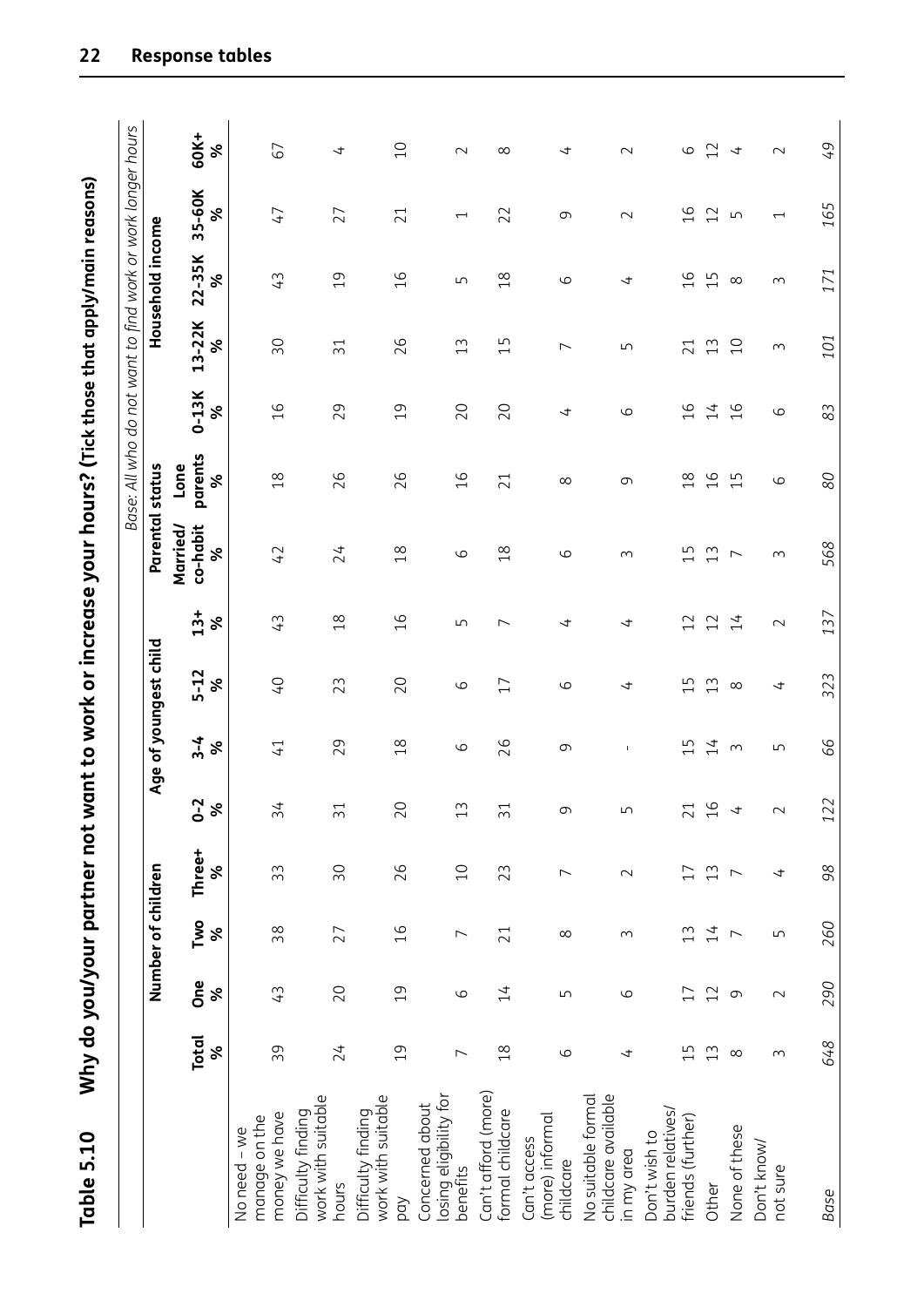| È      |  |
|--------|--|
| ī<br>Ċ |  |
|        |  |
| ١      |  |
| ۳      |  |
| L<br>г |  |
| a      |  |
|        |  |
| ī      |  |
|        |  |

|                                                         |                   |                       | Dual parent househo   |                    |                              | Id employment   |                     |                          | Lone parent employment |                       |                | Childcare use   |                 |                 |
|---------------------------------------------------------|-------------------|-----------------------|-----------------------|--------------------|------------------------------|-----------------|---------------------|--------------------------|------------------------|-----------------------|----------------|-----------------|-----------------|-----------------|
|                                                         |                   |                       | 1 FT,                 |                    | not in<br>급                  |                 | <b>Both</b>         |                          |                        |                       |                |                 |                 |                 |
|                                                         | <b>Total</b><br>৯ | <b>Both</b><br>匸<br>ৡ | in work<br>1 not<br>ৼ | $1$ PT/<br>15<br>৯ | work/<br>$\overline{a}$<br>ৡ | PT<br>PT<br>ৡ   | out of<br>work<br>ৡ | $\frac{1}{11}$<br>ৡ      | 19<br>ৡ                | 1 out<br>of work<br>৯ | Informal<br>৯  | Formal<br>৯     | Mixture<br>৯    | None<br>ৡ       |
| money we have<br>manage on the<br>No need - we          | 39                |                       | $\frac{9}{7}$         | 42                 | 45                           | 50              | 23                  |                          | 25                     | $\overline{C}$        | $\overline{Q}$ | $\overline{31}$ | 37              | $\overline{41}$ |
| work with suitable<br>Difficulty finding<br>hours       | 24                |                       | 24                    | 24                 | 29                           | $\overline{31}$ | $\infty$            |                          | 28                     | 25                    | 27             | 29              | 27              | 21              |
| work with suitable<br>Difficulty finding<br>Ypd         | $\overline{0}$    |                       | $\overline{c}$        | $\overline{c}$     | $\frac{9}{1}$                | 14              | LN                  | $\mathsf I$              | SΟ                     | 23                    | $\frac{8}{1}$  | 25              | 17              | $\frac{8}{10}$  |
| losing eligibility for<br>Concerned about<br>benefits   | $\overline{ }$    |                       | $\overline{ }$        | 4                  | $\sim$                       | 9               | $\overline{C}$      | $\mathsf I$              | 13                     | 20                    | $\overline{C}$ | $\circ$         | LN              | 9               |
| Can't afford (more)<br>formal childcare                 | $\frac{8}{1}$     |                       | 20                    | 20                 | 11                           | 14              | S                   | $\mathsf I$              | 20                     | 23                    | 22             | 32              | $\overline{c}$  | 14              |
| (more) informal<br>Can't access<br>childcare            | 9                 |                       | 9                     | $\infty$           | S                            | $\sim$          |                     |                          | 10                     | Б                     | $\infty$       | $\sim$          | $\overline{1}$  | $\circ$         |
| childcare available<br>No suitable formal<br>in my area | 4                 |                       | $\sim$                | 4                  | S                            | T,              | 3                   | $\mathbf I$              | $\infty$               | $\overline{C}$        | 4              | I.              | 9               | 4               |
| burden relatives/<br>friends (further)<br>Don't wish to | 15                |                       | $\frac{9}{1}$         | ΞĻ                 | $\frac{8}{10}$               | 14              | LN                  |                          | 23                     | 13                    | 32             | $\sim$          | 17              | $\overline{C}$  |
| Other                                                   | 13                |                       | 13                    |                    | 13                           | $\sim$          | 28                  |                          | 13                     | 20                    | 12             | 17              | $\overline{11}$ | 14              |
| None of these                                           | $\infty$          |                       | $\overline{ }$        | 4                  | $\overline{11}$              | 9               | 25                  | $\overline{\phantom{a}}$ | $\sim$                 | 28                    | $\sim$         | LO              | $\sim$          | 12              |
| Don't know/<br>not sure                                 | $\sim$            | $\mathsf I$           | $\sim$                | $\sim$             | $\sim$                       | $\sim$          | $\sim$              | $\mathsf I$              | $\overline{C}$         | $\sim$                | $\sim$         | LN              | LN              | $\sim$          |
| Base                                                    | 648               | O                     | 201                   | 253                | 38                           | 36              | O+                  | O                        | O+                     | O+                    | 153            | 65              | 63              | 367             |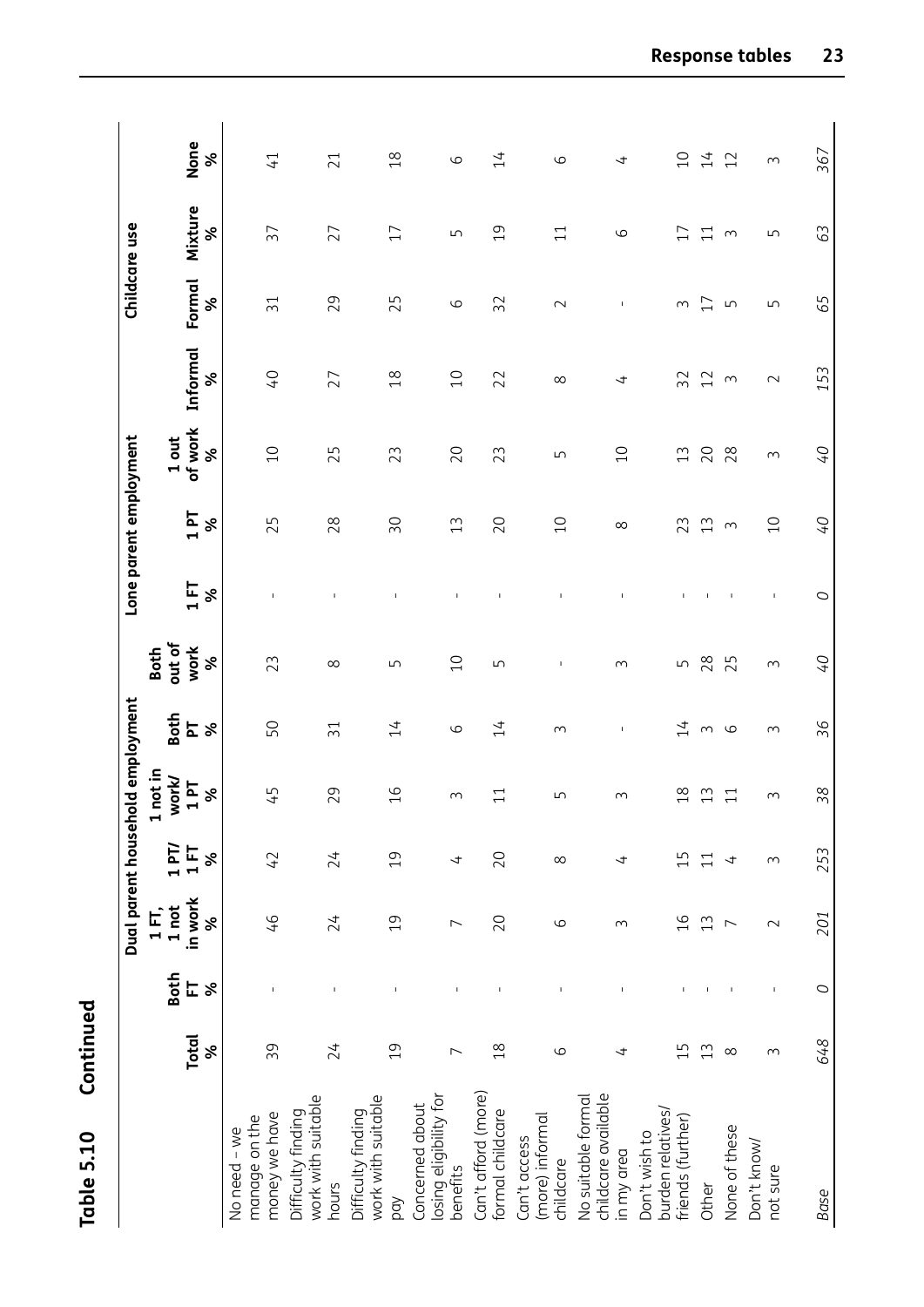| ${1 \atop 1}{1 \atop 1}{1 \atop 1}{1 \atop 1}{1}}$                  |
|---------------------------------------------------------------------|
| <b>SER STREAM</b>                                                   |
| <b>Contact Contact</b><br>$\frac{1}{2}$<br>$\overline{\phantom{a}}$ |
| $\mathbf i$                                                         |

| Table 5.11                                              |                   |                 |                    | Do you currently receive any of the following? (Tick those that apply) |                  |                |                          |                  |                           |                      |              |             |                  |                          |             |
|---------------------------------------------------------|-------------------|-----------------|--------------------|------------------------------------------------------------------------|------------------|----------------|--------------------------|------------------|---------------------------|----------------------|--------------|-------------|------------------|--------------------------|-------------|
|                                                         |                   |                 |                    |                                                                        |                  |                |                          |                  |                           |                      |              |             |                  |                          | Base: All   |
|                                                         |                   |                 | Number of children |                                                                        |                  |                | Age of youngest child    |                  | Parental status           |                      |              |             | Household income |                          |             |
|                                                         | <b>Total</b><br>ৡ | <b>One</b><br>ৡ | Two<br>ৡ           | Three+<br>ৡ                                                            | $0 - 2$<br>ৡ     | $3 - 4$<br>ৡ   | $5 - 12$<br>ৡ            | $13 +$<br>ৡ      | co-habit<br>Married/<br>ৡ | parents<br>Lone<br>ৡ | $0-13K$<br>ৡ | 13-22K<br>ৡ | 22-35K<br>৯      | 35-60K<br>ৼ              | 60K+<br>ৡ   |
| aged 3 and 4<br>for children<br>education<br>Free early | $\sigma$          | LN              | $\overline{0}$     | 15                                                                     | $\widetilde{1}3$ | 36             | ξ                        | $\circ$          | $\sigma$                  | Б                    | 12           | $\infty$    | $\infty$         | 9                        | 9           |
| the Working<br>element of<br>Tax Credit<br>Childcare    | $\frac{8}{10}$    | $\frac{9}{1}$   | $\frac{8}{10}$     | 26                                                                     | $\overline{c}$   | 27             | $\frac{8}{18}$           | $\widetilde{13}$ | 17                        | 25                   | 27           | 29          | $\overline{17}$  | $\Xi$                    | 6           |
| for two-year-<br>education<br>Free early<br>olds        | 3                 | $\sim$          | $\sim$             | $\circ$                                                                | $\circ$          | $\overline{ }$ | $\overline{\phantom{0}}$ | ↽                | S                         | S                    | S            | 4           | $\sim$           | $\overline{\phantom{0}}$ | $\sim$      |
| Employer<br>childcare<br>vouchers                       | $\circ$           | 4               | 0                  | ∼                                                                      | 12               | 12             | 4                        | $\sim$           | $\overline{\phantom{0}}$  | ς                    | $\sim$       | $\sim$      | 4                | $\overline{C}$           | 17          |
| None of<br>these                                        | 67                | 72              | 49                 | 57                                                                     | 57               | 55             | 73                       | 83               | 67                        | 63                   | 56           | 58          | $\overline{C}$   | 72                       | 73          |
| Don't know/<br>not sure                                 | 3                 | 3               | 3                  | 3                                                                      | 4                | $\sim$         | ξ                        | $\sim$           | ς                         | Б                    | 4            | $\sim$      | 3                | $\sim$                   | $\mathsf I$ |
| Base                                                    | 1,689             | 803             | 641                | 245                                                                    | 341              | 218            | 794                      | 336              | 1,426                     | 263                  | 244          | 292         | 425              | 410                      | 158         |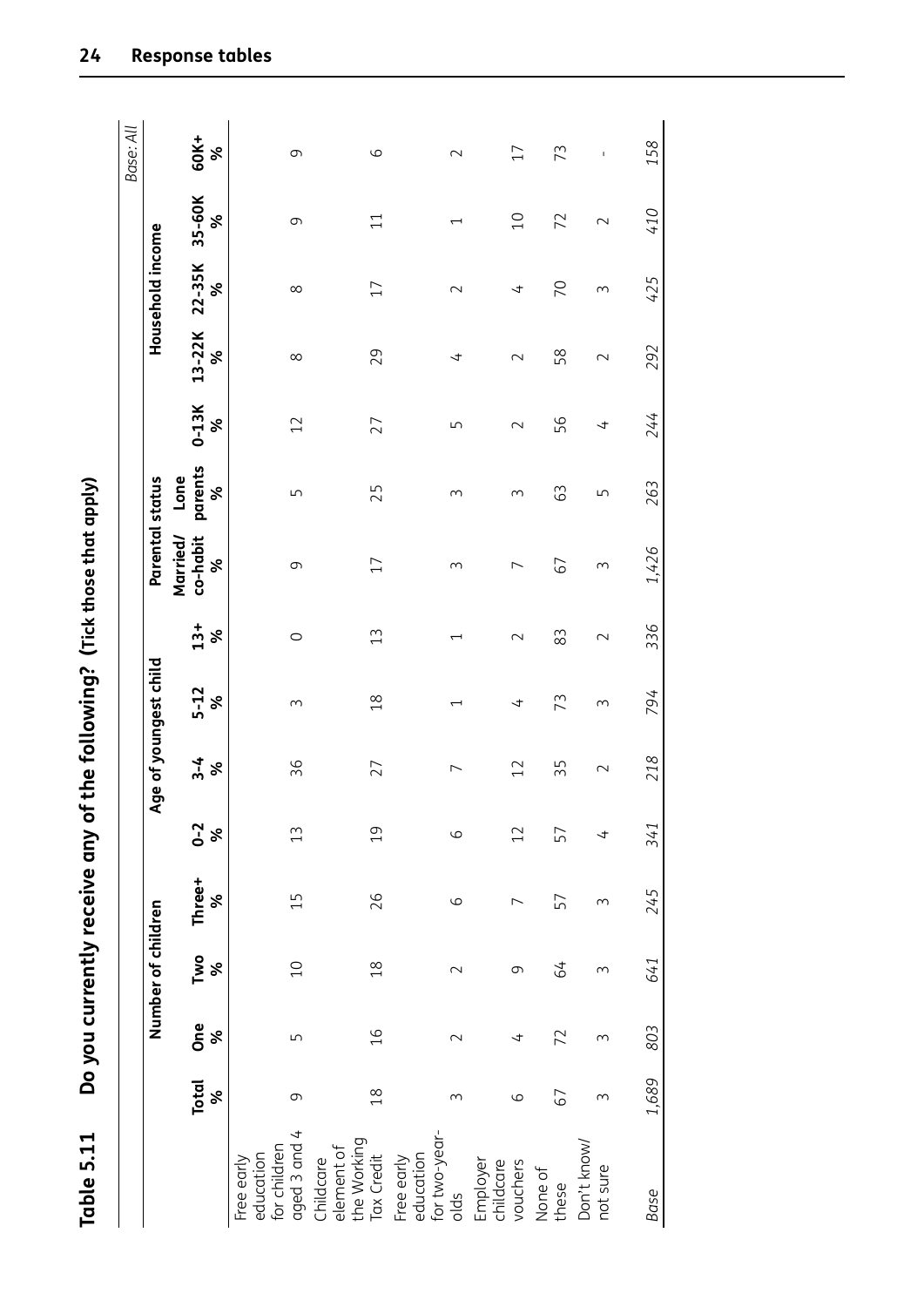| ť      |
|--------|
|        |
|        |
|        |
|        |
|        |
|        |
|        |
|        |
|        |
|        |
|        |
| ┥<br>۲ |
|        |
| ۳      |
|        |
|        |
| u      |
|        |
| t      |
|        |
|        |
|        |
|        |
| ŕ      |
|        |

|                                                         |                |                 |                               |                | Dual parent household employment                   |                 |                          |                | Lone parent employment   |                          |                          | Childcare use |                  |                          |
|---------------------------------------------------------|----------------|-----------------|-------------------------------|----------------|----------------------------------------------------|-----------------|--------------------------|----------------|--------------------------|--------------------------|--------------------------|---------------|------------------|--------------------------|
|                                                         | Total          | Both<br>E       | 1FT,<br>1 not in<br>work<br>% | $1$ FT         | not in<br>orkJ<br><u>ې ځا</u><br>Š<br>$\mathbf{u}$ | <b>SER</b>      | out of<br>work<br>Both   | 15             | 1P                       | of work<br>1 out         | Informal                 | Formal        | Mixture          | None                     |
|                                                         |                |                 |                               | ৯              |                                                    |                 | $\infty$                 | ৡ              | ৡ                        | ৼ                        | ৡ                        | ৡ             | ৡ                | ৡ                        |
| education<br>for children<br>aged 3 and 4<br>Free early | 9              | $\overline{12}$ |                               | $\sigma$       | $\infty$                                           | $\frac{8}{18}$  | 9                        | $\overline{t}$ | 4                        | 9                        | $\overline{\phantom{0}}$ | 23            | 12               | 4                        |
| the Working<br>Tax Credit<br>Childcare<br>element of    | $\frac{8}{10}$ | $\overline{1}$  | $\frac{9}{1}$                 | $\frac{91}{1}$ | 23                                                 | $\overline{50}$ | 12                       | 29             | 37                       | $\Xi$                    | $\overline{1}$           | 30            | $\overline{31}$  | 12                       |
| education<br>for two-year-<br>Free early<br>olds        | ς              | $\sim$          | $\sim$                        | $\sim$         | $\sim$                                             | $\overline{C}$  | ෑ                        | $\sf I$        | $\overline{\phantom{0}}$ | 9                        | 4                        | ۱             | 4                | $\overline{\phantom{0}}$ |
| Employer<br>childcare<br>vouchers                       | ဖ              | $\overline{1}$  | ς                             |                | $\overline{\phantom{0}}$                           | $\sim$          | $\overline{\phantom{0}}$ | Б              | 3                        | $\overline{\phantom{0}}$ | 3                        | 20            | $\widetilde{13}$ | $\overline{\phantom{0}}$ |
| None of<br>these                                        | 67             | 63              | 72                            | 69             | 68                                                 | $\overline{9}$  | 75                       | 65             | 54                       | 69                       | $\overline{7}$           | 36            | 49               | $\approx$                |
| Don't know/<br>not sure                                 | 3              | $\sim$          | $\sim$                        |                | $\overline{\phantom{0}}$                           | 3               | Б                        | $\sim$         | $\sim$                   | $\infty$                 | $\sim$                   | $\sim$        | $\sim$           | 3                        |
| Base                                                    | 1,689          | 326             | 385                           | 444            | 87                                                 | 87              | 56                       | 96             | 20                       | 97                       | 455                      | 261           | 223              | 750                      |
|                                                         |                |                 |                               |                |                                                    |                 |                          |                |                          |                          |                          |               |                  |                          |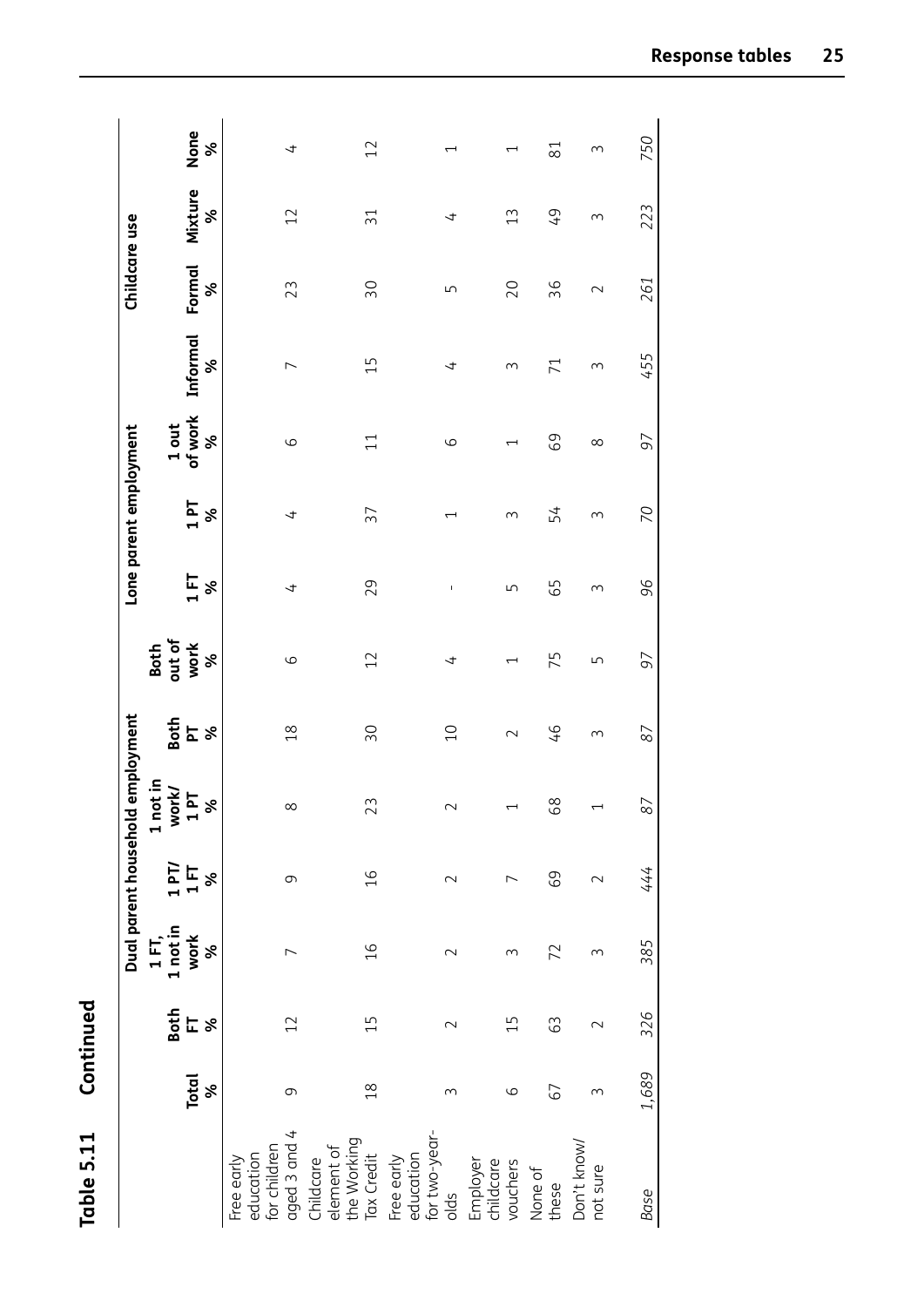| Table 5.12            |                   | (Tick one option) | Did you or your partner chang  |                                                                      |                                           |                                             |                             |               |                                       |                      |              |               |                  | e the number of hours you worked because you received this entitlement? |                          |
|-----------------------|-------------------|-------------------|--------------------------------|----------------------------------------------------------------------|-------------------------------------------|---------------------------------------------|-----------------------------|---------------|---------------------------------------|----------------------|--------------|---------------|------------------|-------------------------------------------------------------------------|--------------------------|
|                       |                   |                   |                                |                                                                      |                                           |                                             |                             |               |                                       |                      |              |               |                  | Base: All who have received some form or help with their childcare      |                          |
|                       |                   |                   | Number of children             |                                                                      |                                           | Age of youngest child                       |                             |               | Parental status                       |                      |              |               | Household income |                                                                         |                          |
|                       | <b>Total</b><br>ৡ | <b>One</b><br>ৡ   | Two<br>$\%$                    | Three+<br>ৼ                                                          | $0 - 2$<br>$\aleph$                       | $3 - 4$<br>$\boldsymbol{\mathcal{S}}$       | $5 - 12$<br>৯               | $13+$<br>ৡ    | Married/<br>co-habit<br>$\aleph$      | parents<br>Lone<br>ৡ | $0-13K$<br>ৡ | 13-22K<br>৯   | $22 - 35K$<br>৯  | 35-60K<br>৯                                                             | 60K+<br>ৡ                |
| Increased<br>hours    | $\frac{9}{1}$     | $\frac{8}{1}$     | 16                             | $\overline{1}$                                                       | 14                                        | $\frac{8}{1}$                               | 17                          | $\frac{9}{1}$ | 17                                    | 13                   | 18           | 20            | 13               | $\overline{0}$                                                          | $\overline{0}$           |
| No change in<br>hours | $\approx$         | 79                | 83                             | 82                                                                   | 83                                        | 80                                          | $\approx$                   | 84            | $\approx$                             | 83                   | 78           | 77            | 85               | $\approx$                                                               | 79                       |
| Decreased<br>hours    | $\sim$            | $\sim$            | $\overline{\phantom{0}}$       | $\sim$                                                               | ξ                                         | 3                                           | $\sim$                      | $\mathsf I$   | $\sim$                                | 4                    | 4            | $\sim$        | $\sim$           | $\mathsf I$                                                             | $\sim$                   |
| Base                  | 511               | 203               | 211                            | 57                                                                   | 133                                       | 137                                         | 191                         | 50            | 428                                   | 83                   | 50           | 116           | 116              | 105                                                                     | 43                       |
|                       |                   |                   |                                |                                                                      |                                           |                                             |                             |               |                                       |                      |              |               |                  |                                                                         |                          |
|                       |                   |                   |                                | Dual parent househol                                                 |                                           | d employment                                |                             |               | Lone parent employment                |                      |              |               | Childcare use    |                                                                         |                          |
|                       | <b>Total</b><br>ৡ | Both<br>E         | in work<br>1 not<br>1 FT,<br>৯ | $\begin{array}{c}\n1 \text{ PT} \\ 1 \text{ ET} \\ \% \n\end{array}$ | in work/<br>not<br>$\mathbf{r}$<br>ৡ<br>H | <b>Both</b><br>$\overline{\mathbf{r}}$<br>ৡ | out of<br>work<br>Both<br>ৡ |               | T <sub>1</sub><br>ৡ<br>İΞ<br>$\aleph$ | of work<br>1 out     | ৼ            | Informal<br>ৼ | Formal<br>৯      | Mixture<br>ৼ                                                            | None<br>%                |
| Increased<br>hours    | $\frac{9}{1}$     | 22                | 9                              | $\frac{91}{5}$                                                       | $\overline{c}$                            | 25                                          | $\frac{91}{1}$              |               | $\overline{ }$<br>$\overline{c}$      | 14                   |              | 24            | $\frac{91}{1}$   | 21                                                                      | 6                        |
| No change in<br>hours | $\approx$         | 76                | $88$                           | 83                                                                   | $\approx$                                 | 73                                          | 84                          |               | 83<br>$\approx$                       | 86                   |              | 75            | 82               | 74                                                                      | 54                       |
| Decreased<br>hours    | $\sim$            | $\sim$            | 3                              | $\sim$                                                               | I                                         | $\sim$                                      | $\mathsf I$                 |               | $\overline{0}$<br>$\mathsf I$         | $\mathsf I$          |              | ſ             | $\sim$           | Б                                                                       | $\overline{\phantom{0}}$ |
| Base                  | 511               | 114               | 96                             | 128                                                                  | 27                                        | 44                                          | 19                          |               | 50<br>$\overline{31}$                 | 22                   |              | 117           | 163              | 107                                                                     | 124                      |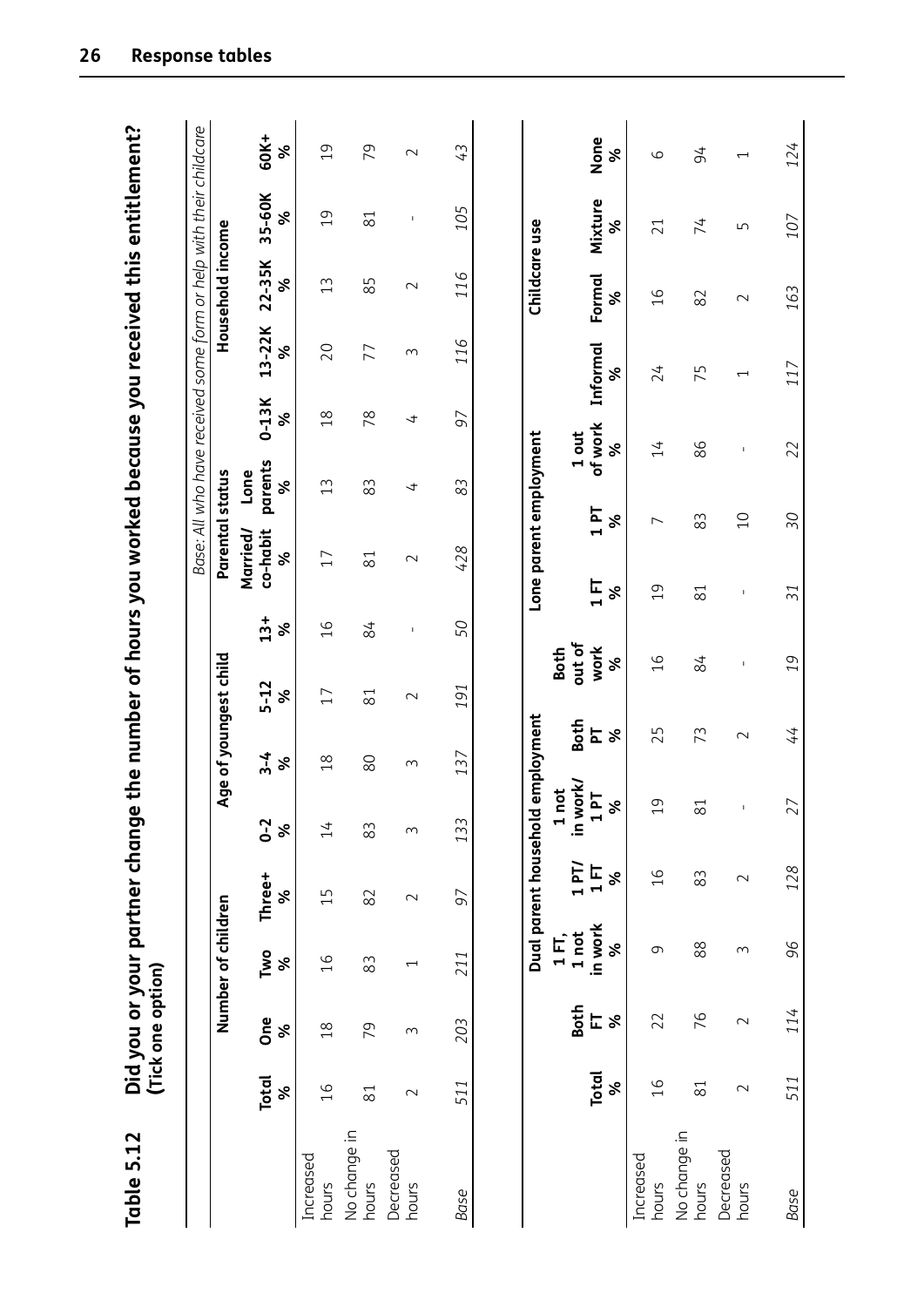| <b>Table 5.13</b>                                                                                                      |                   | (Tick one option) |                    | increase the hours that they w<br>As you may already know, the |                 |              |                       |                   | Government wants to make it easier for parents to start working or<br>ork and they recognise that finding affordable childcare would be<br>important for that to happen. Which of the following options would be of most use to you? |                      |                |                |                  |                 |                          |
|------------------------------------------------------------------------------------------------------------------------|-------------------|-------------------|--------------------|----------------------------------------------------------------|-----------------|--------------|-----------------------|-------------------|--------------------------------------------------------------------------------------------------------------------------------------------------------------------------------------------------------------------------------------|----------------------|----------------|----------------|------------------|-----------------|--------------------------|
|                                                                                                                        |                   |                   |                    |                                                                |                 |              |                       |                   |                                                                                                                                                                                                                                      |                      |                |                |                  |                 | Base: All                |
|                                                                                                                        |                   |                   | Number of children |                                                                |                 |              | Age of youngest child |                   | Parental status                                                                                                                                                                                                                      |                      |                |                | Household income |                 |                          |
|                                                                                                                        | <b>Total</b><br>ৡ | <b>One</b><br>ৡ   | Two<br>৯           | Three+<br>ৡ                                                    | $0 - 2$<br>ৼ    | $3 - 4$<br>ৡ | $5 - 12$<br>ৡ         | $13+$<br>$\infty$ | Married/<br>co-habit<br>ಸಿ                                                                                                                                                                                                           | parents<br>Lone<br>ჯ | $0-13K$<br>ৡ   | 13-22K<br>ৡ    | 22-35K<br>ৡ      | 35-60K<br>ৡ     | 60K+<br>ৡ                |
| form of a tax or<br>Direct financial<br>support in the<br>benefit credit<br>that families<br>could use as<br>they wish | 42                | 38                | 43                 | 50                                                             | 44              | $0+$         | $\overline{4}$        | 42                | 41                                                                                                                                                                                                                                   | 44                   | 39             | 48             | $\overline{4}$   | $\overline{0}$  | 41                       |
| only redeemed<br>childminders<br>for childcare<br>earmarked<br>nurseries,<br>Financial<br>through<br>support<br>etc    | 35                | 37                | 36                 | 29                                                             | $\overline{41}$ | 44           | 32                    | $\overline{31}$   | 55                                                                                                                                                                                                                                   | 36                   | 34             | 34             | 36               | 39              | $\mathcal{L}$            |
| don't think the<br>parents meet<br>Government<br>None of the<br>should help<br>the cost of<br>childcare<br>$1 - 300$   | 12                | $\overline{14}$   | 9                  | $\overline{C}$                                                 | $\overline{ }$  | 6            | 13                    | 17                | 12                                                                                                                                                                                                                                   | σ                    | $\infty$       | $\overline{ }$ | $\overline{14}$  | $\overline{14}$ | $\overline{1}$           |
| Don't know/not                                                                                                         |                   |                   |                    |                                                                |                 |              |                       |                   |                                                                                                                                                                                                                                      |                      |                |                |                  |                 |                          |
| sure                                                                                                                   | $\overline{1}$    | $\overline{11}$   | 12                 | $\Xi$                                                          | $\overline{ }$  | 9            | 14                    | $\overline{11}$   | 12                                                                                                                                                                                                                                   | $\overline{11}$      | $\frac{8}{10}$ | 12             | $\overline{C}$   | $\overline{ }$  | $\overline{\mathcal{L}}$ |
| Base                                                                                                                   | 1,689             | 803               | 641                | 245                                                            | 341             | 218          | 794                   | 336               | 1,426                                                                                                                                                                                                                                | 263                  | 244            | 292            | 425              | 410             | 158                      |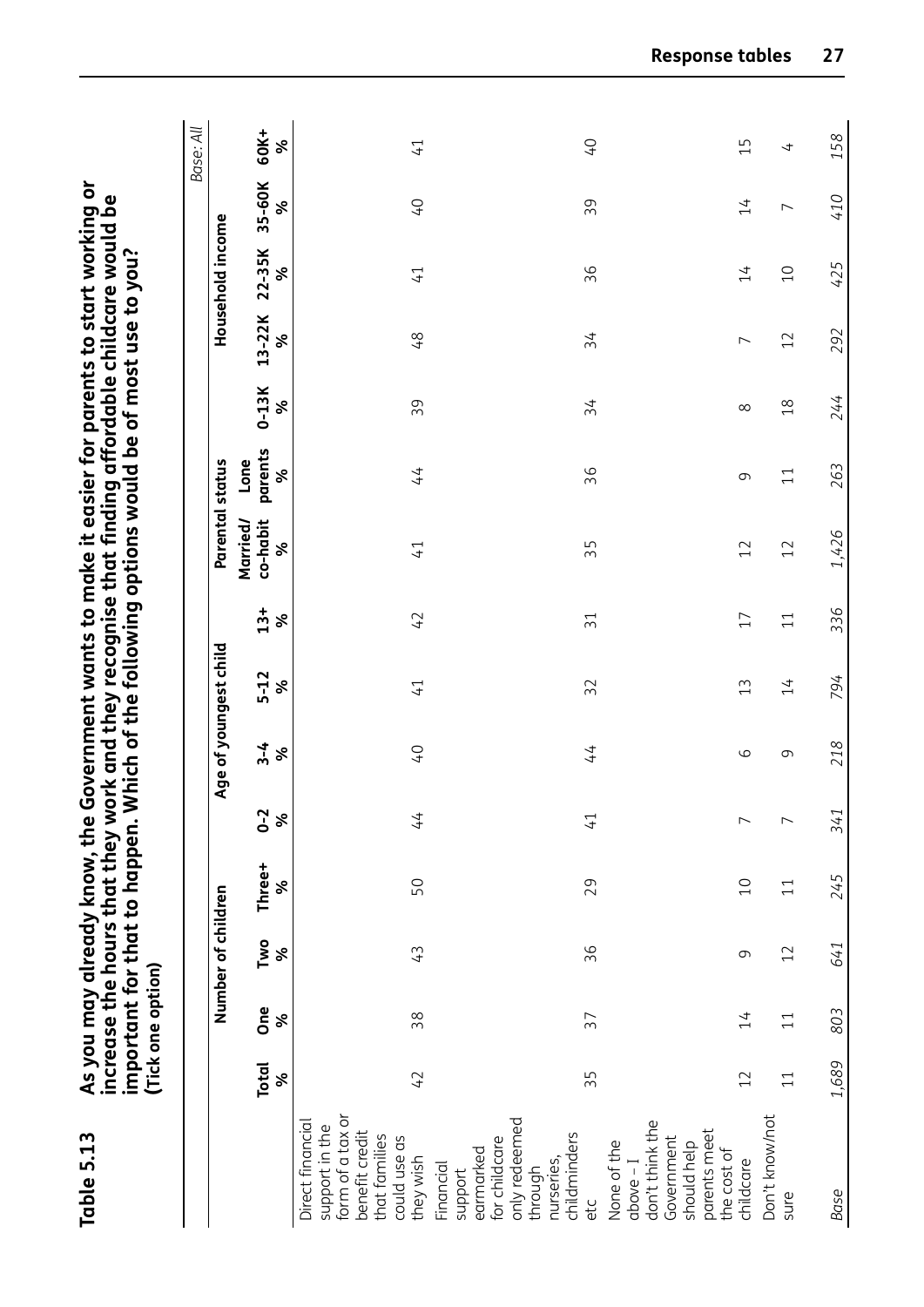| ١                |
|------------------|
|                  |
| ;<br>י           |
|                  |
|                  |
| n<br>٦<br>٦<br>٧ |
| L<br>a           |
|                  |
| ī                |

|                                                                                                                        |                          |                              |                                | Dual parent household                                                |                                | employment                     |                                                      |          | Lone parent employment |                              |                |                          | Childcare use |                  |
|------------------------------------------------------------------------------------------------------------------------|--------------------------|------------------------------|--------------------------------|----------------------------------------------------------------------|--------------------------------|--------------------------------|------------------------------------------------------|----------|------------------------|------------------------------|----------------|--------------------------|---------------|------------------|
|                                                                                                                        | Total<br>$\frac{96}{96}$ | $rac{1}{6}$ if $\frac{1}{6}$ | in work<br>1 not<br>1 FT,<br>ৡ | $\begin{array}{c}\n1 \text{ PT} \\ 1 \text{ ET} \\ \% \n\end{array}$ | in work/<br>1 PT<br>1 not<br>శ | $\frac{1}{2}$ is $\frac{1}{2}$ | out of<br>work<br>Both<br>$\boldsymbol{\mathcal{S}}$ | 158      | 1P<br>$\infty$         | of work<br>1 out<br>$\infty$ | Informal<br>ৡ  | Formal<br>ৡ              | Mixture<br>ৡ  | None<br>$\infty$ |
| form of a tax or<br>Direct financial<br>support in the<br>benefit credit<br>that families<br>could use as<br>they wish | 42                       | $\overline{4}$               | $O+$                           | $Q+$                                                                 | 44                             | 47                             | 43                                                   | 44       | 51                     | $0+$                         | 49             | 36                       | 41            | 39               |
| only redeemed<br>through<br>for childcare<br>support<br>earmarked<br>Financial                                         |                          |                              |                                |                                                                      |                                |                                |                                                      |          |                        |                              |                |                          |               |                  |
| nurseries,<br>childminders<br>etc                                                                                      | 35                       | 39                           | 33                             | 38                                                                   | 28                             | 37                             | 23                                                   | 35       | 36                     | 36                           | 30             | 54                       | 45            | 29               |
| don't think the<br>parents meet<br>Government<br>None of the<br>should help<br>$above - I$                             |                          |                              |                                |                                                                      |                                |                                |                                                      |          |                        |                              |                |                          |               |                  |
| the cost of<br>childcare                                                                                               | 12                       | $\frac{2}{1}$                | 12                             | 13                                                                   | $\Omega$                       | 9                              | $\overline{1}$                                       | 13       | $\overline{ }$         | $\circ$                      | $\overline{1}$ | $\overline{\phantom{0}}$ | 9             | 14               |
| Don't know/not<br>sure                                                                                                 | $\overline{11}$          | 9                            | $\overline{1}$                 | 9                                                                    | $\frac{8}{10}$                 | $\overline{ }$                 | 23                                                   | $\infty$ | 9                      | $\frac{8}{18}$               | 9              | 3                        | Б             | 17               |
| <b>Base</b>                                                                                                            | 1,689                    | 326                          | 385                            | 444                                                                  | $\approx$                      | 87                             | 97                                                   | 96       | 20                     | 97                           | 455            | 261                      | 223           | 750              |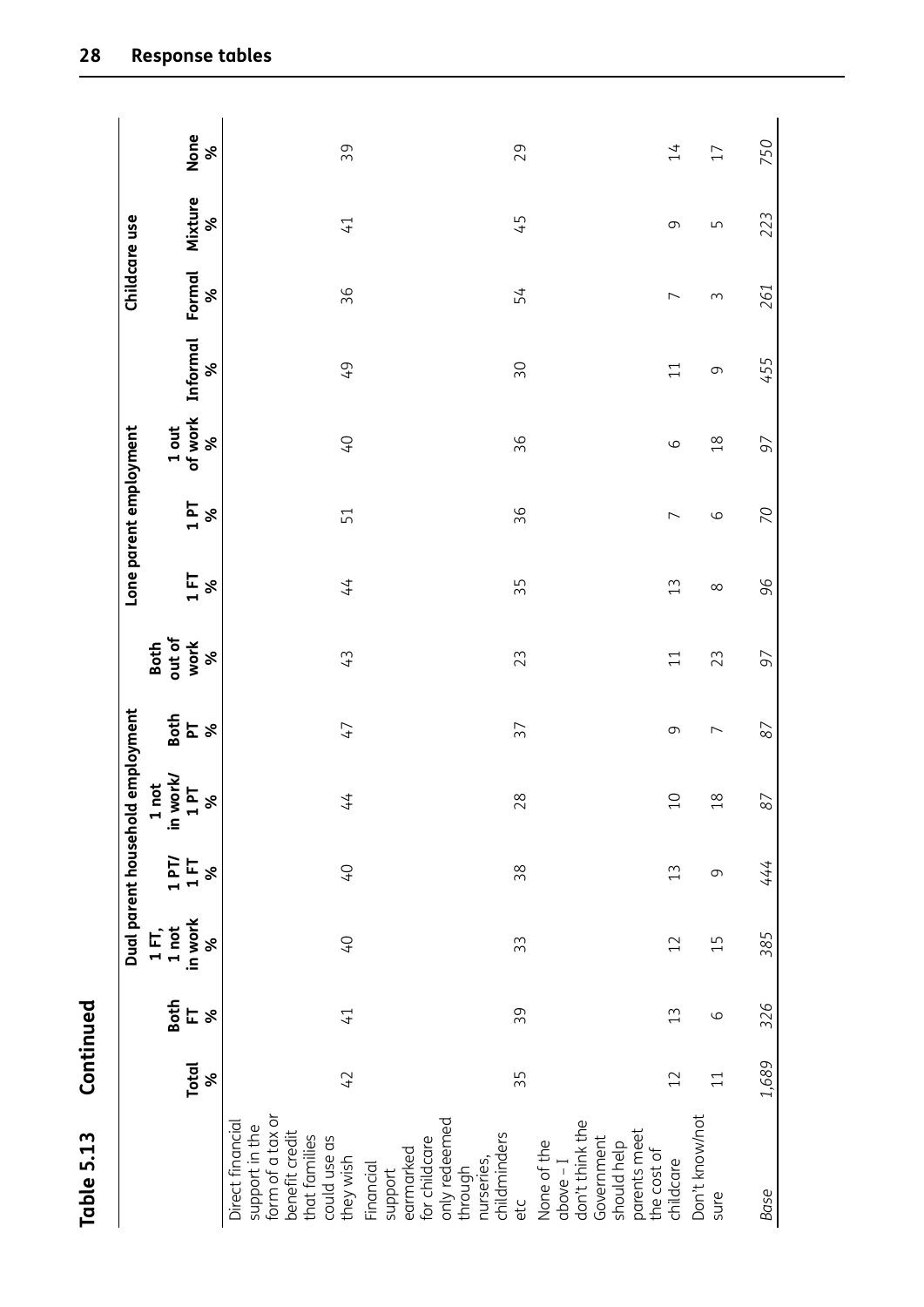|                         |                   |                 |                    |                            |                |                 |                                  |                          |                 |                          |                |                 | Base: All respondents who use formal childcare |                 |               |
|-------------------------|-------------------|-----------------|--------------------|----------------------------|----------------|-----------------|----------------------------------|--------------------------|-----------------|--------------------------|----------------|-----------------|------------------------------------------------|-----------------|---------------|
|                         |                   |                 | Number of children |                            |                |                 | Age of youngest child            |                          | Parental status |                          |                |                 | Household income                               |                 |               |
|                         |                   |                 |                    |                            |                |                 |                                  |                          | Married/        | Lone                     |                |                 |                                                |                 |               |
|                         | <b>Total</b><br>ৡ | <b>One</b><br>ৡ | Two<br>ৡ           | Three+<br>৯                | $0 - 2$<br>ৡ   | $3 - 4$<br>ৡ    | $5-12$<br>ৡ                      | $13+$<br>ৡ               | co-habit<br>ৡ   | parents<br>४             | $0-13K$<br>ৡ   | $13-22K$<br>ৡ   | $22 - 35K$<br>ৡ                                | 35-60K<br>వ్    | 60K+<br>৯     |
| Per hour                | $\overline{31}$   | 28              | 33                 | 32                         | 23             | $\overline{31}$ | 33                               | 43                       | 50              | 33                       | 20             | 27              | 38                                             | δŚ              | 34            |
| Per half day            | $\frac{1}{3}$     | 12              | $\overline{14}$    |                            | $\frac{91}{5}$ | 14              | 12                               | $\overline{C}$           | $\overline{14}$ | 13                       | $\frac{9}{1}$  | 17              | $\Xi$                                          | 12              | $\frac{8}{1}$ |
| Per day                 | 22                | 22              | 20                 | 29                         | 25             | 21              | 22                               | $\overline{C}$           | 23              | $\frac{8}{1}$            | $\frac{8}{1}$  | 33              | $\overline{0}1$                                | 22              | $\frac{8}{1}$ |
| Per week                | 14                | $\frac{8}{1}$   | 13                 | $\mathsf{L}\cap$           | $\overline{C}$ | 14              | $\frac{0}{1}$                    | 20                       | 13              | $\frac{8}{1}$            | 27             | 9               | 16                                             | $\overline{11}$ | 12            |
| Per calendar<br>month   | $\frac{9}{1}$     | $\overline{1}$  | $\frac{8}{1}$      | $\overline{14}$            | 24             | 14              | 15                               | $\overline{ }$           | $\overline{a}$  | 17                       | $\infty$       | $\overline{11}$ | 12                                             | 22              | $\frac{9}{1}$ |
| Don't know/             |                   |                 |                    |                            |                |                 |                                  |                          |                 |                          |                |                 |                                                |                 |               |
| not sure                | 4                 | LN              | $\sim$             | $\overline{L}$             | $\sim$         | 6               | $\sim$                           | $\overline{C}$           | 4               | $\overline{\phantom{0}}$ | $\overline{C}$ | $\sim$          | 4                                              | $\sim$          | $\sim$        |
| <b>Base</b>             | 484               | 194             | 224                | 99                         | 125            | 118             | 211                              | $\overline{\mathcal{S}}$ | 412             | 72                       | 97             | $\overline{C}$  | 114                                            | 148             | 68            |
|                         |                   |                 |                    |                            |                |                 | Dual parent household employment |                          |                 |                          |                |                 | Lone parent employment                         |                 |               |
|                         |                   |                 |                    |                            |                |                 |                                  |                          |                 |                          |                |                 |                                                |                 |               |
|                         |                   |                 |                    | 1 not in<br>1FT,           |                | $1$ PT/         | 1 not in<br>work/                |                          |                 | Both out                 |                |                 |                                                |                 | 1 out         |
|                         | Total             |                 | <b>Both FT</b>     | work                       |                | 15              | 191                              |                          | Both PT         | of work                  |                | $1$ FT          | 191                                            |                 | of work       |
|                         | ৡ                 |                 | ৡ                  | $\boldsymbol{\mathcal{S}}$ |                | ৡ               | ৡ                                |                          | ৼ               | %                        |                | ৡ               | ৡ                                              |                 | $\%$          |
| Per hour                | $\overline{31}$   |                 | 29                 | 38                         |                | $\overline{31}$ | 25                               |                          | 24              | 17                       |                | 45              | 20                                             |                 | 17            |
| Per half day            | $\widetilde{1}$   |                 | $\Xi$              | $\tilde{1}$                |                | $\overline{14}$ | 25                               |                          | 21              | $\mathbf{I}$             |                | $\infty$        | $\overline{C}$                                 |                 | 33            |
| Per day                 |                   |                 | 23                 | 17                         |                | 24              | $\overline{c}$                   |                          | 24              | 17                       |                | 10              | 35                                             |                 | 17            |
| Per week                | 14                |                 | 14                 | 13                         |                | 12              | $\overline{c}$                   |                          | 12              | 17                       |                | 20              | 15                                             |                 | 17            |
| Per calendar<br>month   | $\frac{9}{1}$     |                 | 21                 | $\overline{1}$             |                | $\overline{1}$  | 6                                |                          | 12              | $\mathbf{I}$             |                | $\overline{1}$  | 20                                             |                 | 17            |
|                         |                   |                 |                    |                            |                |                 |                                  |                          |                 |                          |                |                 |                                                |                 |               |
| Don't know/<br>not sure | $\overline{t}$    |                 | $\sim$             | $\overline{t}$             |                | 4               | 6                                |                          | 6               | 50                       |                | $\sim$          | $\mathbf I$                                    |                 | $\mathbf I$   |
| Base                    | 484               |                 | 160                | 47                         |                | 150             | 16                               |                          | 33              | 9                        |                | O+              | 20                                             |                 |               |

How are you charged for your formal childcare? (Tick the option that applies) **Table 5.14 How are you charged for your formal childcare? (Tick the option that applies)** Table 5.14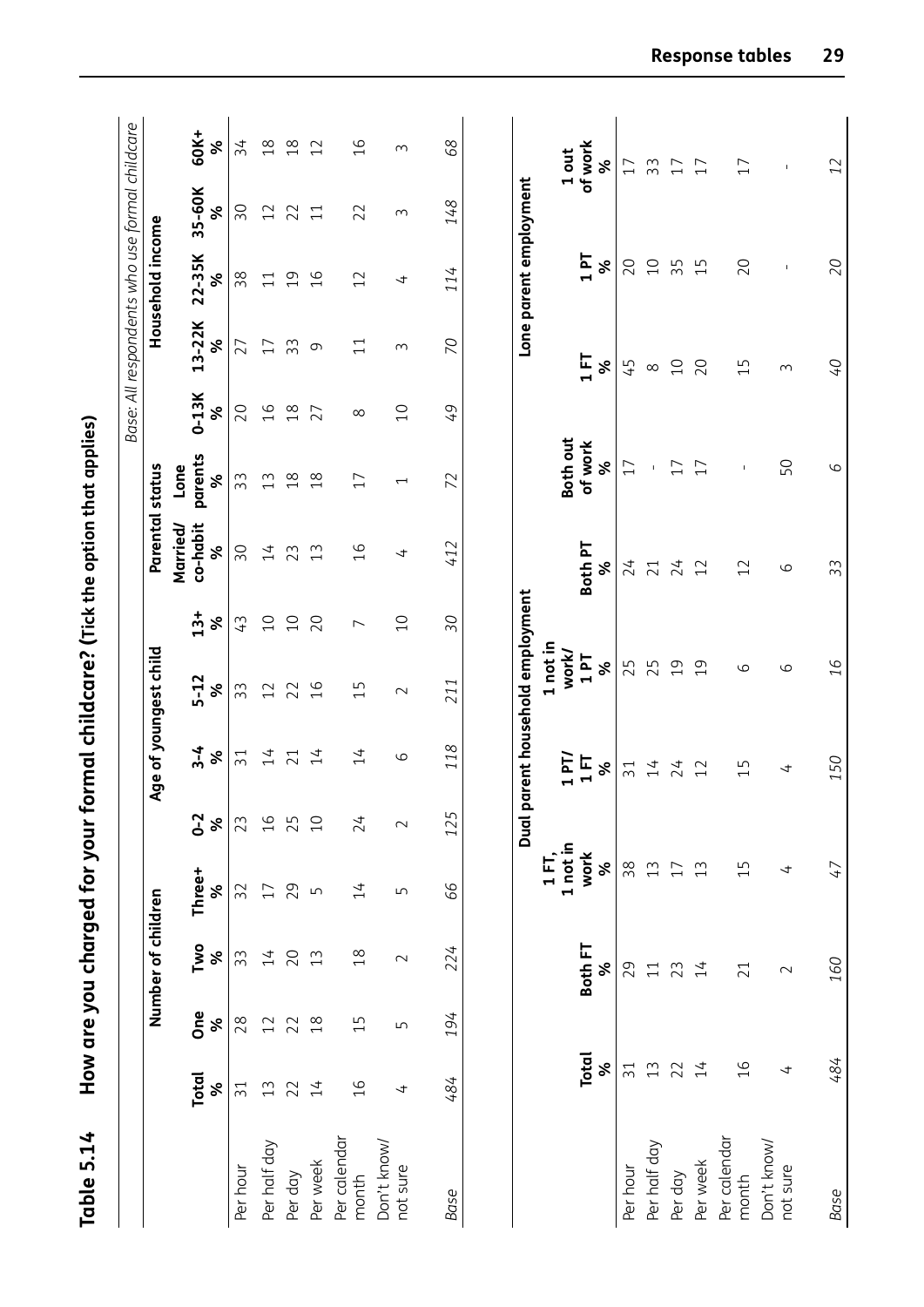| :<br>;<br>;             |
|-------------------------|
| ı                       |
|                         |
|                         |
| $\frac{1}{2}$<br>ا<br>ا |
| $\vdots$<br>j           |

| Table 5.15                                           |                   |                 |                    |               |                |                 |                          |                 | How would you prefer to pay for childcare? (Tick the option which applies) |                      |                          |                 |                          |             |                |
|------------------------------------------------------|-------------------|-----------------|--------------------|---------------|----------------|-----------------|--------------------------|-----------------|----------------------------------------------------------------------------|----------------------|--------------------------|-----------------|--------------------------|-------------|----------------|
|                                                      |                   |                 |                    |               |                |                 |                          |                 |                                                                            |                      |                          |                 |                          |             | Base: All      |
|                                                      |                   |                 | Number of children |               |                |                 | Age of youngest child    |                 | Parental status                                                            |                      |                          |                 | Household income         |             |                |
|                                                      | <b>Total</b><br>ৼ | <b>One</b><br>ৡ | Two<br>ৡ           | Three+<br>ৡ   | $0 - 2$<br>ৡ   | $3 - 4$<br>ৼ    | $5 - 12$<br>ৡ            | $13+$<br>ৡ      | Married/<br>co-habit<br>ৼ                                                  | parents<br>Lone<br>ৼ | $0-13K$<br>४             | $13 - 22K$<br>ৼ | 22-35K<br>ৼ              | 35-60K<br>ৼ | 60K+<br>ৡ      |
| Per hour                                             | $\overline{21}$   | 20              | 23                 | 22            | 22             | 25              | 23                       | $\overline{14}$ | 21                                                                         | 22                   | $\frac{9}{1}$            | 23              | 23                       | 24          | 25             |
| Per half day                                         | $\infty$          |                 | $\infty$           | σ             |                | $\infty$        |                          | $\circ$         | $\infty$                                                                   | $\infty$             | $\overline{C}$           | 9               |                          | $\infty$    | $\infty$       |
| Per week                                             | 20                | 20              | 20                 | 20            | $\overline{0}$ | 26              | $\frac{8}{18}$           | 20              | 20                                                                         | $\overline{0}$       | 22                       | 21              | $\overline{c}$           | 20          | $\frac{91}{2}$ |
| Per calendar<br>month                                | $\frac{1}{1}$     | $\frac{1}{1}$   | $\frac{16}{1}$     | $\frac{1}{6}$ | 21             | 14              | $\overline{14}$          | 12              | $\frac{1}{6}$                                                              | $\overline{14}$      | $\overline{0}$           | 12              | $\overline{14}$          | 20          | 23             |
| don't intend<br>to use formal<br>applicable -<br>Not |                   |                 |                    |               |                |                 |                          |                 |                                                                            |                      |                          |                 |                          |             |                |
| childcare                                            | 28                | $\overline{31}$ | 26                 | 27            | $\frac{8}{18}$ | $\overline{17}$ | 30                       | 43              | 28                                                                         | $\overline{31}$      | 35                       | $\overline{31}$ | 30                       | 20          | 26             |
| Don't know/<br>not sure                              |                   |                 |                    | 9             | 9              | $\Xi$           | $\overline{\phantom{0}}$ | Ь٥              | $\overline{\phantom{0}}$                                                   | 6                    | $\overline{\phantom{0}}$ | Б               | $\overline{\phantom{0}}$ | 9           |                |
| <b>Base</b>                                          | 1,689             | 803             | 641                | 245           | 341            | 218             | 794                      | 336             | 1,426                                                                      | 263                  | 244                      | 292             | 425                      | 410         | 158            |
|                                                      |                   |                 |                    |               |                |                 |                          |                 |                                                                            |                      |                          |                 |                          |             |                |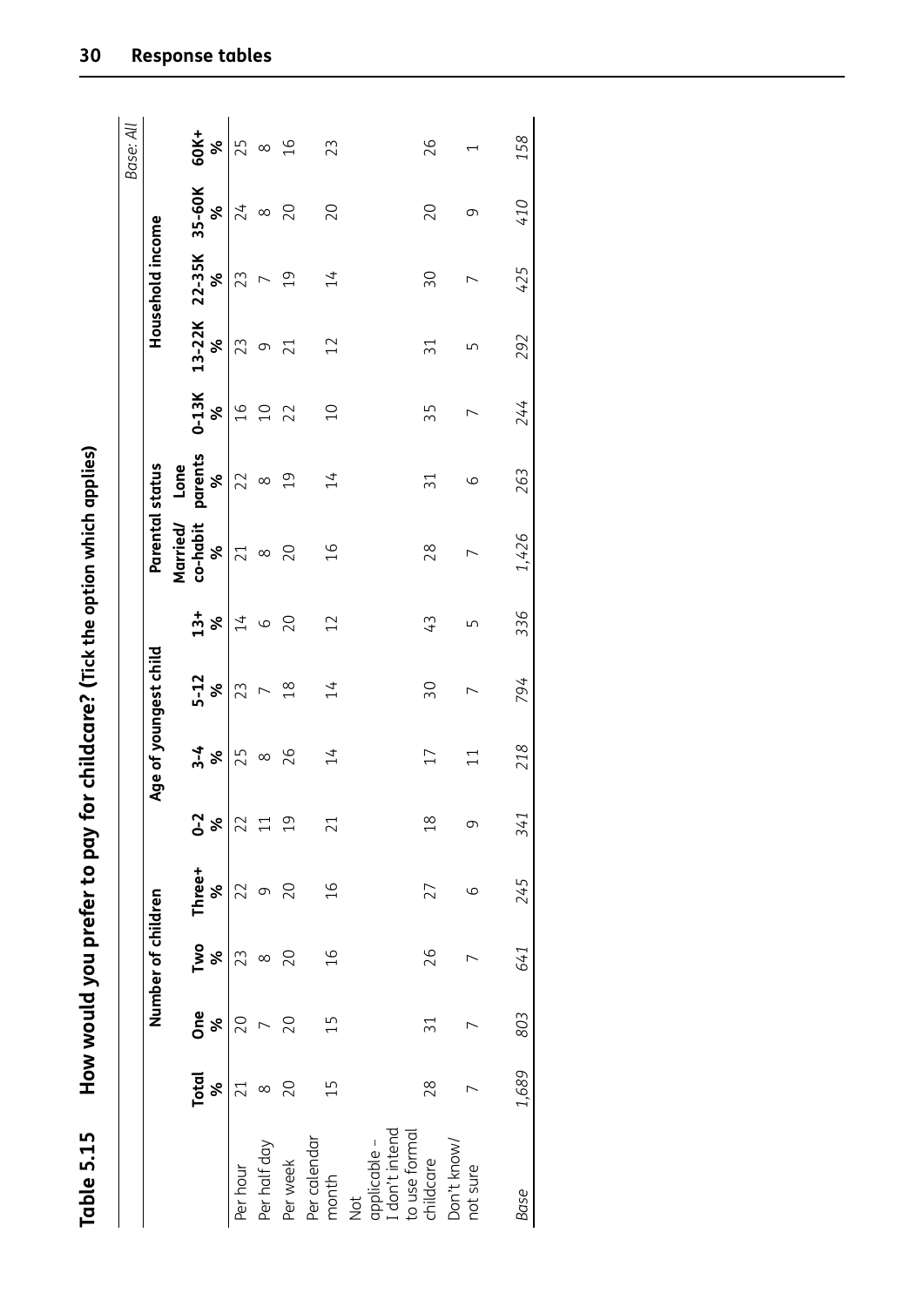| ē |  |
|---|--|
|   |  |
|   |  |
|   |  |
|   |  |
|   |  |
|   |  |
|   |  |
|   |  |
|   |  |
|   |  |
| 5 |  |
|   |  |
| Ţ |  |
|   |  |
|   |  |
| U |  |
|   |  |
| c |  |
|   |  |
|   |  |
|   |  |
| ī |  |
|   |  |

|                                       |                          |          |                                        | Dual parent household  |                          | employment    |                             |                  | Lone parent employment |                  |                                                    | Childcare use             |                         |                 |
|---------------------------------------|--------------------------|----------|----------------------------------------|------------------------|--------------------------|---------------|-----------------------------|------------------|------------------------|------------------|----------------------------------------------------|---------------------------|-------------------------|-----------------|
|                                       |                          | Both     | $1 \overline{1}$<br>$\overline{1}$ not |                        | <b>z</b>                 |               | Both<br>out of<br>work<br>% |                  |                        | 1 out<br>of work |                                                    |                           |                         |                 |
|                                       | <b>Total</b><br>$\infty$ | $E$ $\%$ | in work<br>ৡ                           | $1$ PT/<br>$1$ FT<br>% | in work/<br>1 PT<br>%    | <u>និ</u> ដ្ន |                             | 158              | $1P$ %                 | ४                | Informal<br>$\frac{8}{3}$                          | <b>Formal</b><br>$\infty$ | Mixture<br>$\infty$     | None<br>%       |
| Per hour                              | $\overline{21}$          | 26       | 20                                     | 24                     | $\overline{1}$           | 20            | $\overline{\phantom{0}}$    | 25               | 26                     | $\overline{1}$   | 21                                                 | 28                        | 32                      | $\overline{a}$  |
| Per half day                          | $\infty$                 |          | $\infty$                               |                        |                          | 17            | LN                          | $\mathsf{L}\cap$ | $\overline{11}$        | $\infty$         | $\begin{array}{c} 2 \overline{1} \\ 4 \end{array}$ | $\circ$                   | 12                      | $\sqrt{ }$      |
| Per week                              | 20                       | 21       | $\overline{0}$                         | 20                     | $\overline{\phantom{0}}$ | 16            | 21                          | $\overline{0}1$  | 14                     | 24               |                                                    | 24                        | 27                      | $\overline{20}$ |
| Per calendar<br>month                 | $\frac{15}{1}$           | 21       | $\frac{15}{1}$                         | $\frac{1}{1}$          | 0                        | $\frac{9}{1}$ | 6                           | 24               | 9                      | $\overline{ }$   | $\overline{C}$                                     | 26                        | $\frac{8}{1}$           | 14              |
| applicable -<br>I don't intend<br>Not |                          |          |                                        |                        |                          |               |                             |                  |                        |                  |                                                    |                           |                         |                 |
| to use formal<br>childcare            | 28                       |          | 32                                     | 25                     | 45                       | 25            | 49                          | 21               | 34                     | 38               | 39                                                 |                           | $\circ$                 | $\overline{O}$  |
| Don't know/<br>not sure               |                          | ∞        | 6                                      | ∞                      | CΩ                       | 6             | $\Xi$                       | 6                | 6                      |                  | ١                                                  | $\overline{12}$           | $\overline{\mathbf{1}}$ | Ь               |
| Base                                  | 1,689                    | 326      | 385                                    | 444                    | 87                       | 87            | 97                          | 96               | 20                     | 97               | 455                                                | 261                       | 223                     | 750             |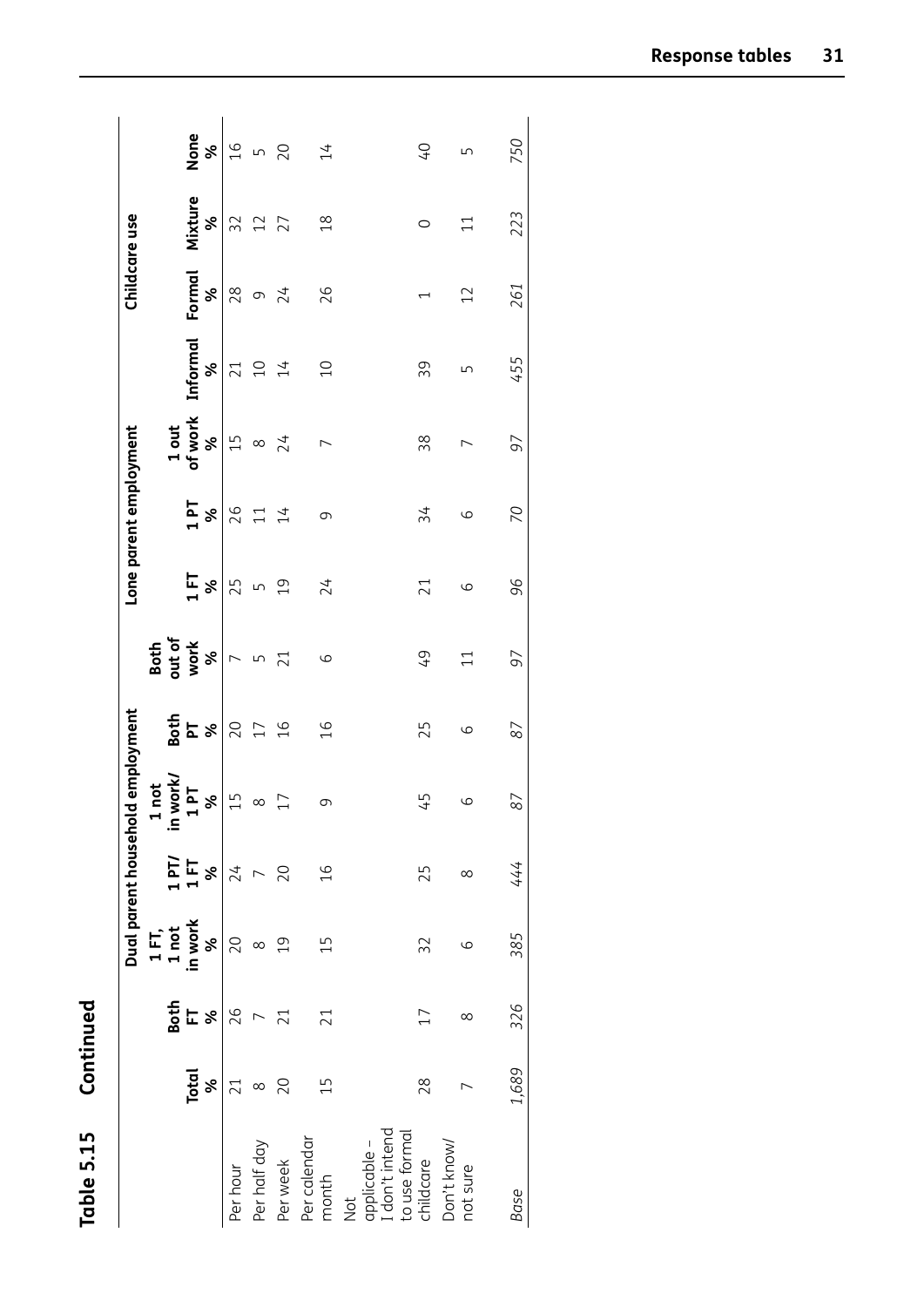## <span id="page-38-0"></span>**6 Questionnaire**

#### Childcare and Work Decisions Among Families with Children Questionnaire

We are conducting a short survey of parents about childcare arrangements on behalf of the Department for Work and Pensions (DWP). Your views are important and will help the government design better policies that meet people's needs, so we very much hope you will take part. We would really value your opinions.

The survey should take no more than 5 minutes to complete, depending on your answers.

#### **Demographic/Family characteristics**

QA – Firstly, are you?

Male Female

Q1 – Are there any children under 16 in your household?

Yes GO TO Q2 No CLOSE INTERVIEW

Q2 – How many children under 16 are there in your household?

One **Two** Three Four Five+

Q3 – How old are the children under 16 in your household?

|         |         |         | Age of child |       |
|---------|---------|---------|--------------|-------|
|         | $0 - 2$ | $3 - 4$ | $5 - 12$     | $13+$ |
| Child 1 |         |         |              |       |
| Child 2 |         |         |              |       |
| Child 3 |         |         |              |       |
| Child 4 |         |         |              |       |
| Child 5 |         |         |              |       |

Q5– Are you …?

Married/in a civil partnership Living with partner Single Widowed Separated Divorced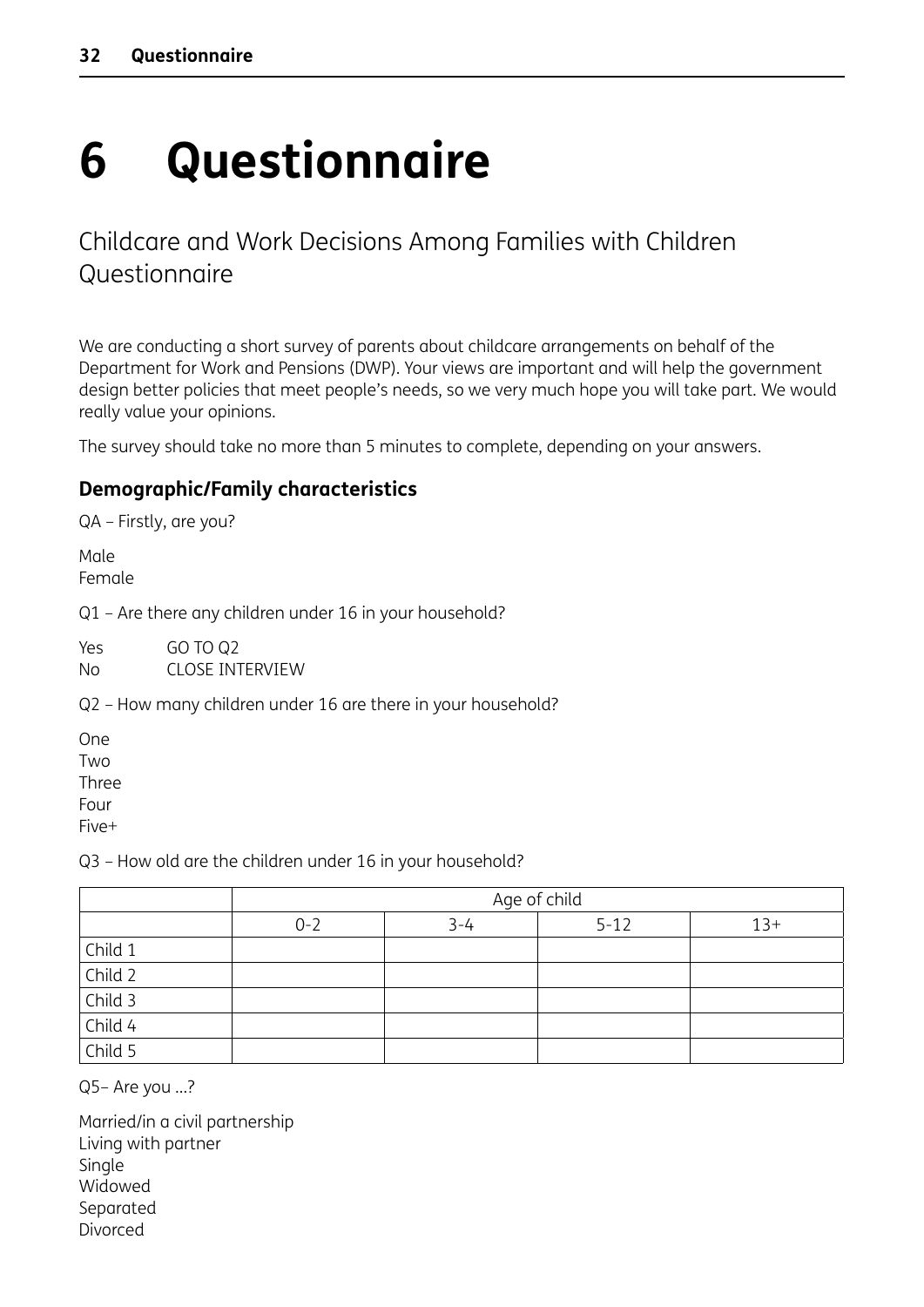#### **Employment status/Working hours**

Q6 – And are you …?

Working as an employee Self-employed Unemployed and seeking work Full time education/training Sick/disabled Caring for a sick, elderly or disabled person Looking after the home or family Retired **Other** 

If Working (CODES 1 OR 2 AT Q6)

Q7– How many hours per week do you usually work?

0-10 11-16 17-24 25-34 35+

IF MARRIED/LIVING WITH PARTNER

Q8 – Is your partner …?

Working as an employee Self-employed Unemployed and seeking work Full time education/training Sick/disabled Caring for a sick, elderly or disabled person Looking after the home or family Retired **Other** 

IF PARTNER IS WORKING (CODES 1 OR 2 AT Q8)

Q9 – How many hours per week does your partner usually work?

0-10 11-16 17-24 25-34 35+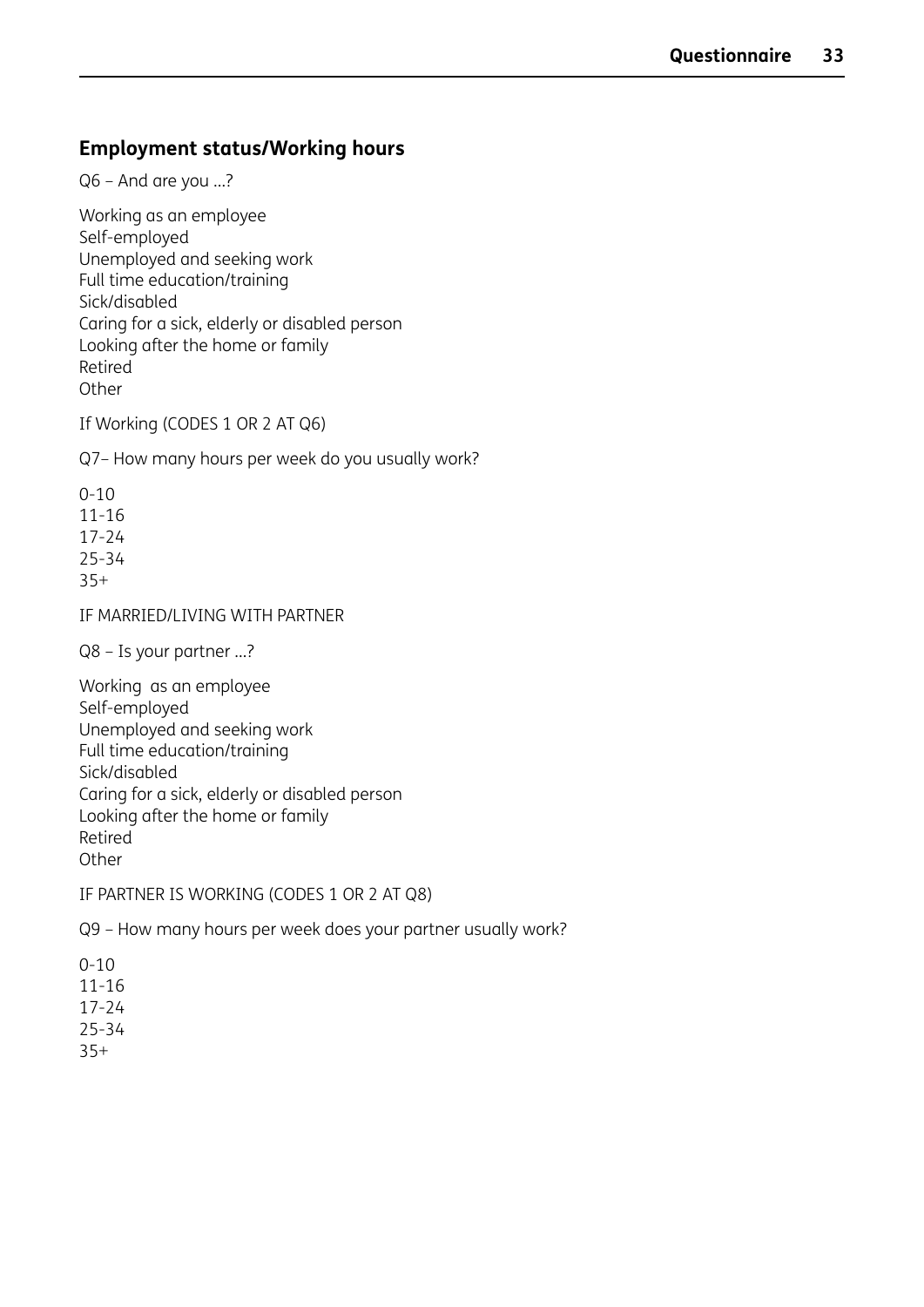#### **Childcare use**

The next section is about childcare that you may use to look after your child(ren). By 'childcare' we mean care carried out by anyone other than yourself [or your partner] on a regular basis to allow you to work.

Q10 – What type of childcare, if any, do you currently use to allow you to work?

Informal arrangements e.g. relatives and friends Formal childcare e.g. childminder, nursery, before or after school club A mixture of informal and formal arrangements I/We don't use childcare

ASK ALL WHO MAKE USE OF INFORMAL CHILDCARE (CODE 1 AND 3 AT Q10)

Q11 – Which, if any, of the following are reasons why you use informal childcare (rather than formal childcare)? (Tick all that apply/main reasons)

Prefer/trust friends/relatives Costs less Provides greater flexibility More accessible None of these Don't know

ASK ALL WHO USE FORMAL CHILDCARE (CODE 2 and 3 AT Q10)

Q12 – Which, if any, of the following are reasons why you use formal childcare (rather than or along with informal childcare)? (Tick all that apply/main reasons)

Provides greater flexibility More accessible Cannot access informal childcare Don't wish to burden relatives/friends (further) Educational/child development reasons None of these Don't know

Q13 – How easy or difficult do you find it to meet the cost of childcare?

Very easy Easy Neither easy nor difficult **Difficult** Very difficult

ASK ALL WHO USE FORMAL CHILDCARE (CODE 2 and 3)

Q14 – How are you charged for your formal childcare?

Per hour Per half day Per day Per week Per calendar month Don't know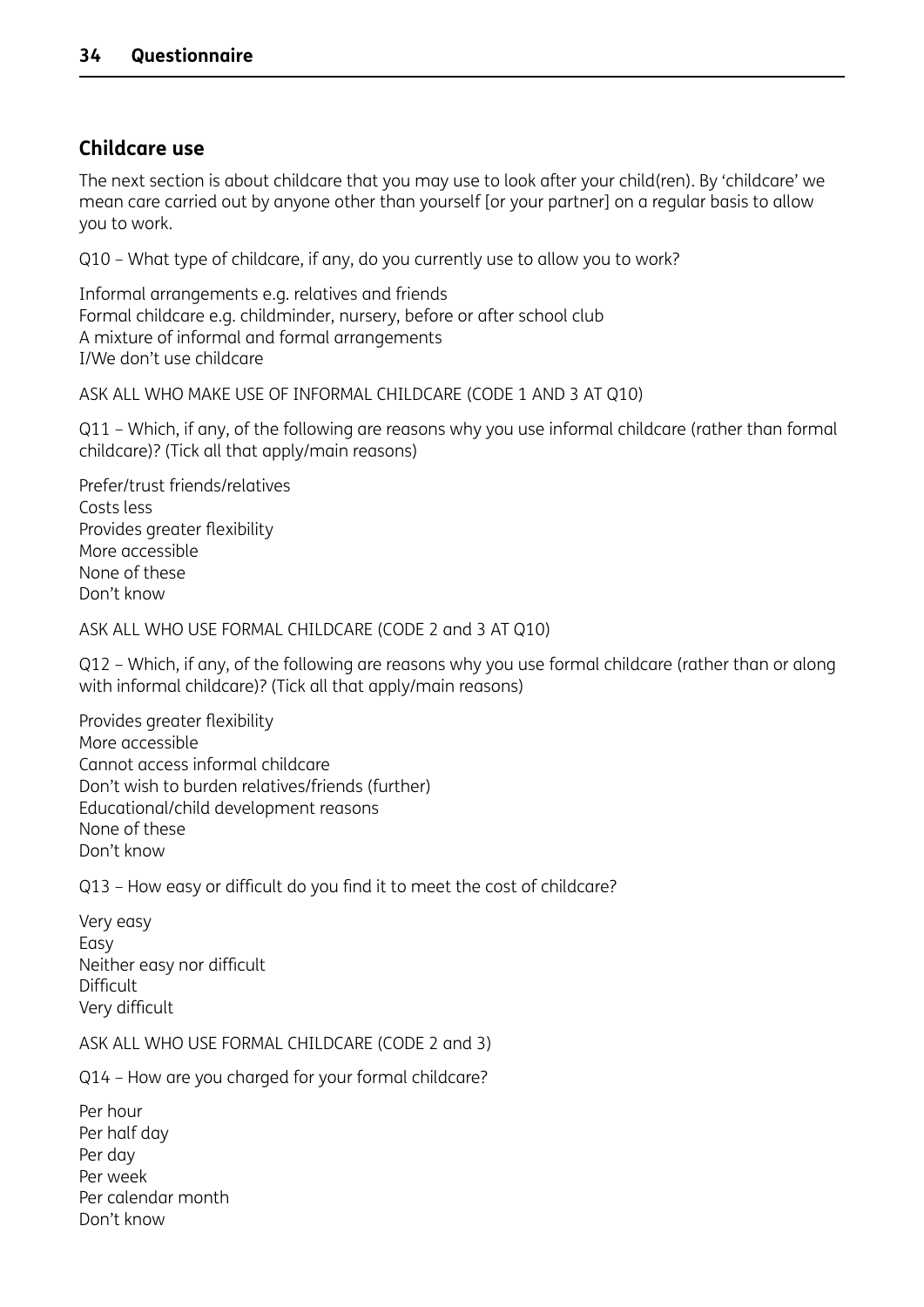ASK ALL

Q15 – How would you prefer to pay for childcare?

Per hour Per half day Per week Per calendar month Not applicable – I don't intend to use formal childcare Don't know

ASK ALL WHO WORK FEWER THAN 35+ HOURS PER WEEK (<>CODE 5 AT Q7) OR WHOSE PARTNER WORKS FEWER THAN 35+ HOURS (<>CODE 5 AT Q9)

Q16 – Do you or your partner want to find work or work longer hours?

Yes

No

ASK ALL WHO WANT TO FIND WORK OR WORK LONGER HOURS (CODE 1 AT Q16)

Q17 – Why do you/your partner not currently work or work part-time? (Tick those that apply/main reasons)

Difficulty finding work with suitable hours Difficulty finding work with suitable pay Concerned about losing eligibility for benefits Can't afford (more) formal childcare e.g. childminder, nursery, before or after school club Can't access (more) informal childcare e.g. relatives and friends No suitable formal childcare available in my area Don't wish to burden relatives/friends (further) **Other** None of these Don't know

ASK ALL WHO DO NOT HAVE 2 FULL-TIME WORKERS IN THE HOUSEHOLD (ALL EXCEPT CODE 5 AT Q7 AND Q9)

Q18 – Would you/your partner be willing to pay for more childcare to enable you to start work or increase your hours if you could find work which paid enough to cover your additional childcare cost?

Very likely to pay for more childcare Likely to pay for more childcare Neither likely nor unlikely to pay for more childcare Unlikely to pay for more childcare Very unlikely to pay for more childcare

Q19 – How easy or difficult do you think it would be for you or your partner to find suitable work which paid enough to cover the extra cost of childcare?

Very easy Easy Neither easy nor difficult Difficult Very difficult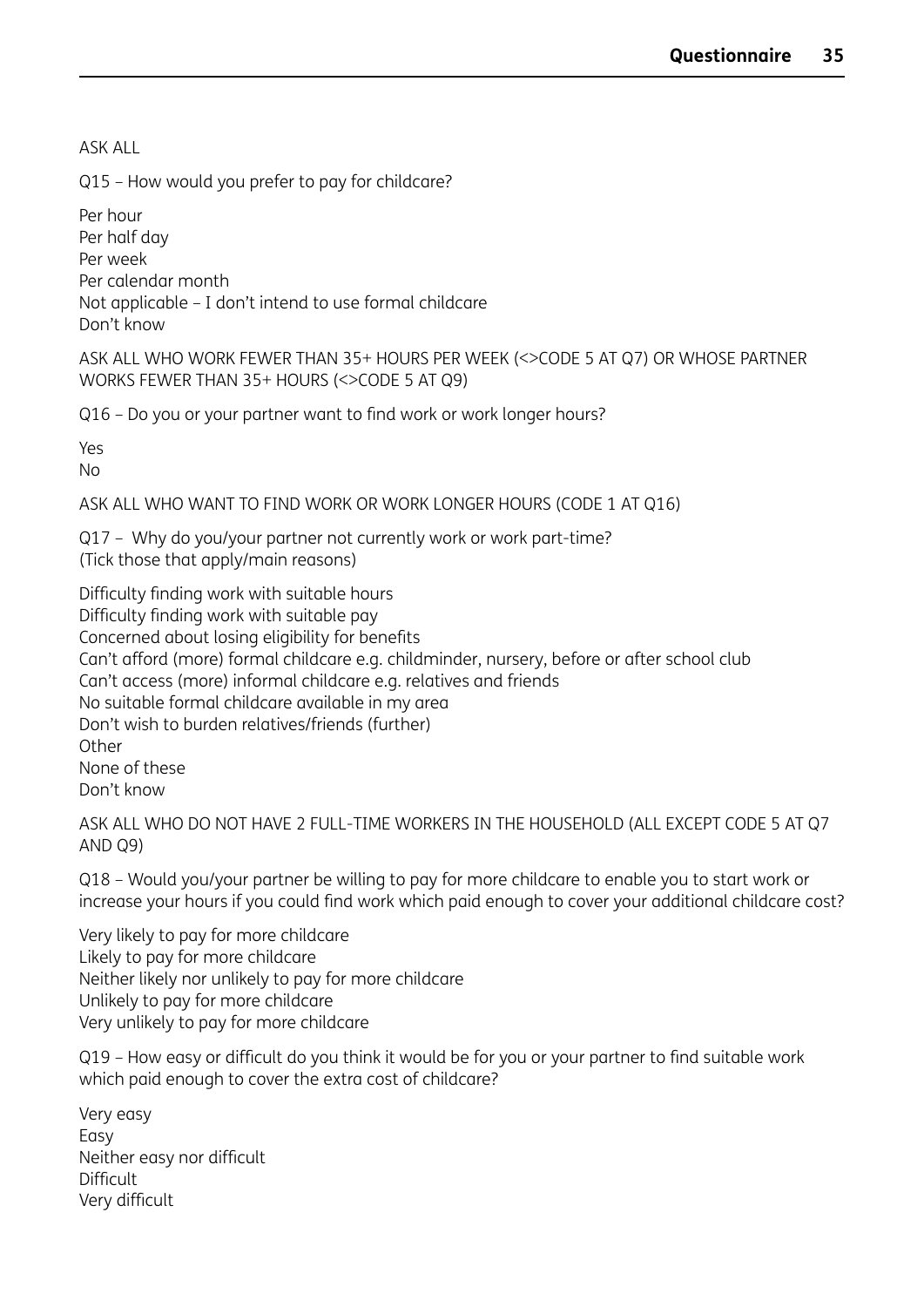Q20 – How likely would you and your partner be to use more childcare to enable you to start work or increase your hours if the additional cost of childcare was covered by the Government?

Very likely to use more childcare Likely to use more childcare Neither likely nor unlikely to use more childcare Unlikely to use more childcare Very unlikely to use more childcare

ASK ALL WHO DO NOT WANT TO FIND WORK OR WORK LONGER HOURS (CODE 2 AT Q16)

Q21 – Why do you/your partner not want to work or increase your hours? (Tick those that apply/ main reasons)

No need – we manage on the money we currently have Difficulty finding work with suitable hours Difficulty finding work with suitable pay Concerned about losing eligibility for benefits Cannot afford (more) formal childcare e.g. childminder, nursery, before or after school club Cannot access informal childcare e.g. relatives and friends No suitable formal childcare available in my area Don't wish to burden relatives/friends (further) **Other** None of these Don't know

#### **Government supported childcare**

Q22 –Do you currently receive any of the following? (All that apply)

Entitlement to 15 hours of free early education for children aged 3 and 4 years old Childcare element of the Working Tax Credit Free early education for 2 year olds (available in some areas) Employer childcare vouchers None of these Don't know

ASK ALL WHO CODE 1-4 AT Q22

Q23 – Did you or your partner change the number of hours you worked because you received this entitlement?

Increased hours No change in hours Decreased hours

As you may already know, the government wants to make it easier for parents to start working or increase the hours that they work and they recognise that finding affordable childcare would be important for that to happen.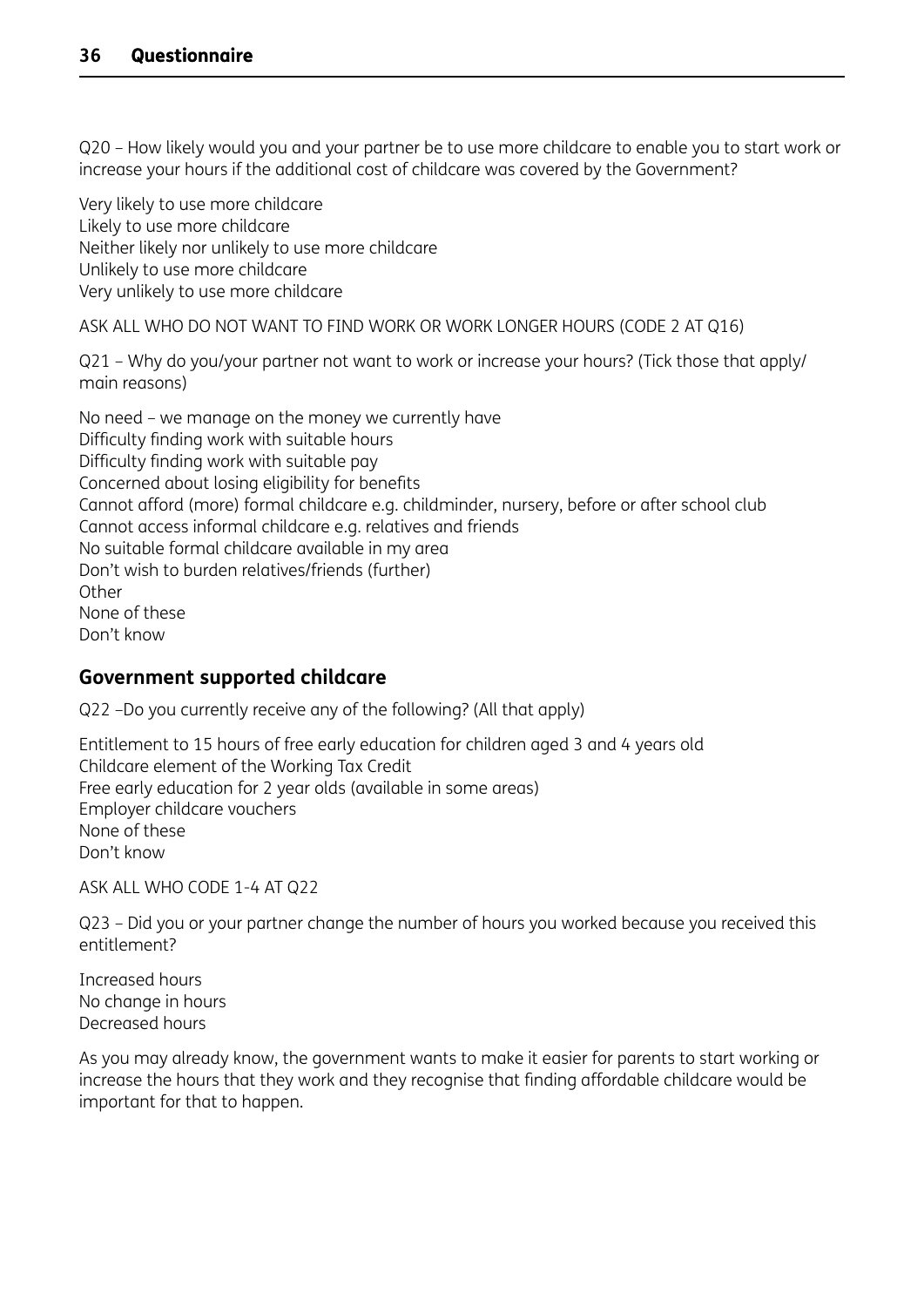Q – Which of the following options would be of most use to you? {One tick only}

- Direct financial support in the form of a tax or benefit credit that families could use as they wish
- financial support earmarked for childcare only redeemed through nurseries, childminders, before/ after school care and holiday care
- None of the above I don't think the Government should help parents meet the cost of childcare
- Don't know

QB – To which of these groups do you consider you belong?

White Black – Caribbean Black – African Black – Other Indian Pakistani Bangladeshi Chinese **Other** Don't know Prefer not to say

Q4 – And finally, what is your total household income from all sources before tax and other deductions?

|    | Per week          | Per month       | Per annum           |
|----|-------------------|-----------------|---------------------|
| 01 | Up to £47         | Up to £207      | <b>Under £2,500</b> |
| 02 | £48 - £86         | £208 - £374     | £2,500 - £4,499     |
| 03 | £87 - £125        | £375 - £540     | £4,500 - £6,499     |
| 04 | £126 - £144       | £541 - £624     | £6,500 - £7,499     |
| 05 | £145 - £184       | £625 - £790     | £7,500 - £9,499     |
| 06 | £185 - £222       | £791 - £958     | £9,500 - £11,499    |
| 07 | £223 - £250       | £959 - £1,083   | £11,500 - £12,999   |
| 08 | £251 - £299       | £1,084 - £1,290 | £13,000 - £15,499   |
| 09 | £300 - £338       | £1,291 - £1,458 | £15,500 - £17,499   |
| 10 | £339 - £423       | £1,459 - £1,833 | £17,500 - £21,999   |
| 11 | £424 - £483       | £1,834 - £2,083 | £22,000 - £24,999   |
| 12 | £484 - £677       | £2,084 - £2,916 | £25,000 - £34,999   |
| 13 | £678 - £1,153     | £2,917 - £5,000 | £35,000 - £59,999   |
| 14 | $£1,154 - £1,422$ | £5,001 - £6,250 | £60,000 - £74,999   |
| 15 | £1,423 - £1,923   | £6,251 - £8,333 | £75,000 - £99,999   |
| 16 | £1,924 and over   | £8,334 and over | £100,000 and over   |

Don't know

Prefer not to say

Thank you for answering these questions. The survey is now complete.